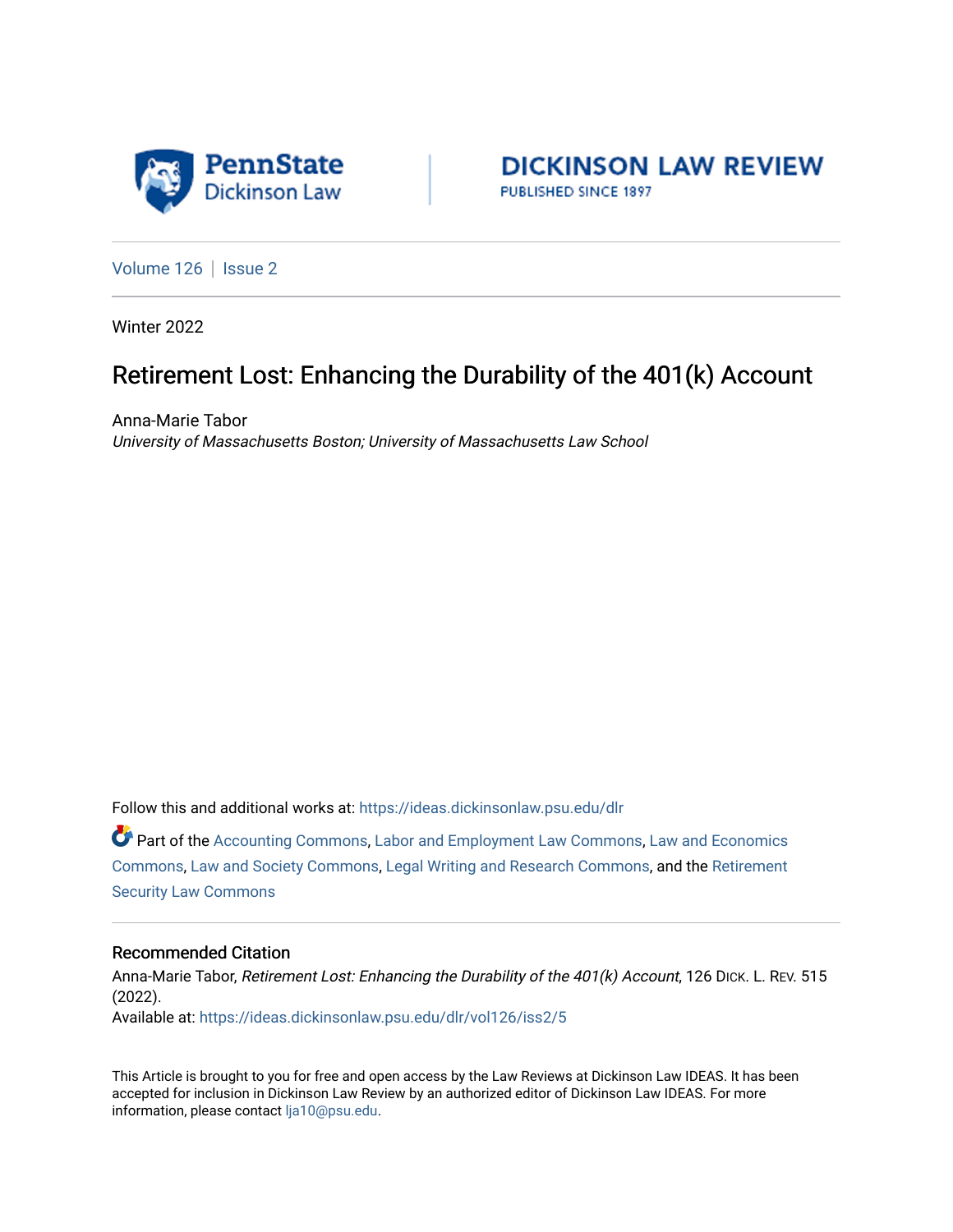# Retirement Lost: Enhancing the Durability of the  $401(k)$  Account

## Anna-Marie Tabor\*

#### ABSTRACT

American workers have left billions of dollars in 401(k) accounts that they may never be able to find. The problem affects low-wage workers the most, aggravating income-based retirement inequality. Workers who are laid off or change jobs often leave their 401(k) savings in a former employer's plan. As time passes, communication breaks down between departed employees and their plans, and changes to the employer, plan provider, or individual accounts may prevent the worker from finding the account. Once participants and plans have lost contact with each other, many plans force transfer balances under \$5000 into Individual Retirement Accounts, without the knowledge of the absent account owners. Whether a retirement product can endure for the years necessary to provide retirement support—what this article calls the product's "durability"—depends upon (1) whether the product retains its value and (2) whether the owner will, as a practical matter, retain access to that value over time. This Article argues that there is an urgent need to enhance the practical durability of 401(k) accounts, and advocates for the consolidation of plan and individual account information into an accessible Retirement Savings Lost & Found database. A database that utilizes and leverages information already existing across government agencies will empower workers and retirees to locate their lost accounts, building a stronger and more equitable retirement system for the future.

<sup>\*</sup> Director of the Pension Action Center, University of Massachusetts Boston; Adjunct Professor of Law, University of Massachusetts Law School. The author would like to thank the organizers and participants of the 2021 Employee Benefits and Social Insurance Virtual Conference Series, as well as Kathryn Moore, Maria O'Brien, Jane Smith, and Norman Stein for their comments on preliminary drafts of this Article.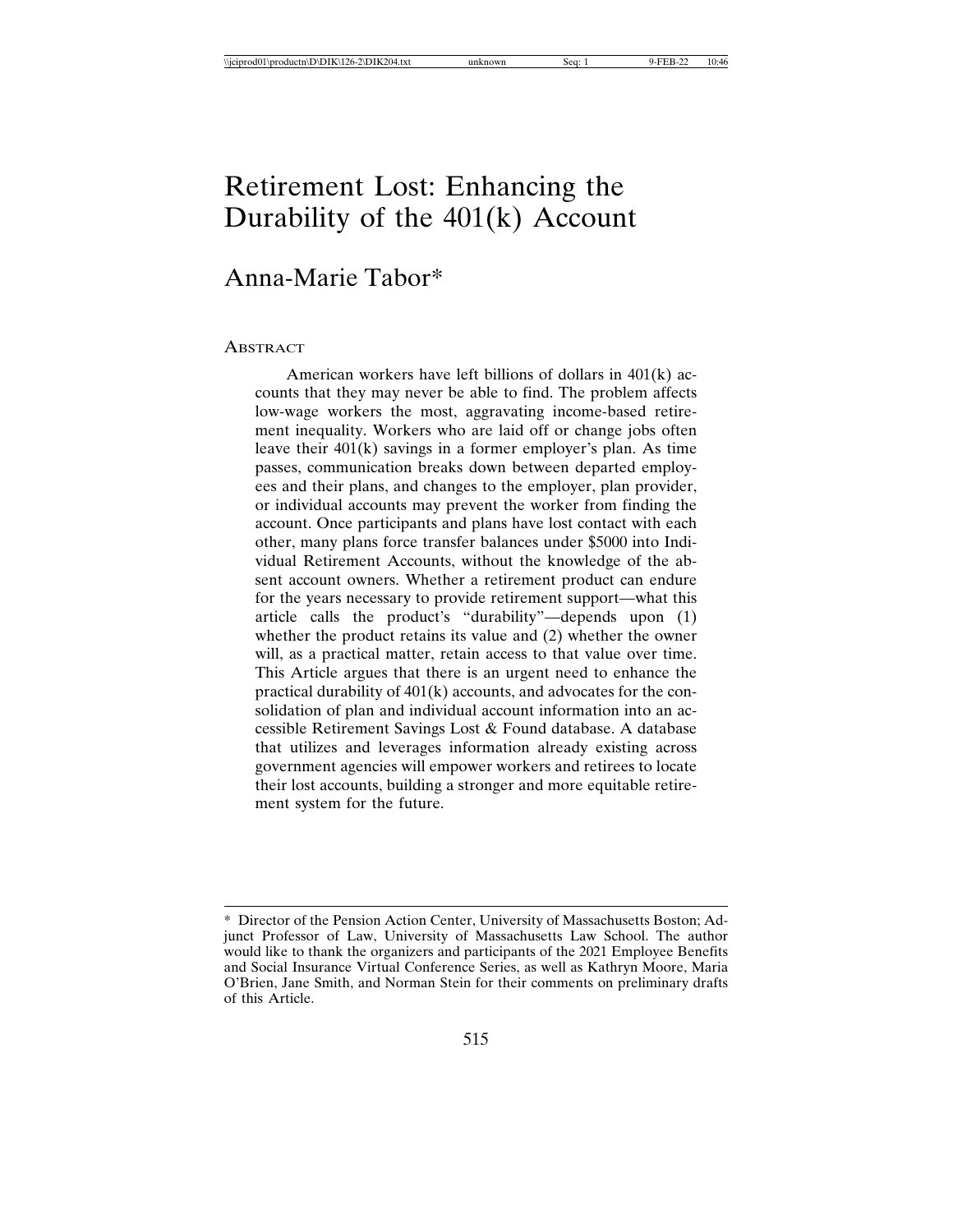## TABLE OF CONTENTS

|      |                                                                  | 517 |
|------|------------------------------------------------------------------|-----|
|      | I. FINANCIAL AND PRACTICAL DURABILITY                            | 521 |
|      | A. Defined Benefit and Defined Contribution                      |     |
|      |                                                                  | 522 |
|      | В.                                                               |     |
|      |                                                                  |     |
|      |                                                                  |     |
| H.   | THE ROLE OF THE $401(K)$ IN AMERICAN                             |     |
|      |                                                                  | 527 |
|      | А.                                                               | 528 |
|      | When the Employment Relationship Ends<br>B.                      | 531 |
|      | Rollover to a New Employer-Sponsored Plan.<br>1.                 | 532 |
|      | $\mathfrak{D}$<br>Rollover to an IRA                             | 533 |
|      | 3.<br>Withdraw Funds                                             | 534 |
|      | Keep Money in the Current $401(k)$ Plan<br>4.                    | 535 |
| III. | MISSING PARTICIPANTS AND MISSING PLANS                           | 536 |
|      | Limited Plan Search Obligations<br>A.                            | 536 |
|      | Social Security Administration Retirement Benefit<br>$B_{\cdot}$ |     |
|      |                                                                  | 537 |
|      | $C_{\cdot}$                                                      | 538 |
|      | 1.<br>Forced Transfers and Financial Durability                  | 539 |
|      | Forced Transfers and Practical Durability<br>2.                  | 541 |
|      | Shape-Shifting Sponsors and Plans<br>D.                          | 543 |
| IV.  | A PARTICIPANT'S PERSPECTIVE ON THE LOST 401(K)                   |     |
|      |                                                                  | 545 |
|      | Mergers, Spin-offs, and Forced Transfers<br>А.                   | 546 |
|      | В.                                                               | 548 |
|      | The Number and Value of Accounts Left<br>$\mathcal{I}$ .         |     |
|      |                                                                  | 548 |
|      | Potential Harm Exceeds Accounts' Financial<br>2.                 |     |
|      |                                                                  | 550 |
| V.   | PROPOSALS TO ENHANCE PRACTICAL DURABILITY                        | 551 |
|      | A. Facilitating Rollovers to Reduce Lost Accounts                | 552 |
|      | Empowering with Information: Retirement<br><i>B</i> .            |     |
|      |                                                                  |     |
|      |                                                                  | 557 |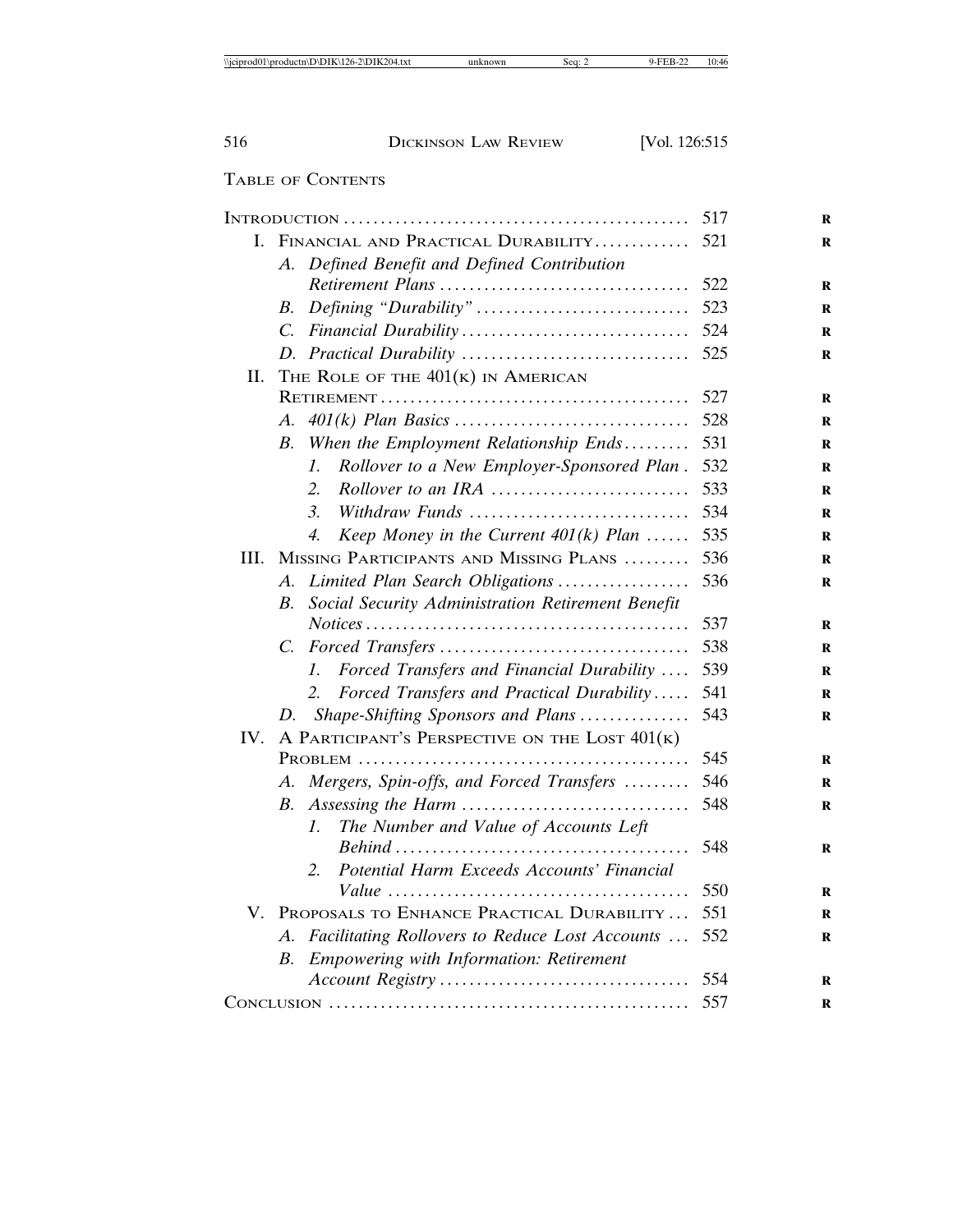**INTRODUCTION** 

Retirement security for millions of Americans depends on the money set aside in  $401(k)^1$  and other defined contribution accounts during their working years.<sup>2</sup> Yet, billions of dollars that workers have saved are subsequently lost to them, simply because the retirement system is so complex and confusing that the participants lose track of their plans after they leave their jobs, and the plans lose track of their participants.<sup>3</sup>

Employees contribute to 401(k) accounts to provide support for themselves and their families years or decades into the future.<sup>4</sup> They forego current income and spending to contribute to a retirement account with the expectation that those funds will grow over time and be available to them when they retire.<sup>5</sup> To serve this purpose, 401(k) plans and the processes tied to them must be robust enough to ensure that funds are accessible decades after they were earned.<sup>6</sup>

There is a tension between this fundamental aspect of employer-sponsored retirement accounts—their "durability" over time—and the transient nature of the employer-employee relationship in the United States.<sup>7</sup> This is compounded by mergers, acquisitions, and other changes impacting both companies and pension plans.8 The decentralized nature of the U.S. retirement system cre-

3. U.S. GOV'T ACCOUNTABILITY OFF., GAO-15-73, 401(K) PLANS: GREATER PROTECTIONS NEEDED FOR FORCED TRANSFERS AND INACTIVE ACCOUNTS 1–2 (2014), https://bit.ly/3GNmJsA [https://perma.cc/25DH-42CS].

4. Neil Bhutta et al., *Changes in U.S. Family Finances from 2016 to 2019: Evidence from the Survey of Consumer Finances*, FED. RSRV. BULL., Sept. 2020, at 1, 10.

5. *Id*.

6. As described in Section II *infra*, 401(k) plans are often the entry point for funds that are subsequently rolled over into Individual Retirement Accounts (IRAs). *See* Alicia Munnell & Anthony Webb, *The Impact of Leakages from 401(k)s and IRAs* 4 (Ctr. for Ret. at Bos. Coll., Working Paper No. 2015-2, 2015), https://bit.ly/3B43Hei [https://perma.cc/8VLK-BNEY].

7. At the beginning of 2020, median job tenure was 4.3 years for men and 3.9 years for women. U.S. BUREAU OF LAB. STAT., USDL-20-1791, EMPLOYEE TEN-URE IN 2020 (2020), https://bit.ly/3zW55OP [https://perma.cc/YR58-N8MS].

8. Mergers and acquisitions activity has remained strong since the 1980s, and although it has occurred in several waves over time, has seen an upward trend overall. *See Number and Value of M&A North America Chart,* INST. FOR MERG-ERS, ACQUISITIONS AND ALLIANCES (Jan. 8, 2021), https://bit.ly/3o3AHOM [https:/ /perma.cc/54DQ-CB5J].

<sup>1.</sup> While this Article focuses on the 401(k) account, other types of defined contribution accounts are subject to similar issues.

<sup>2.</sup> Andrew G. Biggs, et al., *Why Are 401(k)/IRA Balances Substantially Below Potential?* 2 (Ctr. for Ret. Rsch., Working Paper No. 19-17, 2019), https://bit.ly/ 2YbFbcJ [https://perma.cc/5GXK-3QSJ].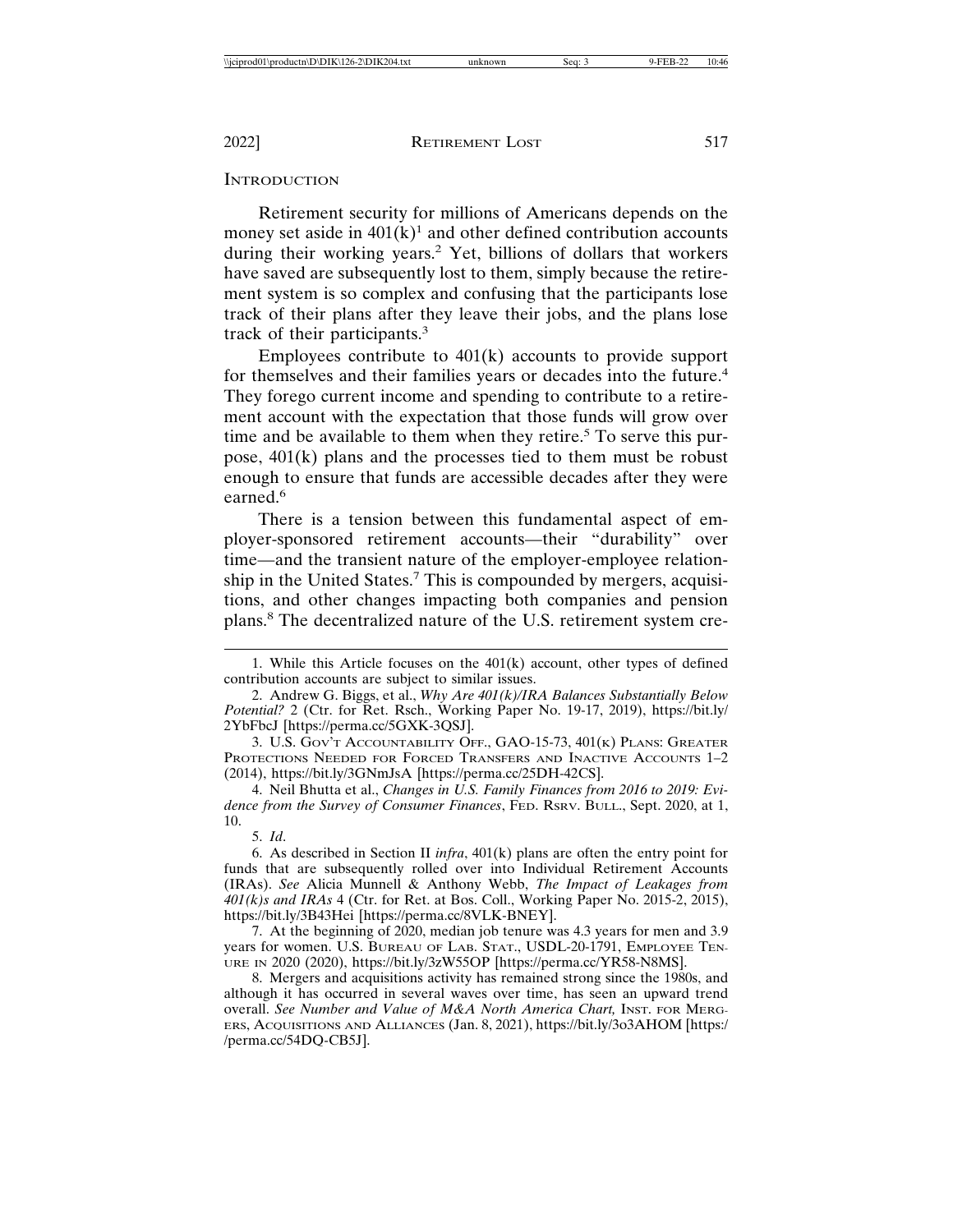ates a dilemma for participants who cannot find their accounts. Over the years, lost accounts may remain 401(k) accounts, but they also may become Individual Retirement Accounts (IRAs), or even be cashed out without the knowledge or consent of their missing owners. The United States lacks a national database of 401(k) accounts, IRA accounts, or uncashed checks. Participant protections are not enforced by a single regulator, or governed by a single set of laws. As a result, once a plan and participant lose contact, there is no single government agency or comprehensive database where the participant can turn for help connecting with the account again.<sup>9</sup>

The unfortunate result is that millions of workers and retirees lose access to their money over time, not because of poor market performance or mismanagement, but simply because the retirement system is so complicated that they cannot find their accounts.<sup>10</sup> Instead of combining their retirement savings over time as they move from job to job, many workers simply lose track of them entirely.<sup>11</sup> The amount of retirement savings at risk is potentially in the tens of billions of dollars, if not more.<sup>12</sup> Accounts of any size may become lost, but those that are most likely to be affected have balances below \$5000—accounts that may belong to lower-paid workers, for whom the lost retirement income could have a significant impact on financial well-being at retirement.13 This problem urgently needs to be corrected as a matter of fundamental justice for workers, older Americans, and their families.

This Article analyzes the lost  $401(k)$  problem by examining gaps in the retirement system and the impacts on individual account owners. Section I provides an overview of defined benefit and defined contribution accounts. This section also defines a new term, retirement product "durability," to explain the failures of the  $401(k)$  account as currently structured and situated within the existing retirement system. Any financial product intended for retirement must have the practical durability to be accessible to the account owner when that person needs the funds. The 401(k) account lacks this practical durability for the millions of workers

<sup>9.</sup> U.S. GOV'T ACCOUNTABILITY OFF., *supra* note 3, at 26–28. **R**

<sup>10.</sup> *Id.* at 1–2.

<sup>11.</sup> *Id*.

<sup>12.</sup> *See infra* Section IV.B.

<sup>13.</sup> *See* ADVISORY COUNCIL ON EMP. WELFARE & PENSION BENEFIT PLANS, REPORT TO THE HON. THOMAS E. PEREZ, U.S. SEC'Y OF LAB., PARTICIPANT PLAN TRANSFERS AND ACCOUNT CONSOLIDATION FOR THE ADVANCEMENT OF LIFE-TIME PLAN PARTICIPATION 10 (2016), https://bit.ly/2YcCulk [https://perma.cc/ H4MJ-2ZK4] [hereinafter ADVISORY COUNCIL 2016]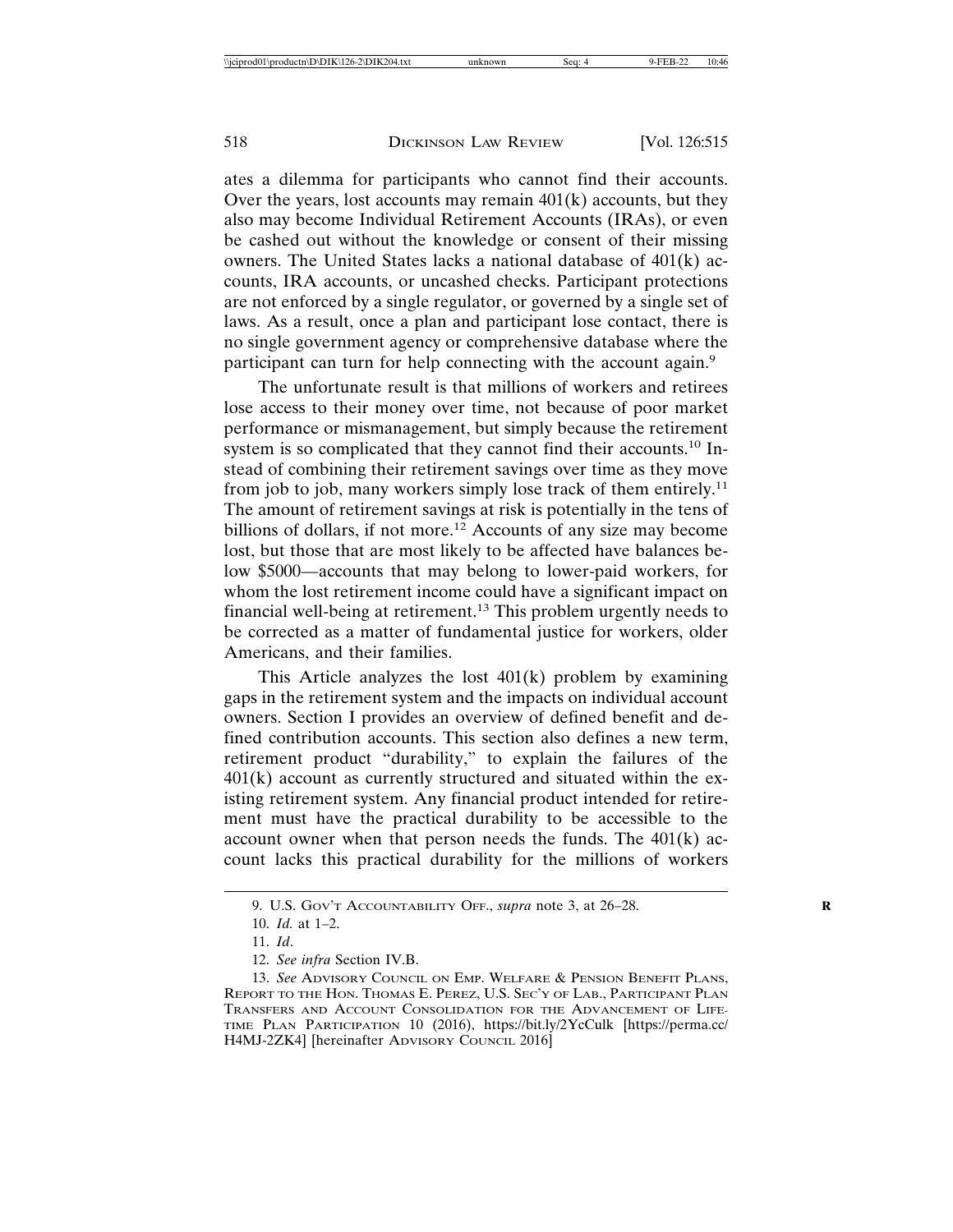whose accounts are lost, and who have limited avenues under the status quo to reunite with their money.

Section II explains the basics of how  $401(k)$  accounts work, focusing on the options that are available to workers when they depart their employer. Section III then explains how the existing retirement system undermines the practical durability of participants' accounts after they depart their employment. This is particularly the case when their employer, plan, or employer-sponsored retirement account goes through significant changes over time.

Force-transferred accounts complicate the challenge of finding lost 401(k) accounts for many workers. This Article uses the term force-transferred IRA to refer to an account created under IRC  $\S$  401(a)(31)(B)<sup>14</sup> when a retirement plan cannot locate a plan participant and no longer wishes to maintain the participant's account within the plan. Under the statute the plan may transfer the account to an IRA. These accounts are also called "automatic rollover IRAs" and "safe harbor IRAs," but this Article uses the term "force-transferred IRA" as this is the terminology used by the Government Accountability Office (GAO) in its report on the issue.<sup>15</sup>

In Section IV, the Article conducts a participant-centric analysis of lost 401(k) accounts, with a focus on the role of force-transferred IRAs. Finally, Section V considers two enhancements to the retirement system that improve practical durability. The first, "auto portability," was recently the subject of action by the Department of Labor (DOL) to pave the way for the company Retirement Clearinghouse LLC to offer this service.<sup>16</sup>

The second enhancement is the creation of a centralized, national retirement account registry, or "Retirement Savings Lost and Found," where any person with a U.S. retirement account could access up-to-date information about their plan in real-time. This registry has been the subject of recent legislative proposals, including the Securing a Strong Retirement Act of 2020 ("SECURE Act 2.0").17 A registry would centralize the significant retirement plan

<sup>14.</sup> Economic Growth and Tax Relief Reconciliation Act of 2001, Pub. L. No. 107-16, § 657, 115 Stat. 38, 135–37.

<sup>15.</sup> *See generally* U.S. GOV'T ACCOUNTABILITY OFF., *supra* note 3. These ac- **R** counts are also referred to as "automatic rollover IRAs" and "safe harbor IRAs." *See id*. at 2 n.7; *see, e.g.*, *Safe Harbor IRA*, MILLENNIUM TRUST CO., https://bit.ly/ 3D6GRnb [https://perma.cc/RA4W-FGKE] (last visited Feb. 8, 2021).

<sup>16.</sup> Notice of Exemption Involving Retirement Clearinghouse, LLC, 84 Fed. Reg. 37,337 (July 31, 2019).

<sup>17.</sup> *See, e.g*., H.R. 2954, 117th Cong. § 306 (1st Sess. 2021) ("The Securing a Strong Retirement Act of 2020," or "SECURE 2.0"). Similar provisions were included in the version of SECURE 2.0 that was introduced in 2020; and in several prior bills introduced in past years that failed to advance. *See* H.R. 8696, 116th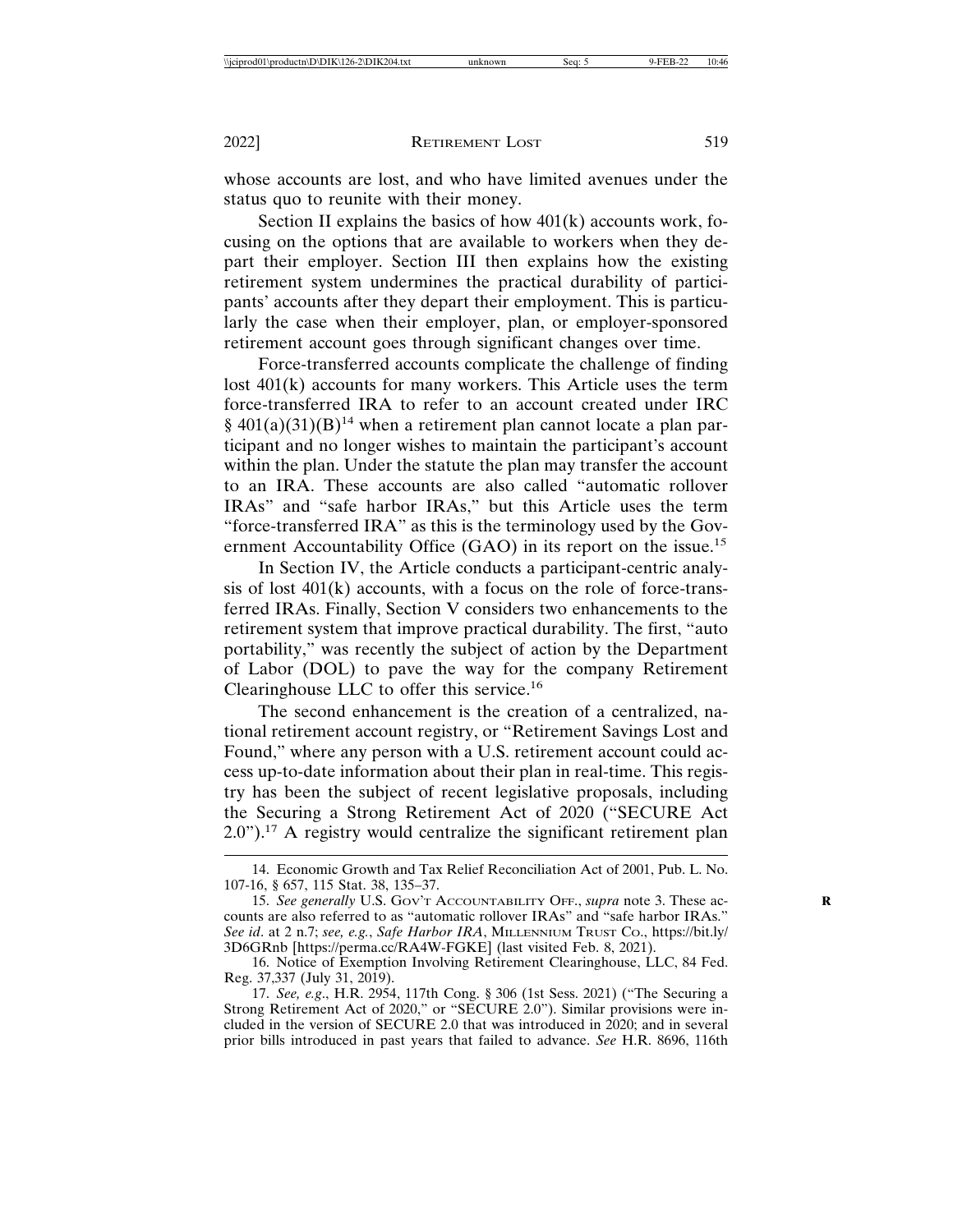information that is currently in the possession of U.S. government agencies and plan providers, granting Americans access to their information as they need it.

Finding solutions is critical to ensuring that workers have access to their retirement savings. Workers and retirees are often powerless to fix these problems on an individual level.18 By the time they realize that their accounts are missing, it may be too late to act.19 Existing protections under the Employee Retirement Income Security Act of 1974<sup>20</sup> (ERISA) are insufficient, particularly when accounts are moved to forced-transfer IRAs and out of ERISA's purview.21 Without significant enhancements to the current system, participants will simply continue losing their money—and they, their families, and communities will suffer down the road when it comes time to retire.<sup>22</sup>

In addition to the impact on the individual, the lost-accounts problem violates basic values of equity and fairness and undermines a fundamental goal of the modern retirement system.<sup>23</sup> ERISA was designed to reduce plan discrimination favoring higher-income workers, and to create a retirement system that supports workers across the income spectrum.24 Yet, the current system of 401(k) and IRA accounts does a poor job of facilitating retirement savings for low-wage Americans. $25$  These workers are less likely to have access to a plan through their employer, and are less likely to voluntarily participate when their employer sponsors a plan.<sup>26</sup> As a group, lowincome workers are also more likely to deplete their retirement savings through early withdrawals.27 Not surprisingly, the result is that

18. U.S. GOV'T ACCOUNTABILITY OFF., *supra* note 3, at 48–49. **R**

19. *Id*. at 48.

20. Employee Retirement Income Security Act of 1974, Pub. L. No. 93-406, 88 Stat. 829 (codified in part at 29 U.S.C. ch. 18).

21. U.S. GOV'T ACCOUNTABILITY OFF., *supra* note 3, at 15.; Employee Re- **R** tirement Income Security Act of 1974, Pub. L. No. 93-406, 88 Stat. 829 (codified in part at 29 U.S.C. ch. 18).

22. U.S. GOV'T ACCOUNTABILITY OFF., *supra* note 3, at 47. **R**

23. *See* H.R. REP. NO. 93-533 (1973).

24. *Id.*; *see also* 26 U.S.C. § 401(a)(5).

25. ALICIA MUNNELL & ANQI CHEN, 401(K)/IRA HOLDINGS IN 2019: AN UP-DATE FROM THE SCF 7 (2020), https://bit.ly/3bMUBI7 [https://perma.cc/JCP2- DYRR].

26. *See* April Yanyuan Wu, Matthew S. Rutledge, & Jacob Penglas*, Why Don't Lower-Income Individuals Have Retirement Savings Plans?***, COMMUNITIES** & BANKING, Winter 2015, at 1, 2*.*

27. *See* ARIEL EDUC. INITIATIVE & AON HEWITT, 401(K) PLANS IN LIVING COLOR: A STORY OF 401(K) SAVINGS DISPARITIES ACROSS RACIAL AND ETHNIC

Cong. § 306; S. 7439, 116th Cong. ("Retirement Savings Lost and Found Act"); S. 2474, 115th Cong. ("The Retirement Savings Lost and Found Act of 2018"); S. 3078, 114th Cong. ("The Retirement Savings Lost and Found Act of 2016").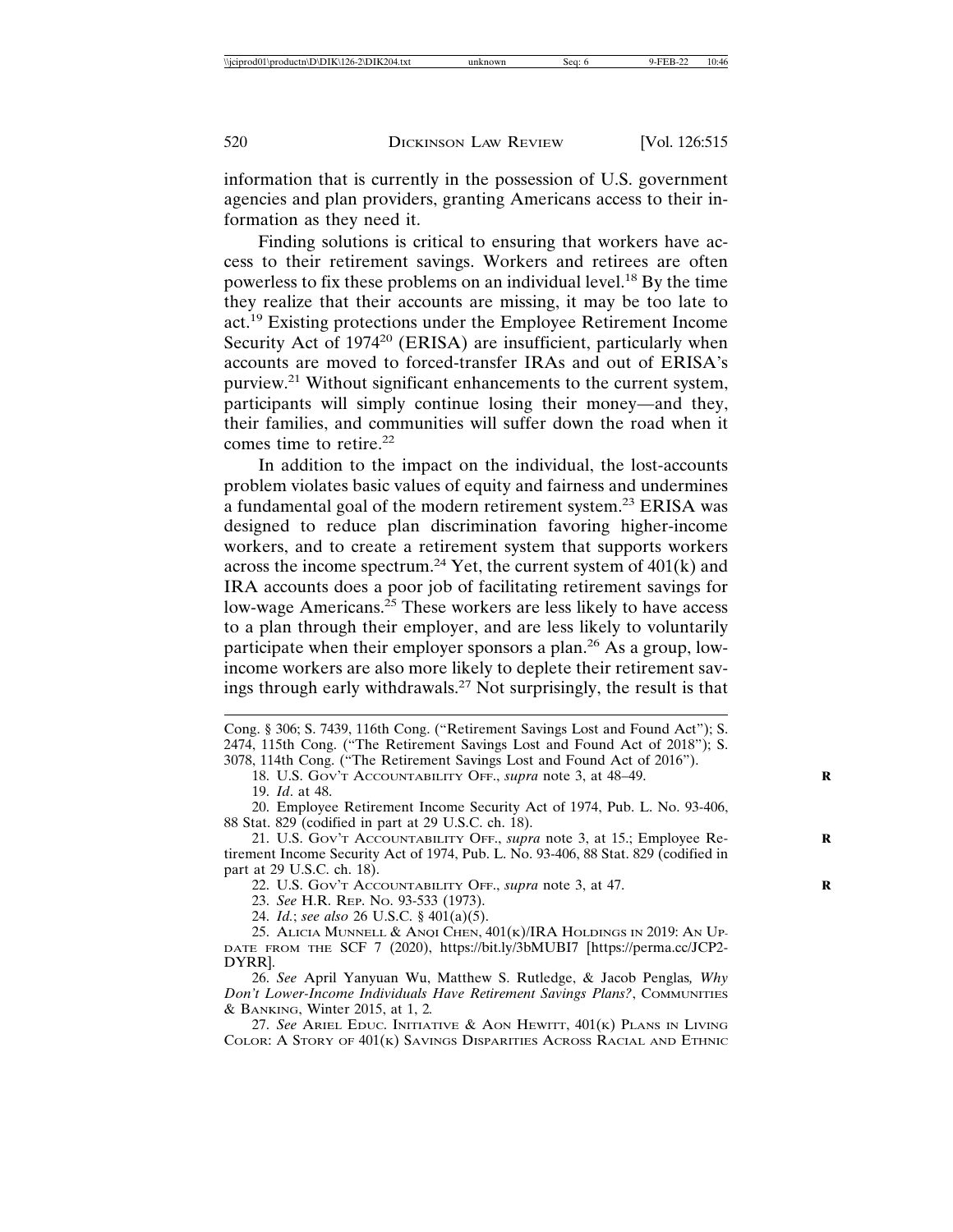lower-wage workers retire with significantly less money in retirement accounts than higher-paid workers—if they have any retirement savings at all.<sup>28</sup>

In light of these inequities, it is imperative to preserve retirement savings contributed by low-income workers. While retirement accounts of all sizes may become lost, lower-wage workers are particularly affected through the forced transfer of accounts with balances below \$5000.29 Left to grow tax-free for several decades, an account with even a few thousand dollars could become a significant nest egg by the time the money is withdrawn for retirement. Even the most robust financial performance is useless, though, if a retiree cannot locate the account at retirement.

#### I. FINANCIAL AND PRACTICAL DURABILITY

Since the passage of ERISA, the U.S. retirement landscape has experienced a dramatic shift from defined benefit plans, to defined contribution plans. As defined contribution plans began growing in popularity in the 1980s, they were considered primarily as a way to supplement traditional pensions.<sup>30</sup> Over the subsequent years, however, private defined benefit plans have become relatively rare as an employer-offered benefit, while defined contribution account coverage grew substantially.31 In 2019, 85 percent of U.S. workers were covered by a defined contribution plan, while only 28 percent were covered by a defined benefit plan.<sup>32</sup> The  $401(k)$  has become the most popular form of defined contribution plan.<sup>33</sup>

Defined benefit pensions support workers who remain with their employers for a long time—maybe as long as an entire career. For workers who have the good fortune to stay with a single employer in a job covered by a defined benefit pension, collecting the pension at retirement could be as straightforward as walking across

- 31. MUNNELL & CHEN, *supra* note 25, at 3. **R**
- 32. *Id.* (providing data for both public and private plans).

GROUPS 11 (2012), https://bit.ly/3ip2YgG [https://perma.cc/5EEY-58EZ] [hereinafter *Ariel/Aon Hewitt Study*].

<sup>28.</sup> In 2019, of those working households in the lowest income quintile nearing retirement who had a  $401(k)$ , the median balance in their retirement accounts was just over \$32,000. MUNNELL & CHEN*, supra* note 25, at 6. By comparison, the figure was \$805,500 for the highest income quintile. *Id*.

<sup>29.</sup> U.S. GOV'T ACCOUNTABILITY OFF., *supra* note 3, at 21; *see also* DAVID C. **R** JOHN ET AL., SMALL RETIREMENT ACCOUNTS: ISSUES AND OPTIONS 4 (2021), https://brook.gs/3l3J24N [https://perma.cc/7WYX-UBDS].

<sup>30.</sup> Munnell & Webb, *supra* note 6*,* at 4.

<sup>33.</sup> *See* INV. CO. INST., DEFINED CONTRIUTION PLAN PARTICIPANTS' ACTIVI-TIES, FIRST HALF 2021 3 (2021), https://bit.ly/3k0y6Uh [https://perma.cc/R98A-GDF4].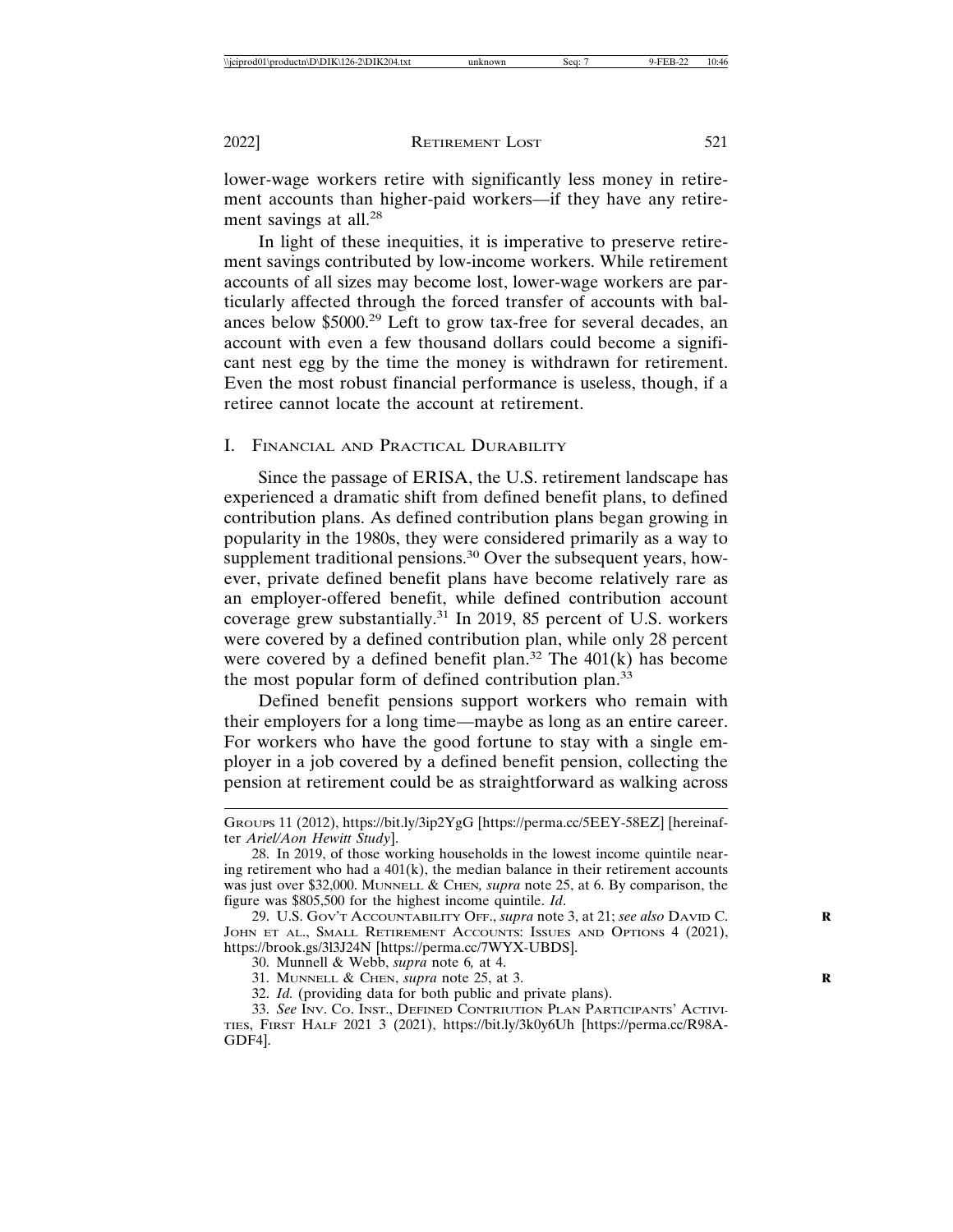the hall to human resources, or across town to the union headquarters.

U.S. retirees are likely to have worked for several employers, possibly accumulating small  $401(k)$  accounts at multiple jobs.<sup>34</sup> As will be explained below, their employers and retirement plans are likely to have changed over the intervening years as well.<sup>35</sup> Yet ER-ISA's participant protections have not been enhanced to account for these dynamics. The result is that the popular  $401(k)$  defined contribution account is lacking in the durability necessary to provide retirement support for many participants, particularly those who are lower-income.

#### *A. Defined Benefit and Defined Contribution Retirement Plans*

A defined benefit plan provides a pension to employees who work sufficient years to earn a non-forfeitable, vested benefit.<sup>36</sup> Employees do not have individual accounts, but instead receive benefits based on a formula that typically accounts for years of service and salary.37 The employer must meet funding requirements designed to ensure that the plan can pay benefits to those who have earned them.38 Qualified defined benefit plans must offer an annuity, and may offer other forms of benefits as well, such as single, lump sum payments.<sup>39</sup> If the participant is married, then the default form of payment includes a spousal survivor benefit as well, unless waived by the spouse.<sup>40</sup> Because these benefits are determined by formula, the employer—rather than the employee—bears the risks of participant longevity, poor market performance, and changes in

35. *See infra* Section III.D.

38. 26 U.S.C. § 412.

39. *Id.* § 401.

40. *Id.* § 417.

<sup>34.</sup> *See* U.S. GOV'T ACCOUNTABILITY OFF., *supra* note 3, at 21. **R**

<sup>36.</sup> Until 1988, the most common single-employer, pre-retirement vesting schedule was 10 years, consistent with the minimum requirements under ERISA for cliff vesting. In 1988, the requirement changed to five years for single employer plans. STEPHEN BRUCE, PENSION CLAIMS: RIGHTS AND OBLIGATIONS 191 (1st ed. 1988). Multiemployer plans could require 10 years of vesting service until the late 1990s, when the cliff-vesting requirement changed to 5 years for multiemployer plans as well. *See id.*; Small Business Job Protection Act of 1996, Pub. L. No. 104- 188, § 1442, 110 Stat. 1755, 1808. Both single and multiemployer plans also may elect graduated vesting schedules, instead of cliff-vesting. 26 U.S.C.  $§ 411(a)(2)(A).$ 

<sup>37.</sup> *See* COLLEEN M. MEDILL, INTRODUCTION TO EMPLOYEE BENEFITS LAW: POLICY AND PRACTICE 129 (5th ed. 2018). For example, the formula might average an employee's highest five years of earnings, and multiply by a factor that increases as total years of service increase. In most circumstances, if the employee retires at an age other than normal retirement age, any monthly benefit is adjusted to reflect the anticipated payout period.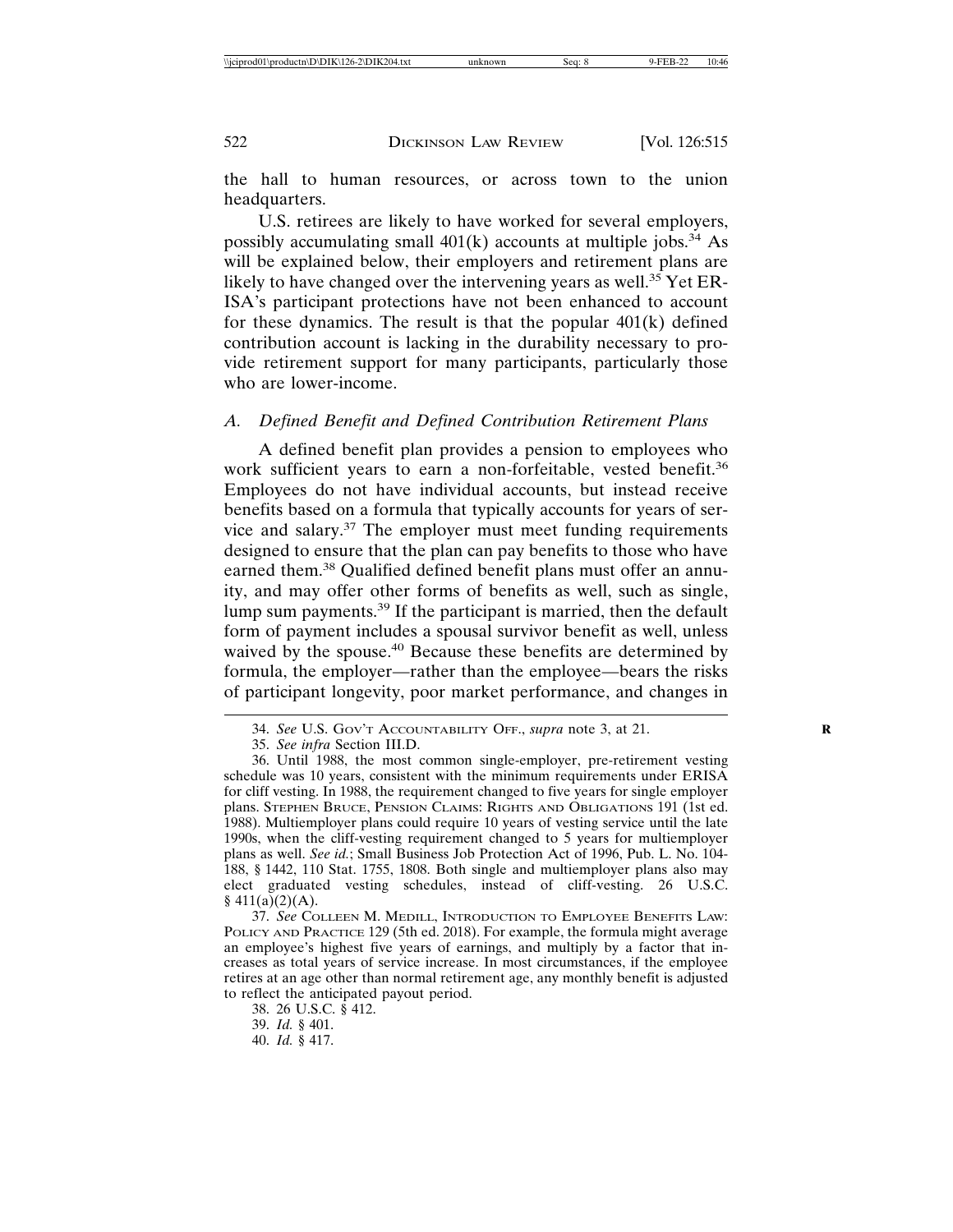interest rates.41 If the employer decides to terminate the plan it must ensure that all benefits are either paid out, or provided through the purchase of annuities.<sup>42</sup> In addition, if an employer declares bankruptcy or encounters other financial distress that prevents it from meeting its funding obligations, then the Pension Benefit Guaranty Corporation (PBGC) generally steps in to pay the benefits, up to a certain amount.<sup>43</sup>

In contrast, employees who participate in defined contribution plans each have their own, individual accounts.44 Employees are immediately vested in their own contributions, and vest in employer contributions pursuant to a vesting schedule.<sup>45</sup> Employees bear investment and interest rate risks, as there is no guarantee that any particular level of benefits will be available.46 At retirement, the account owner has access to the entire balance in the account, and therefore bears responsibility for budgeting to ensure that the amount lasts as long as it is needed.<sup>47</sup>

## *B. Defining "Durability"*

This Article uses the term "durability" to describe the quality that allows a financial product to last long enough to provide its intended benefits. Durability is, of course, critical for any retirement savings product and the retirement savings system as a whole.<sup>48</sup> Why would workers forgo present income or present consumption to contribute towards retirement, unless they can rely on having their money available to them when they retire?<sup>49</sup>

With its strong assurances of specific, lifetime payments, the defined benefit pension is a relatively "durable" financial product.<sup>50</sup> Consider the extraordinary set of financial obligations taken on by a defined benefit pension plan once a participant becomes vested. $51$ 

48. *See* Bhutta et al., *supra* note 4, at 10. **R**

<sup>41.</sup> *See* MEDILL, *supra* note 37, at 129.

<sup>42. 29</sup> U.S.C. § 1341(b)

<sup>43.</sup> *Id.* § 1341(c).

<sup>44.</sup> *See* MEDILL, *supra* note 37, at 126.

<sup>45. 26</sup> U.S.C. § 411(a)(2)(A).

<sup>46.</sup> *See* MEDILL, *supra* note 37, at 128.

<sup>47.</sup> *Id*. at 129. In addition to defined benefit and defined contribution plans, employers also may sponsor so-called hybrid plans, such as cash balance plans. *Id*. at 130–31.

<sup>49.</sup> *Id.*

<sup>50.</sup> *See* KATHERINE S. NEWMAN, DOWNHILL FROM HERE: RETIREMENT INSE-CURITY IN THE AGE OF INEQUALITY 3 (Henry Holt & Co. ed. 2019) (stating that the defined benefit pensions "are regarded by most workers as among the most durable of promises.").

<sup>51.</sup> *See* MEDILL, *supra* note 37, at 129–30.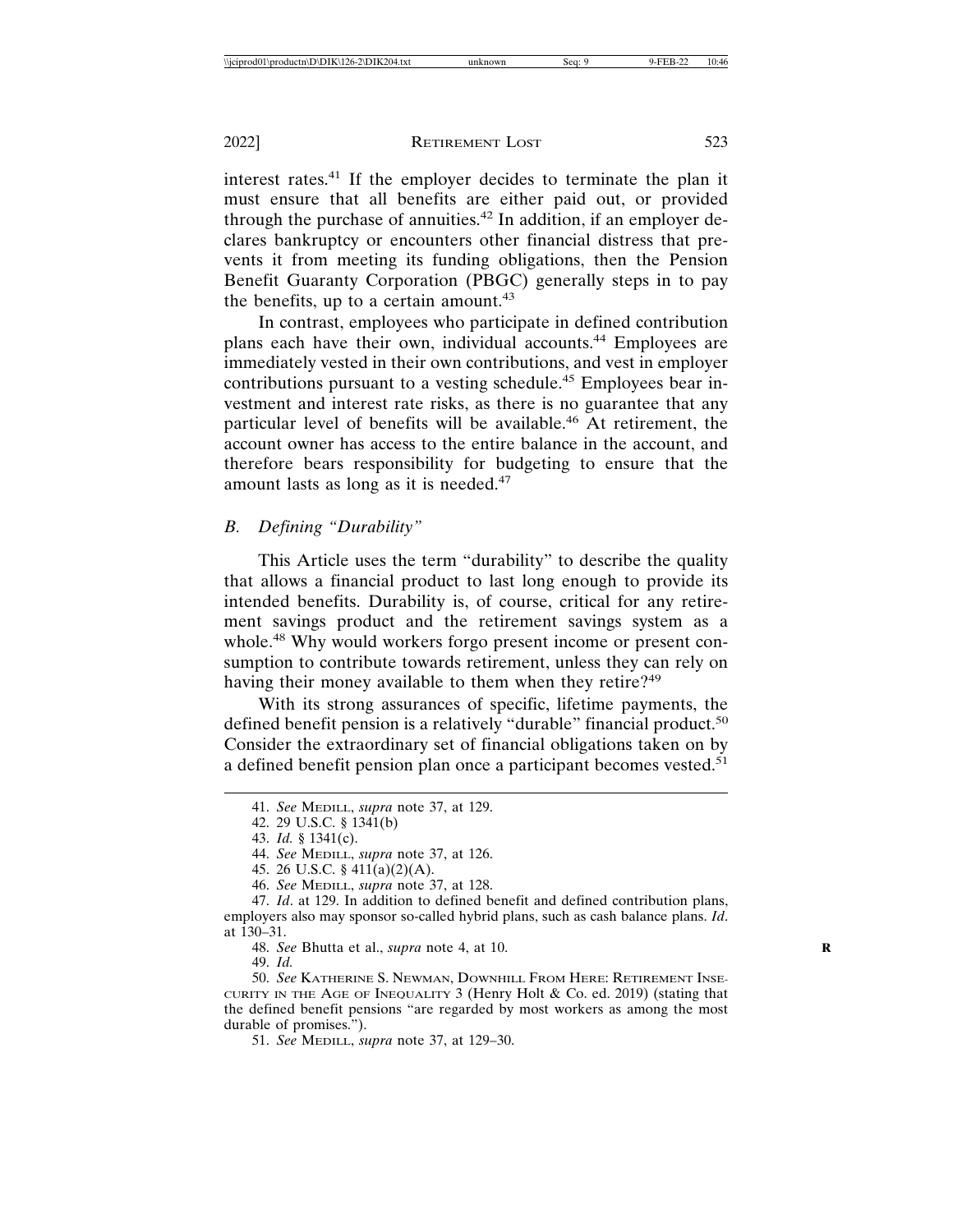The plan must make a retirement benefit available to the retiree at age 65 as a monthly annuity, payable for the worker's lifetime.<sup>52</sup> If the worker is married, the plan must provide spousal survivor benefits for the spouse's lifetime, unless they are waived by the spouse.<sup>53</sup> The plan assumes market and interest rate risk, and—in almost all circumstances—must pay the required benefit regardless of broader economic circumstances.54 PBGC protections apply up to certain limits if the plan sponsor finds itself in financial distress and unable to meet its funding obligations.<sup>55</sup>

### *C. Financial Durability*

The durability of a retirement product can be further broken down into two additional classifications. The first is how well, over time, the financial product protects the value of the principal amounts initially contributed.56 This may be referred to as the product's *financial durability*.

The defined benefit pension, with its promise to pay a fixed, monthly annuity, regardless of market performance, falls toward the stronger end of the financial-durability spectrum. Workers know with substantial certainty how much their pension will pay them each month for the rest of their lives. Inflation, however, will deteriorate the benefit's financial durability because few private defined benefit plans provide post-retirement cost-of-living adjustments sufficient to protect against inflation risk.<sup>57</sup>

56. Enhancing financial durability was the motivation behind legislation passed in 2001 that first required defined contribution plans to transfer small account balances between \$1000 and \$5000 to IRAs, when previously they could be paid directly to participants through a cash-out. Unfortunately, force transfers can, in fact, reduce an account's financial durability, as the default investments are conservative, and investment gains may not keep pace with fees charged by the IRA provider. *See* U.S. GOV'T ACCOUNTABILITY OFF., *supra* note 3, at 4. **R**

57. Jeremy Bulow, *The Effect of Inflation on the Private Pension System*, *in* INFLATION: CAUSES AND EFFECTS 124 (Robert Hall ed., 1982), https://bit.ly/ 2ZMiNHD [https://perma.cc/KF8B-6CXF]. Few private pensions include post-retirement adjustments for inflation. *Id.* Many defined benefit pensions base their benefit formula on wages paid in the last few years of service, which may either protect against, or aggravate inflation risk, depending on inflation trends. *Id.* Costof-living adjustments (COLAs) are more common among public defined benefit plans than private plans, although they may only partially offset inflation. Many public pensions are changing or reconsidering their COLAs in order to address plan funding challenges. *See generally* NAT'L ASS'N OF STATE RET. ADM'RS, NASRA ISSUE BRIEF: COST-OF-LIVING ADJUSTMENTS (2021), https://bit.ly/ 3zM0xdR [https://perma.cc/5JBA-MN3F].

<sup>52. 26</sup> U.S.C. § 401(14).

<sup>53.</sup> *Id.* § 401(11).

<sup>54.</sup> *See* MEDILL, *supra* note 37, at 129.

<sup>55.</sup> *See id.* at 130.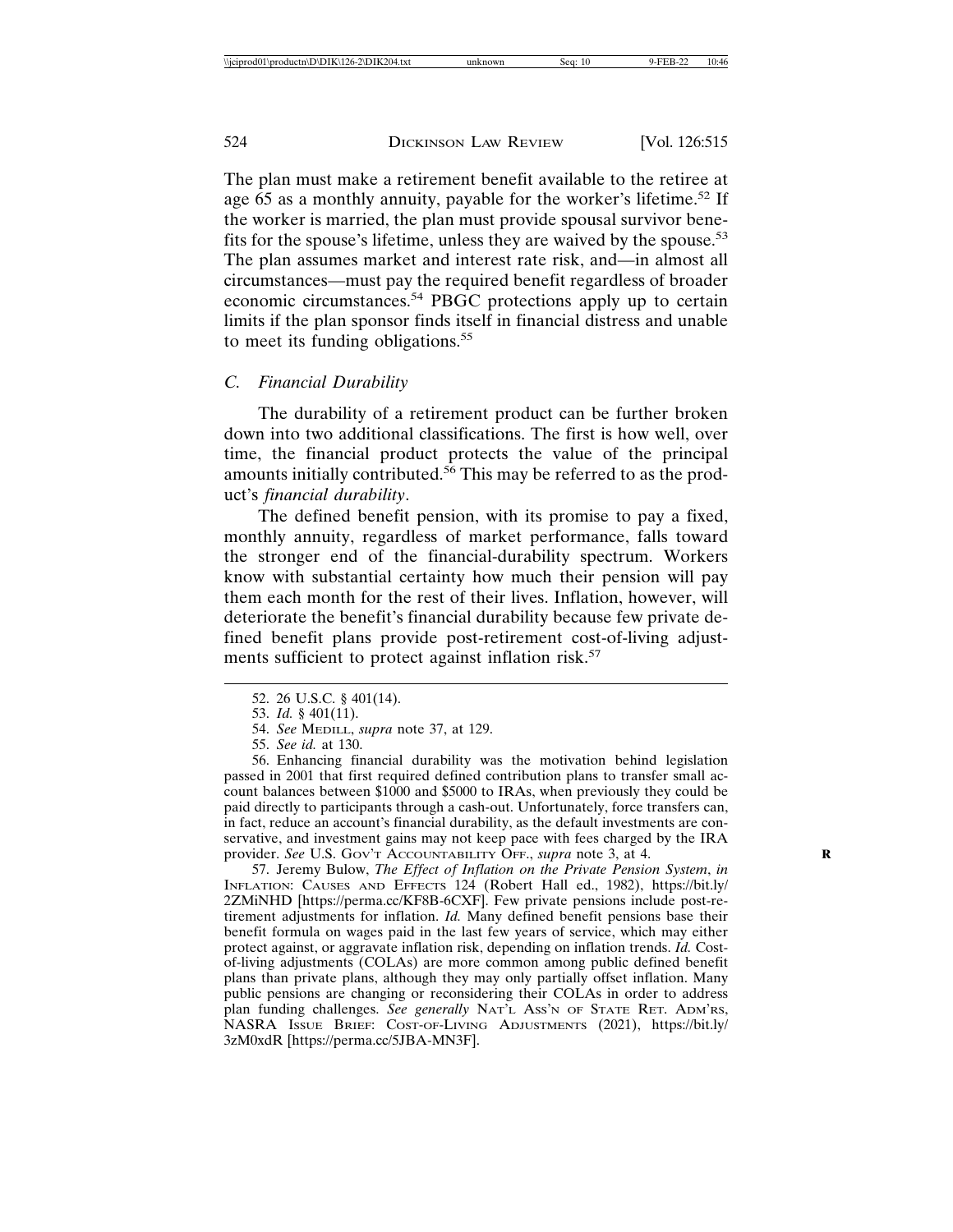While defined contribution accounts more effectively protect workers' retirement savings against inflation, they have less financial durability than defined benefit pensions in other respects.58 The amount of 401(k) savings available at retirement depends on factors, including the workers' choices regarding participation, contribution, investment, and portfolio allocation, as well as market performance.59 Defined contribution accounts are also subject to pre-retirement leakage, with many participants taking withdrawals either when they leave employment, or during employment to address financial emergencies.60 Numerous scholars have evaluated whether 401(k) accounts are effective at retaining retirement savings in the face of these risks.<sup>61</sup>

#### *D. Practical Durability*

The primary focus of this Article, however, is on a different set of challenges that may be fatal to accessing accounts at retirement: whether, as a practical matter, their balances remain accessible to their owners at retirement, regardless of how the value may have fluctuated over the intervening years. This may be referred to as the retirement product's *practical durability*, which has been the subject of less attention from scholars.<sup>62</sup> Questions relevant to understanding a  $401(k)$ 's practical durability include: will  $401(k)$  providers remain going concerns until retirement; or, if not, are there legal protections in place to protect access to account balances? Is there sufficient transparency about the current state of the provider, as well as any changes to the account itself, to ensure that the account owner understands the current status of the provider and the account? When the time comes to access the account, is the retiree able to do so in a timely manner?

<sup>58.</sup> *See* Munnell & Webb, *supra* note 6, at 9.

<sup>59.</sup> *Id.*

<sup>60.</sup> *Id.*

<sup>61.</sup> *See generally* David Pratt, *Too Big to Fail: The U.S. Retirement System in 2019*, 27 ELDER L.J. 327 (2019); Anne Tucker, *Retirement Revolution: Unmitigated Risks in the Defined Contribution Society*, 51 HOUS. L. REV. 153 (2013); Jeff Schwartz, *Rethinking 401(k)s*, 49 HARV. J. ON LEGIS. 53 (2012); Jacob S. Hacker, *Restoring Retirement Security: The Market Crisis, the "Great Risk Shift" and the Challenge for Our Nation*, 19 ELDER L.J. (2011).

<sup>62.</sup> *But see* Ellen Bruce & John Turner, *Lost Pension Money: Who is Responsible? Who Benefits?*, 37 J. MARSHALL L. REV. 695, 701 (2004) (discussing the problems of lost defined benefit and defined contribution pensions); Susan Harthill et al., *Missing and Unresponsive Participants in ERISA Plans*, *in* N.Y.U. Review of Employee Benefits § 3 (2019) (discussing the problem of lost and missing participants in qualified retirement plans).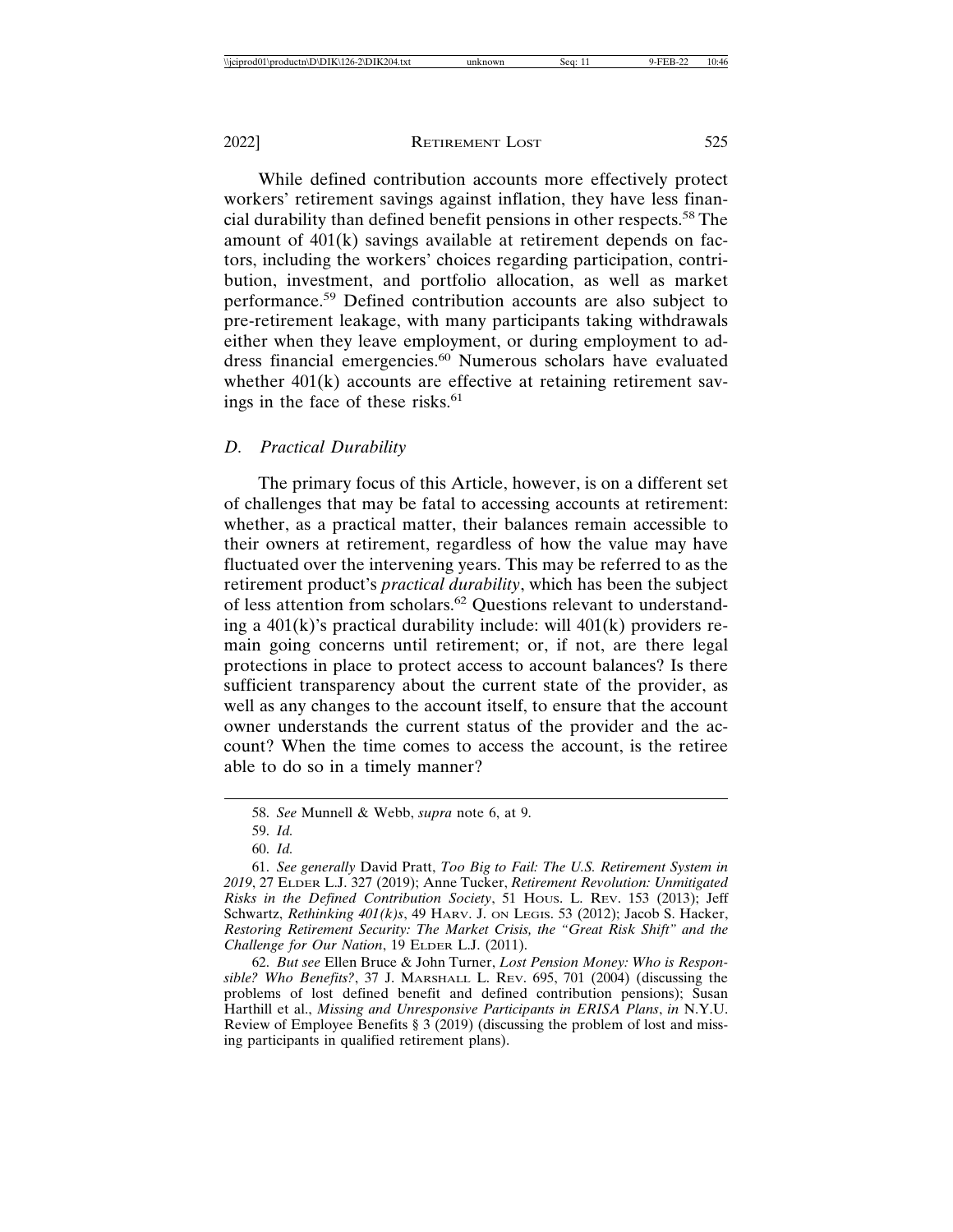Practical durability is a subjective measure, evaluated from the standpoint of the individual participant; it can shed light on how the retirement system works more effectively for some workers than for others.63 For example, while accounts of all sizes can become lost over time, forced transfers to IRA accounts occur primarily when balances are below \$5000.<sup>64</sup> As a result, lower-wage and younger workers are more likely to lose  $401(k)$  accounts than are higher-income or older workers. The practical durability of a 401(k) for lower-wage and younger workers is lower; for higher-income and older workers, it is higher.<sup>65</sup>

The concept of practical durability shifts the focus back to the experience of the individual account owner, validating the harm that occurs whenever someone unjustly and unnecessarily loses their savings. It recognizes that the loss of a relatively small account could have a meaningful impact on the equity and fairness of the retirement system; and a substantial financial impact for a participant whose resources to save for retirement are limited. This is critical given the enormous inequities in the U.S. private retirement system, which is subsidized by all U.S. taxpayers, but disproportionately benefits higher income workers.<sup>66</sup>

While the terms "durability," "financial durability," and "practical durability" are new, the basic concept that the product should match its purpose is a mainstay in other areas of consumer protection law. The Federal Trade Commission Act standard for deception provides one example.<sup>67</sup> Many state consumer protection

65. *Id.* at 11.

66. *See* Wu, Rutledge & Penglas*, supra* note 26, at 16–17; *see also Ariel/Aon Hewitt Study*, *supra* note 27.

<sup>63.</sup> *See* U.S. GOV'T ACCOUNTABILITY OFF., *supra* note 3, at 11 (stating that **R** because low wage workers and younger workers change jobs more often, they are particularly likely to be impacted by forced transfers); *see also* DAVID C. JOHN ET AL., *supra* note 29.

<sup>64. 26</sup> U.S.C. § 401(31). In its report on forced transfers and inactive  $401(k)$ accounts, GAO described how accounts larger than \$5000 may be subject to forced transfer if they include additional amounts that were rolled over from a previous employer's plan. *See U.S. Gov't Accountability Off.*, *supra* note 3, at 17. In addition, larger accounts may be force transferred when a plan is terminated. *Id.* at 6.

<sup>67.</sup> To demonstrate that an act or practice was deceptive, the FTC must show that  $(1)$  there was a representation;  $(2)$  the representation was likely to mislead consumers acting reasonably under the circumstances; and (3) the representation was material. 15 U.S.C. § 45; *see also* FTC v. Tashman, 318 F.3d 1273, 1277 (11th Cir. 2003); *see, e.g.*, FTC v. Cyberspace.com, LLC, 453 F.3d 1196 (9th Cir. 2006) (regarding a defendant who mailed checks that appeared to be rebates, but that when cashed would enroll the payee in internet service); FTC v. QT, Inc*.,* 448 F. Supp. 2d 908 (N.D. Ill. 2006) (involving an allegedly medicinal metal bracelet that does not cure pain); FTC v. Am. Fin. Benefits Ctr*.*, 324 F. Supp. 3d 1067 (N.D. Cal.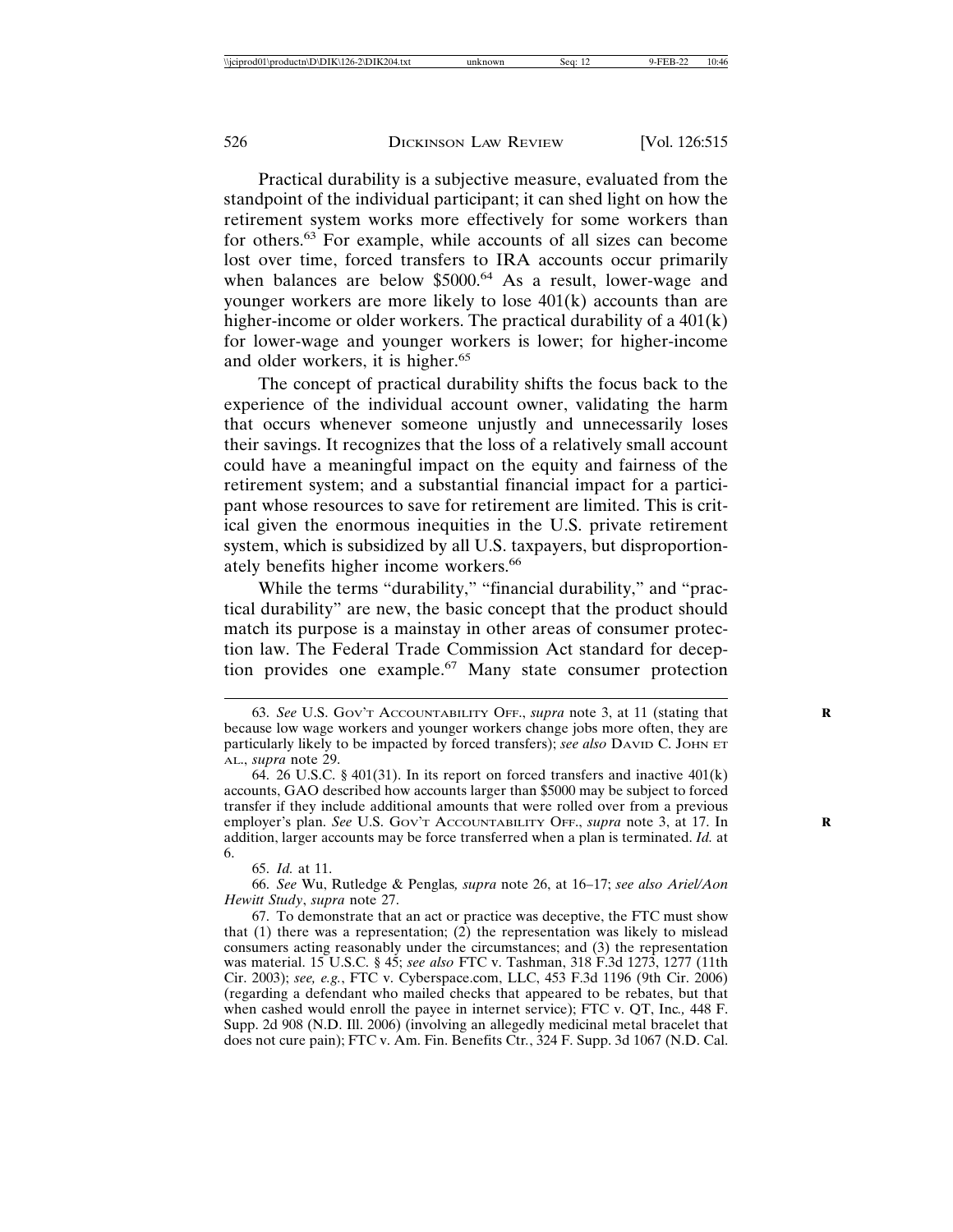statutes follow a similar standard.68 Just as a consumer is justified in expecting that a washing machine or automobile will continue to provide service for a number of years, a worker who participates in a retirement plan is justified in expecting that the account and the money it contains will be available to provide support in retirement.<sup>69</sup>

## II. THE ROLE OF THE  $401(\mathrm{k})$  in American Retirement

While defined contribution retirement accounts pre-date ER-ISA, their popularity—and the preeminence of the  $401(k)$  in particular—has evolved over time.70 Following legislative changes in the 1970s, and subsequent regulations, employee-directed, individual account-based, deferred compensation plans became more feasible and increasingly common.<sup>71</sup> 401(k) accounts have grown to become the most popular form of employer-sponsored retirement accounts, playing a critical role in retirement security for millions of current and future retirees.72 They now hold approximately \$7 trillion in retirement assets.<sup>73</sup>

Unfortunately, accessing this money at retirement proves challenging for many people. This section provides a basic overview of  $401(k)$  accounts, and what happens when account owners leave the employers who sponsor their plans. The complexity of the options available to departing employees, the practice of force transferring  $401(k)$  accounts to IRAs, and the constantly shifting landscape of plans and plan sponsors reduce their practical durability for many workers.

70. Munnell & Webb, *supra* note 6, at 4.

71. Revenue Act of 1978, Pub. L. No. 95-600, § 135(a), 92 Stat. 2763, 2785–87; MEDILL, *supra* note 37, at 127; *see also* Daniel Halperin, *Fifty Years of Pension Law* 5 DREXEL L. REV. 503, 506 (2014).

72. MUNNELL & CHEN, *supra* note 25, at 1–2. **R**

<sup>2018) (</sup>concerning a firm that offered student loan debt relief, but allegedly failed to actually reduce student debt for its customers).

<sup>68.</sup> *See*, *e.g.*, Purity Supreme, Inc. v. Att'y Gen.*,* 407 N.E.2d 297, 301 (1980); Aliano v. Ferriss, 988 N.E.2d 168, 175 (Ill. App. Ct. 2013); Panag v. Farmers Ins. Co. of Wash*.*, 204 P.3d 885, 895 (Wash. 2009).

<sup>69.</sup> Elizabeth Warren and Amelia Warren Tyagi drew a parallel between protections for consumers purchasing consumer goods and protections for financial products in work that lay the foundation for the creation of the Consumer Financial Protection Bureau. *See* ELIZABETH WARREN & AMELIA WARREN TYAGI, THE TWO-INCOME TRAP: WHY MIDDLE-CLASS PARENTS ARE GOING BROKE 146–47 (2003).

<sup>73.</sup> *See Frequently Asked Questions About 401(k) Plan Research*, INV. CO. INSTITUTE (Oct. 11, 2021), https://bit.ly/3EKXmWR [https://perma.cc/SL2M-GG5W].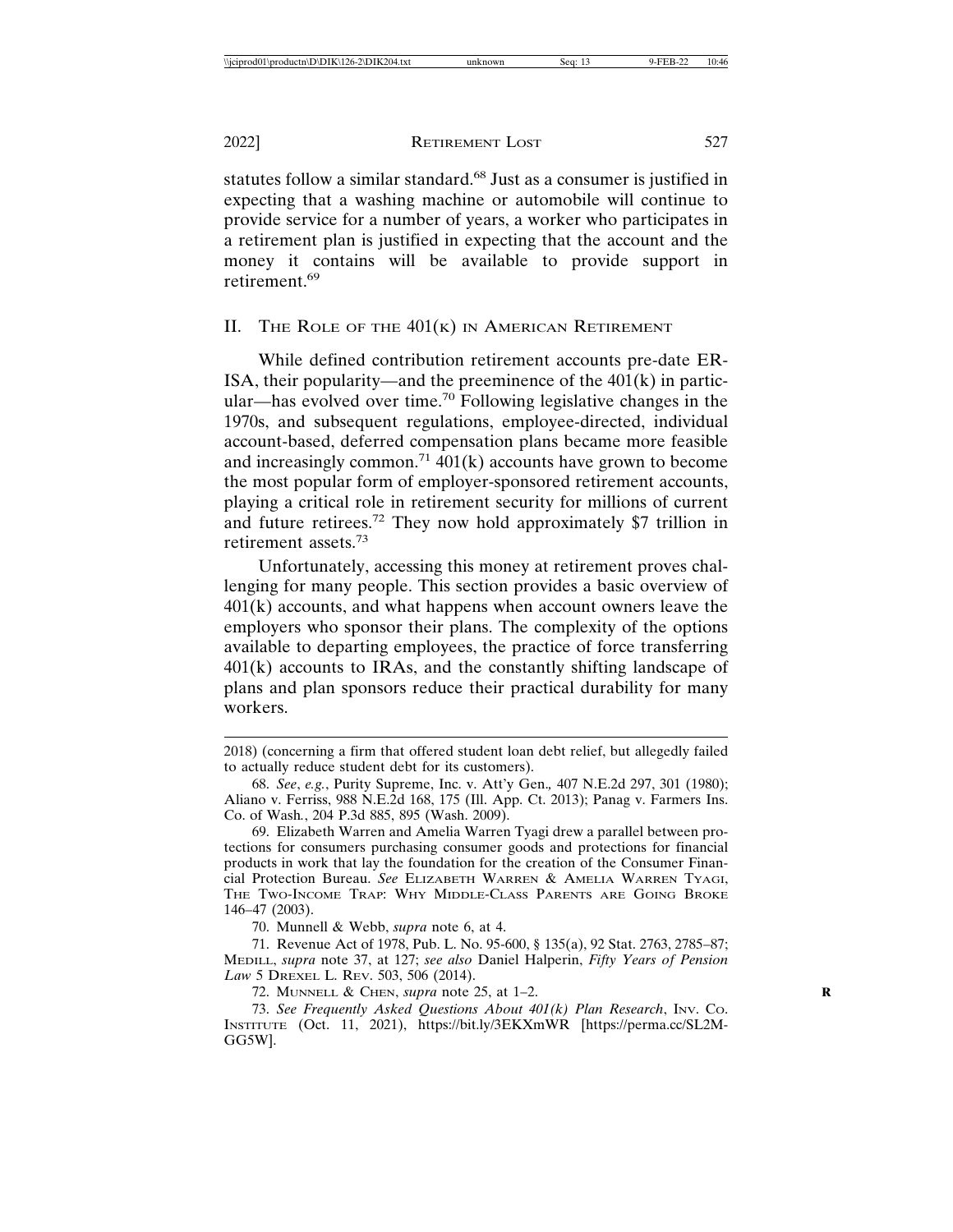## *A. 401(k) Plan Basics*

The employer serves as the plan sponsor of a  $401(k)$  plan and assumes numerous responsibilities under the Internal Revenue Code (IRC) and ERISA.<sup>74</sup> As plan sponsor, the employer also selects a plan administrator, who is in charge of the day-to-day operations of the plan.75 The administrator may be the same as the plan sponsor, or may be a separate company, or individual.76 In addition to the plan administrator, there will typically be another company—often a financial company—called the plan provider or recordkeeper that serves as the primary point of contact for individual plan participants.<sup>77</sup> The plan may contract with other third party entities to conduct various aspects of plan administration.<sup>78</sup>

Employees who meet the requirements to participate in a traditional 401(k) may elect to have their employer contribute pretax earnings into their accounts.79 In 2006, Congress included new provisions in the Pension Protection Act<sup>80</sup> to promote auto-enrollment, whereby an employer enrolls all eligible employees in a  $401(k)$  plan by default.<sup>81</sup> These provisions provide a safe harbor from certain nondiscrimination rules for plans that adopt auto-enrollment.82 Plans have increasingly adopted auto-enrollment since the measure was enacted. Vanguard reported that at the end of 2019, 50 percent of its plans offered auto-enrollment, and 63 percent of its participants had been auto-enrolled.<sup>83</sup> Adoption of autoenrollment has been shown to dramatically increase plan participation, including among lower-income workers and workers of color.84

80. Pension Protection Act of 2006, Pub. L. No. 109-280, 120 Stat. 780.

<sup>74.</sup> *See generally* 26 U.S.C. § 401 *et seq*.; 29 U.S.C. § 1001 *et seq*.

<sup>75. 29</sup> U.S.C. § 1002(16).

<sup>76.</sup> *Id.*

<sup>77.</sup> While some recordkeepers focus on that business exclusively, others are large investment management companies, insurance companies, or payroll companies. *See* David Ramirez, *401(k) Recordkeeper: What They Do and What to Look For*, FOR US ALL (Feb. 21, 2020), https://bit.ly/3A4g5tB [https://perma.cc/2TN7- WWRA]; *see also* Jeff Brown, *What If Your Company Switches to a New 401(k) Provider?* STREET (Feb. 13, 2014, 8:00 AM), https://bit.ly/3iofTzi [https://perma.cc/ NJ8E-FYXK].

<sup>78.</sup> Brown, *supra* note 77*.*

<sup>79. 26</sup> U.S.C. § 401(k)(2)(A).

<sup>81.</sup> *Id.*

<sup>82.</sup> *Id.*

<sup>83.</sup> BRIAN T. ALLING ET AL., HOW AMERICA SAVES 2020 3 (Jean A. Young ed., 2020), https://vgi.vg/3miC4rO [https://perma.cc/DE48-W8SW].

<sup>84.</sup> *See Ariel/Aon Hewitt Study*, *supra* note 27, at 7. Recent legislative proposals would make auto-enrollment mandatory. *See* H.R. 2954, 117th Cong., § 101 (1st Sess. 2021).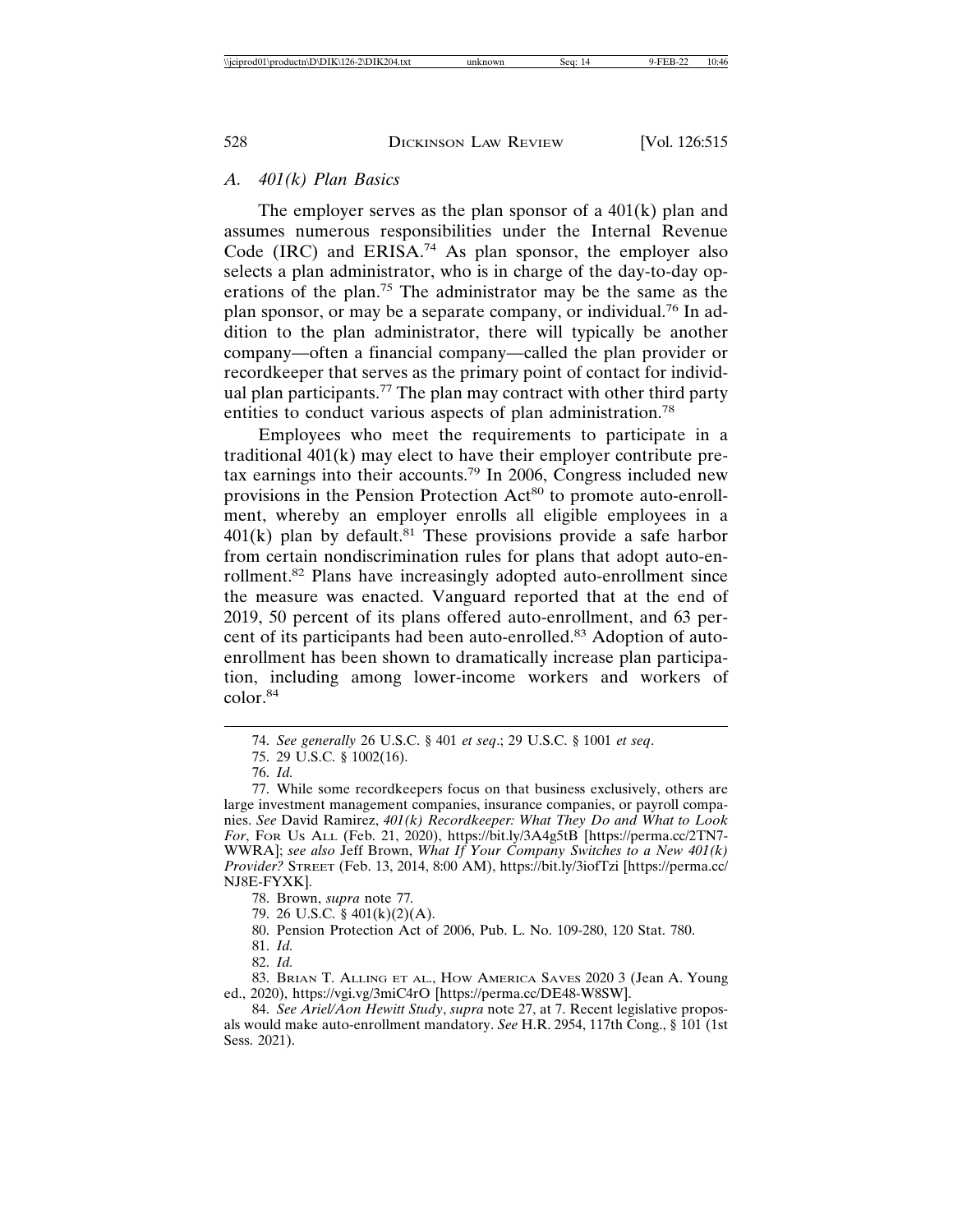The IRC also provides for an optional employer match to employee contributions.<sup>85</sup> According to Vanguard, 96 percent of its plans provided an employer contribution in 2020.86 Participants immediately vest in their own contributions, but employer contribution vesting may depend on years of service. $87$  To satisfy the minimum requirements under the general vesting rules, the plan

may select either cliff vesting at 3 years, or graduated vesting over 2 to 6 years, with 20 percent vesting occurring each year from year 2 until year 6.88

401(k) accounts provide significant tax advantages for participants. In a traditional, non-Roth 401(k), funds are contributed before taxes and grow tax-free until withdrawal.<sup>89</sup> When participants retire and begin to take withdrawals from the account, they must pay taxes on the distributions.<sup>90</sup> Penalties for early withdrawal incentivize workers to keep their money in their accounts until retirement; withdrawals before age 59 and a half are subject to a 10 percent tax penalty, in addition to taxes due.<sup>91</sup> Provisions allow for withdrawals for hardship, and also allow participants to take loans from their accounts to the extent provided for in the plan. $92$ 

88. *Id.* § 411(a)(2)(B). For example, if a plan has a 3-year cliff vesting schedule, then a worker who remains at the employer for 3 years is fully vested in the employer's contributions; but a worker who remains employed for only 2 years would not be entitled to any portion of the employer's contributions. Under a 6 year, "graduated vesting" schedule, the worker's right to the employer's contributions increases gradually throughout the years of service. A worker who departs after only one year does not have any right to employer contributions. A worker who departs after 2 years has a non-forfeitable right to 20 percent of the employer's contributions; a worker who departs after 3 years, 40 percent; and so forth, increasing by 20 percent each year, until the worker is fully vested in the employer's contributions after 6 years of service. Additional rules apply when a worker has breaks-in-service. *Id.* § 411(a)(6). Other vesting rules will apply to employer contributions—and, in some situations, employer matching contributions are immediately 100 percent vested—depending on the type of plan, and the type of matching contribution. *See Issue Snapshot–Vesting Schedules for Matching Contributions*, IRS, https://bit.ly/3BLU9V6 [https://perma.cc/LP3D-L676] (June 3, 2021).

89. 26 U.S.C. § 402A. Contributions to a Roth 401(k) are made with after-tax earnings, while qualified distributions are not taxed. *See id.*

90. *Id.*

91. 26 U.S.C. § 72(t).

92. *Id.* § 401(k)(13). In response to the COVID-19 pandemic, Congress passed additional provisions to provide for less costly loans and withdrawals from 401(k) accounts. *See* Coronavirus Aid, Relief, and Economic Security Act, Pub. L. No. 116-136, § 2202, 134 Stat. 281, 340–43 (2020).

<sup>85. 26</sup> U.S.C. § 401(k)(3)(D)(a).

<sup>86.</sup> ALLING, *supra* note 83, at 11.

<sup>87. 26</sup> U.S.C. § 411(a)(1), (a)(2)(B).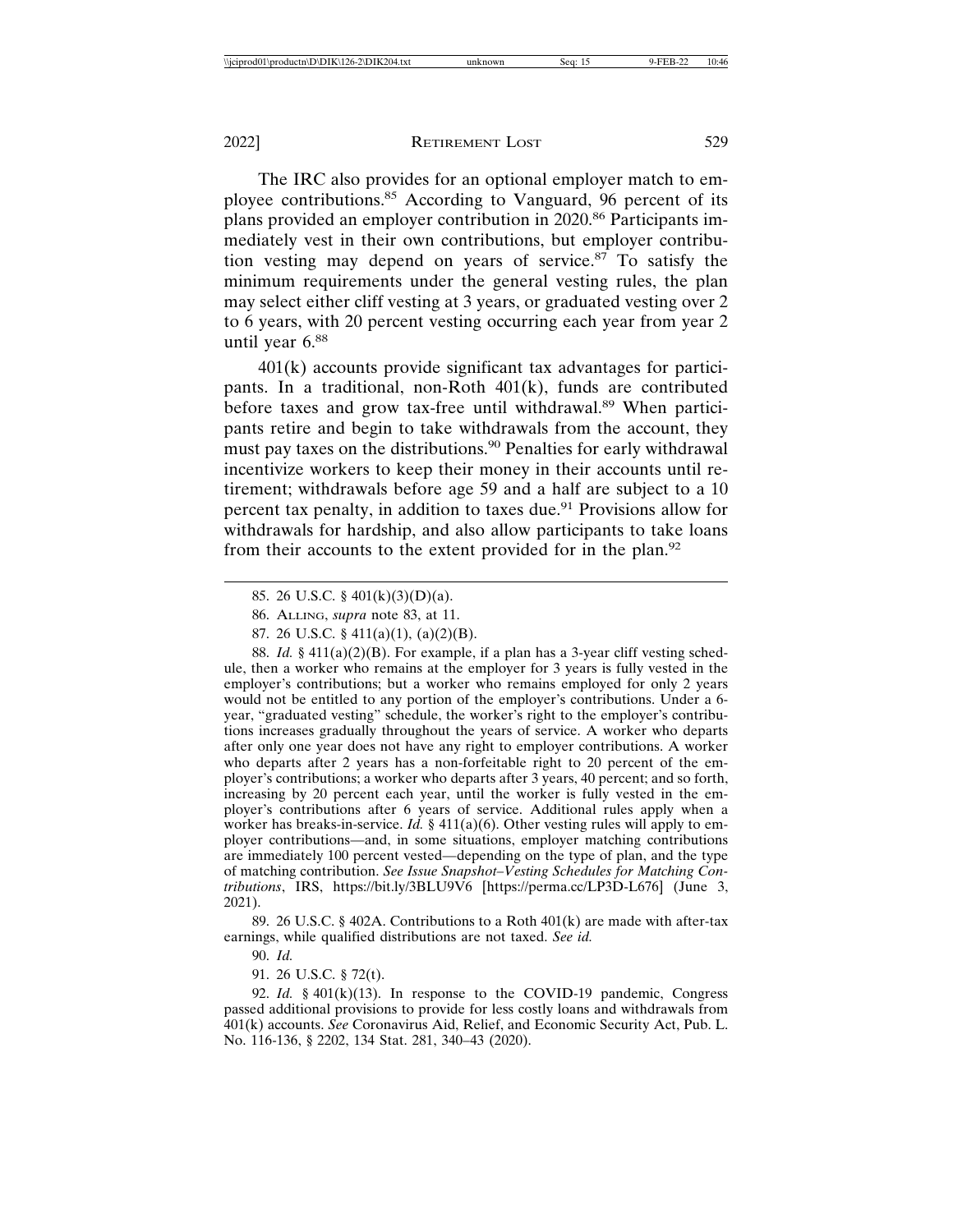To ensure that tax revenues are eventually collected, the IRC sets an age at which required minimum distributions (RMDs) must commence.93 In 2019, the age for commencing RMDs was pushed back a year and a half to  $72.94$  Retirees who fail to take RMDs as required face an excise tax of 50 percent on the amounts that are not distributed.95

Sponsoring a retirement plan can help attract talented workers, and also has significant tax benefits for employers. Employers who sponsor a  $401(k)$  can deduct contributions made on behalf of employees into the trust, up to certain limits.<sup>96</sup> Employers with fewer than 100 employees also may receive an initial tax credit for establishing a new plan.<sup>97</sup> The total value of these benefits is considerable; tax expenditures for qualified defined contribution accounts are estimated at more than \$1 trillion over the period 2020–2024.<sup>98</sup>

ERISA and its implementing regulations include numerous protections for participants and their beneficiaries, including the right to disclosures regarding the plan terms and status.<sup>99</sup> This includes the right to request a copy of the current Summary Plan Description (SPD), which the plan must provide within 30 days of the request, as well as other notices regarding significant changes to the plan.100 Plans also must establish and maintain reasonable claims and appeals procedures, through which a participant may argue the case for benefits to the plan administrator.<sup>101</sup> Once these administrative remedies are exhausted, participants may file a civil case to pursue benefits.102

96. *See id.* § 404(a)(3) (outlining the deductibility of employer contributions). 97. *Id.* § 45(E).

98. STAFF OF JOINT COMM. ON TAX'N, 116TH CONG., REP. ON ESTIMATES OF FEDERAL TAX EXPENDITURES FOR FISCAL YEARS 2020–2024 34 (Comm. Print 2020). This amount was almost double the estimated expenditures reported for 2016 to 2020. *See* STAFF OF JOINT COMM. ON TAX'N, 115TH CONG., REP. ON ESTI-MATES OF FEDERAL TAX EXPENDITURES FOR FISCAL YEARS 2016–2020 38 (Comm. Print 2017).

99. 29 U.S.C. §§ 1024(b), 1025.

100. *Id.* § 1132(c)(1). Penalties may be assessed at \$100 per day for delays in furnishing this information. *Id.*

101. *Id.* § 1133; 29 C.F.R. § 2560.503–1 (2021).

102. *See* 29 U.S.C. § 1132(a).

<sup>93. 26</sup> U.S.C. § 401(a)(9)(C).

<sup>94.</sup> *Id.*; *see also* Further Consolidated Appropriations Act of 2020, Pub. L. No. 116-94, § 114, 133 Stat. 2534, 2714 (2019).

<sup>95. 26</sup> U.S.C. § 4974. A waiver is available if the taxpayer can demonstrate that the failure to take the full RMD was due to reasonable error, and that reasonable steps are being taken to remedy the error. *Id*.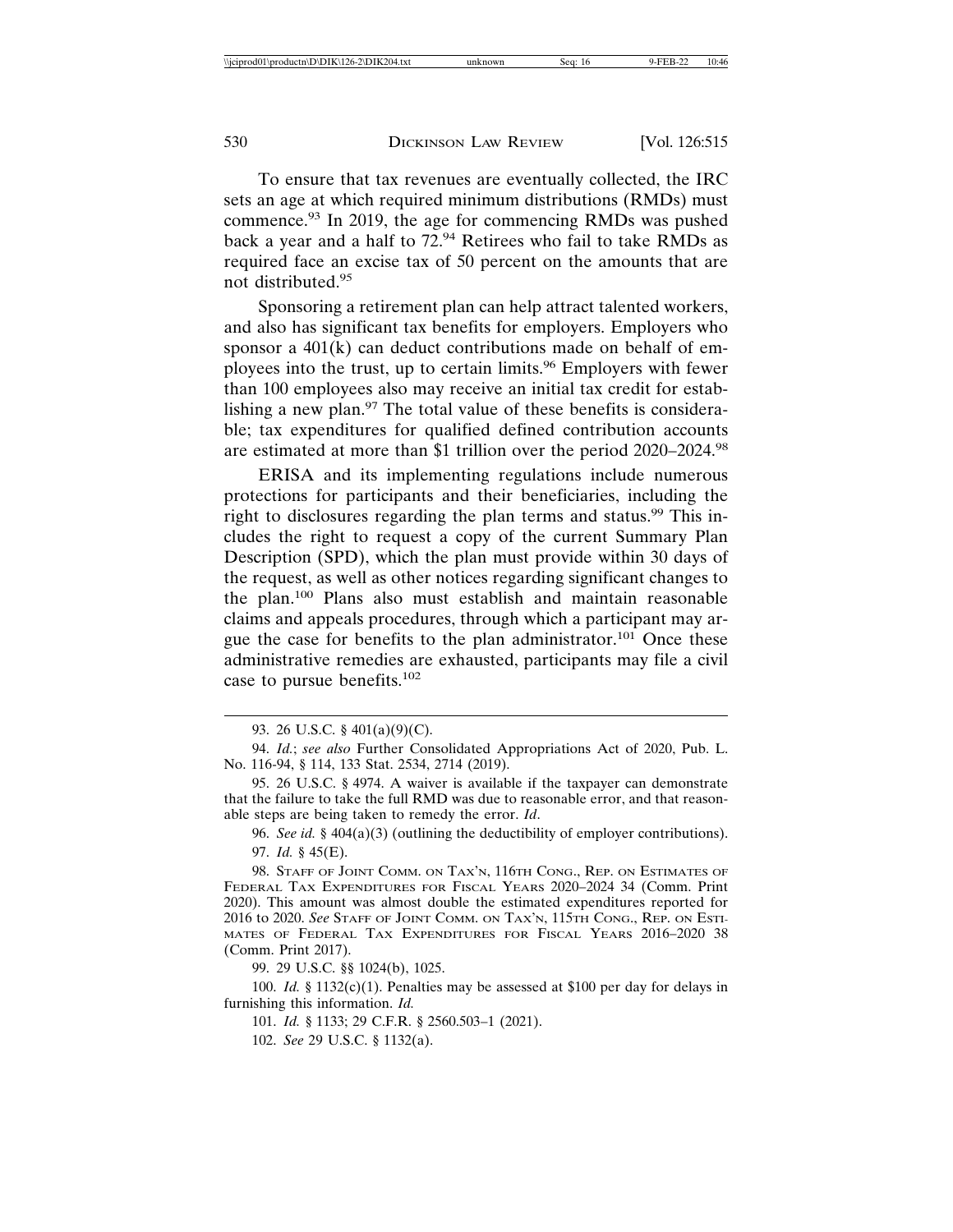ERISA also imposes fiduciary duties on certain parties involved with sponsoring and administering the plan.103 Fiduciaries must exercise their duties solely in the interests of the plan's participants and beneficiaries; and with the care, skill, prudence, and diligence of "a prudent man acting in a like capacity and familiar with such matters."<sup>104</sup> The fiduciaries' obligations end, however, when a plan is terminated. If a participant's account moves to a forcedtransfer IRA, fiduciary duties end with respect to that account as well; although, the selection of an IRA provider is itself a fiduciary function.<sup>105</sup>

## *B. When the Employment Relationship Ends*

The portability of defined contribution accounts provides a potential advantage over traditional, defined benefit pensions. When participants in defined benefit pension plans leave their employers, they generally lose the credit they have earned toward benefits that have not yet vested.<sup>106</sup> In contrast, a participant in a defined contribution plan may roll over the vested balance—including any vested employer contributions—to an account with a new employer, and the employee can continue accumulating retirement savings.<sup>107</sup>

In reality, however, 401(k) participants face a complicated set of options when they leave employment: (1) roll over the money into a retirement account sponsored by the new employer, if permitted by the plan; (2) roll over the money into an IRA, which is not tied to an employer; (3) cash out the account in whole or in part, or (4) keep the money in the existing  $401(k)$  account.<sup>108</sup> Each of these options has potential benefits and drawbacks for the par-

106. 26 U.S.C. § 411(d)(3)(B).

107. ALICIA MUNNELL ET AL., AN ANALYSIS OF RETIREMENT MODELS TO IMPROVE PORTABILITY AND COVERAGE 11 (2018), https://bit.ly/3BER7BR [https:/ /perma.cc/PW6C-HTSN].

108. *Id.* at 12. Some of these options may remain available to the participant at a later date, and thus need not be completed at the time of leaving employment.

<sup>103.</sup> *See id.* § 1104.

<sup>104.</sup> *Id.* § 1104(a)(1), (a)(1)(B).

<sup>105.</sup> *See id.* § 1104(c)(3); U.S. Dep't of Lab., Emp. Benefits Sec. Admin, Advisory Opinion (Nov. 5, 2018), at 2018-01A, https://bit.ly/3m604hS [https:// perma.cc/H9GE-DFAL]. In recently issued guidance, EBSA clarified that "ER-ISA's fiduciary obligations fully apply to missing participants . . . . [T]hese participants and beneficiaries remain fully entitled to all their promised benefits; and the fiduciaries have an obligation to keep accurate records and take appropriate steps to ensure that the participants and beneficiaries are paid their full benefits when due." EMP. BENEFITS SEC. ADMIN., U.S. DEP'T OF LAB., MISSING PARTICI-PANTS–BEST PRACTICES FOR PENSION PLANS n.1 (2021), https://bit.ly/3BGvSQa [https://perma.cc/PR8R-M38X] [hereinafter EBSA BEST PRACTICES].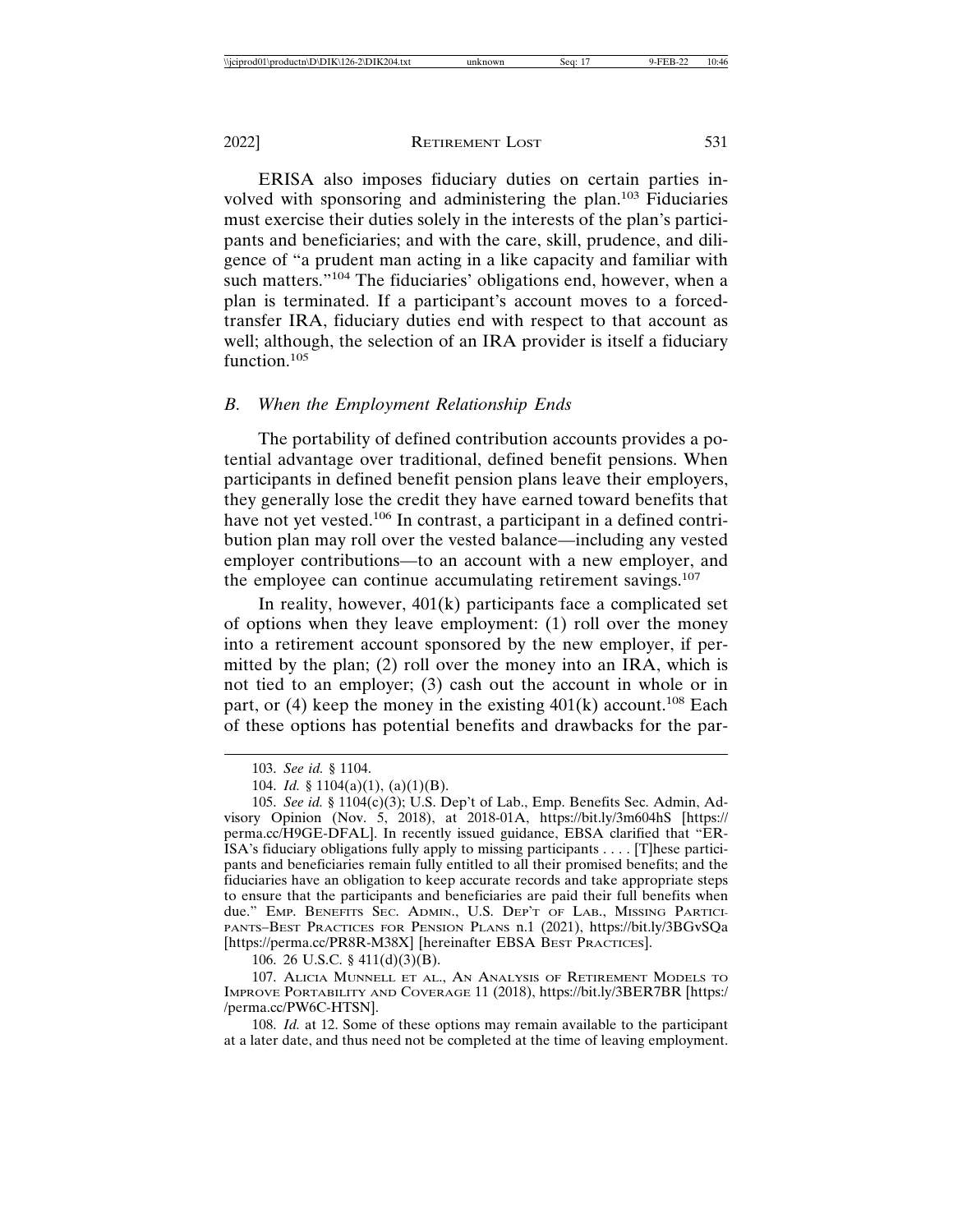ticipant, as described below. In addition, there are significant practical obstacles to rolling over funds into a new  $401(k)$ .<sup>109</sup>

## *1. Rollover to a New Employer-Sponsored Plan*

If the departing employee is joining a new employer who also sponsors a defined contribution plan, the employee usually has the option to roll the account over into the new plan.110 Approximately 10 to 15 percent of departing participants roll over their accounts to a new employer-sponsored plan.111 Rollovers may be either direct, in which case the funds are exchanged directly between the old and new plans; or indirect, in which case the funds are transferred first to the participant, who then forwards them to the new plan.<sup>112</sup>

Consolidating 401(k) accounts at each new employer throughout a worker's career has numerous benefits. It may be easier to keep track of the status of one or two larger, consolidated accounts.113 When participant contact information changes, there are fewer plans to notify. Account consolidation also facilitates more effective investment portfolio management by simplifying the process of assessing overall risk and appropriately diversifying across retirement assets.<sup>114</sup>

Unfortunately, completing a rollover between accounts has been described as "an obstacle course" by the Advisory Council on Employee Welfare and Pension Benefit Plans (ERISA Advisory Council).115 Employers are not required to allow rollovers into their plans, and many do not.116 When rollovers are allowed, the multi-step process is exceedingly complex and varies among plans.117 The ERISA Advisory Council found that this lack of standardization poses a significant obstacle to lifetime participation

113. *Id.* at 15.

114. *See id.* at 13–14.

<sup>109.</sup> *See generally* ADVISORY COUNCIL 2016, *supra* note 13. **R**

<sup>110.</sup> MUNNELL ET AL., *supra* note 107, at 12.

<sup>111.</sup> *Id.*

<sup>112.</sup> *Id.* No taxes are withheld in connection with a direct rollover. In an indirect rollover, the former plan disburses funds to the participant, withholding 20 percent for taxes. The participant then must re-deposit the funds into a qualified account within 60 days. The amount re-deposited must make up the 20 percent withheld for taxes; otherwise, this amount is treated as a withdrawal, and could be subject to early withdrawal penalties depending on the age of the participant. *See id.* at 11–13.

<sup>115.</sup> ADVISORY COUNCIL 2016, *supra* note 13, at 6. The ERISA Advisory **R** Council, which was created by ERISA, advises and makes recommendations to the Secretary of the U.S. Department of Labor regarding duties under ERISA. 29 U.S.C. § 1142(b).

<sup>116.</sup> MUNNELL ET AL., *supra* note 107, at 2.

<sup>117.</sup> ADVISORY COUNCIL 2016, *supra* note 13, at 6–8. **R**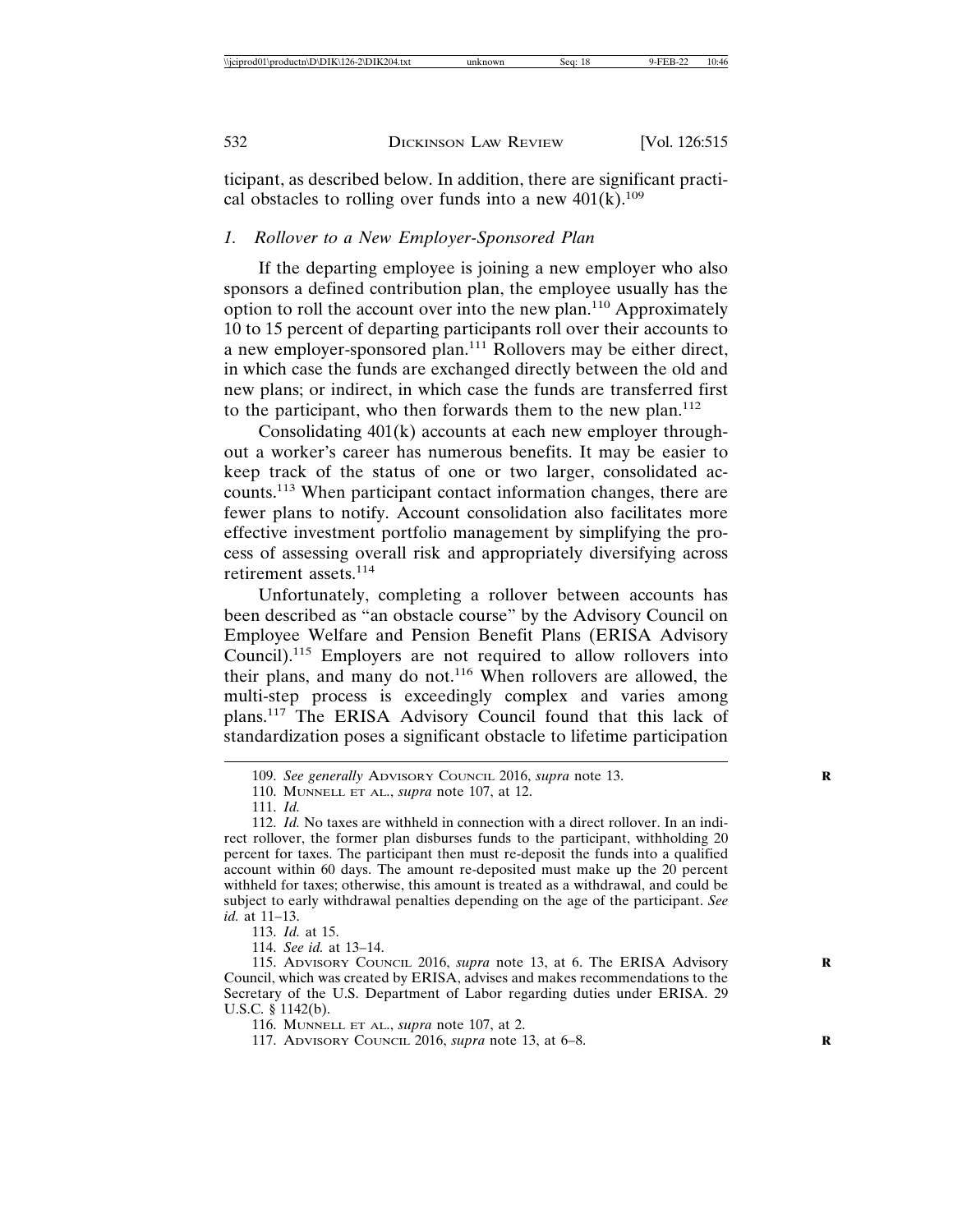in the retirement system, and it recommended that government and industry actors collaborate to enhance standardization to facilitate rollovers.<sup>118</sup>

For now, however, participants may forego consolidation of accounts at a new employer in favor of either rolling the funds into an IRA or taking a cash-out.119 These options are significantly less cumbersome, but they also have certain disadvantages for retirement savings, relative to a consolidated 401(k) account and, in the case of a cash-out, may have significant tax consequences as well.<sup>120</sup>

## *2. Rollover to an IRA*

More than half of all funds originally saved in  $401(k)$  accounts are eventually moved by participants into IRAs.<sup>121</sup> Thus, as  $401(k)$ coverage has increased, so too has the size of the rollover IRA industry, growing to almost \$300 billion in 2010.<sup>122</sup>

Rolling 401(k) savings into an IRA preserves them in a taxadvantaged, retirement savings vehicle.123 Consolidating multiple employer-sponsored accounts into a single IRA also may facilitate both investment portfolio management and the tracking of accounts over time.124 Workers may perceive other benefits to choosing an IRA over a  $401(k)$ , including the ability to choose among financial services providers and investment options; or even the opportunity to make a clean break from the former employer by moving the account out of the sponsored plan.<sup>125</sup>

IRAs nonetheless have some drawbacks relative to employersponsored accounts. When retirement money in a  $401(k)$  is transferred to an IRA, it is removed from the protections of ERISA.<sup>126</sup> There is less transparency regarding IRA fees, which could result in some workers paying more than they would have if they had stayed with their employer-sponsored plan.<sup>127</sup> Financial advisors and companies may take a commission or otherwise benefit financially from

123. *See id.* at 7.

124. *See id.*

125. *Id.*

<sup>118.</sup> *Id.* at 21–23.

<sup>119.</sup> Biggs et al., *supra* note 2, at 4. **R**

<sup>120.</sup> *Id.*

<sup>121.</sup> *Id.* at 15.

<sup>122.</sup> ADVISORY COUNCIL ON EMP. WELFARE AND PENSION BENEFIT PLANS, REPORT TO THE HONORABLE THOMAS E. PEREZ, UNITED STATES SECRETARY OF LABOR, ISSUES AND CONSIDERATIONS SURROUNDING FACILITATING LIFETIME PLAN PARTICIPATION 6 (2014), https://bit.ly/3k2SAfo [https://perma.cc/E7RJ-5WQP] [hereinafter ADVISORY COUNCIL 2014].

<sup>126.</sup> MUNNELL ET AL., *supra* note 107, at 24–25.

<sup>127.</sup> Biggs et al., *supra* note 2, at 7. **R**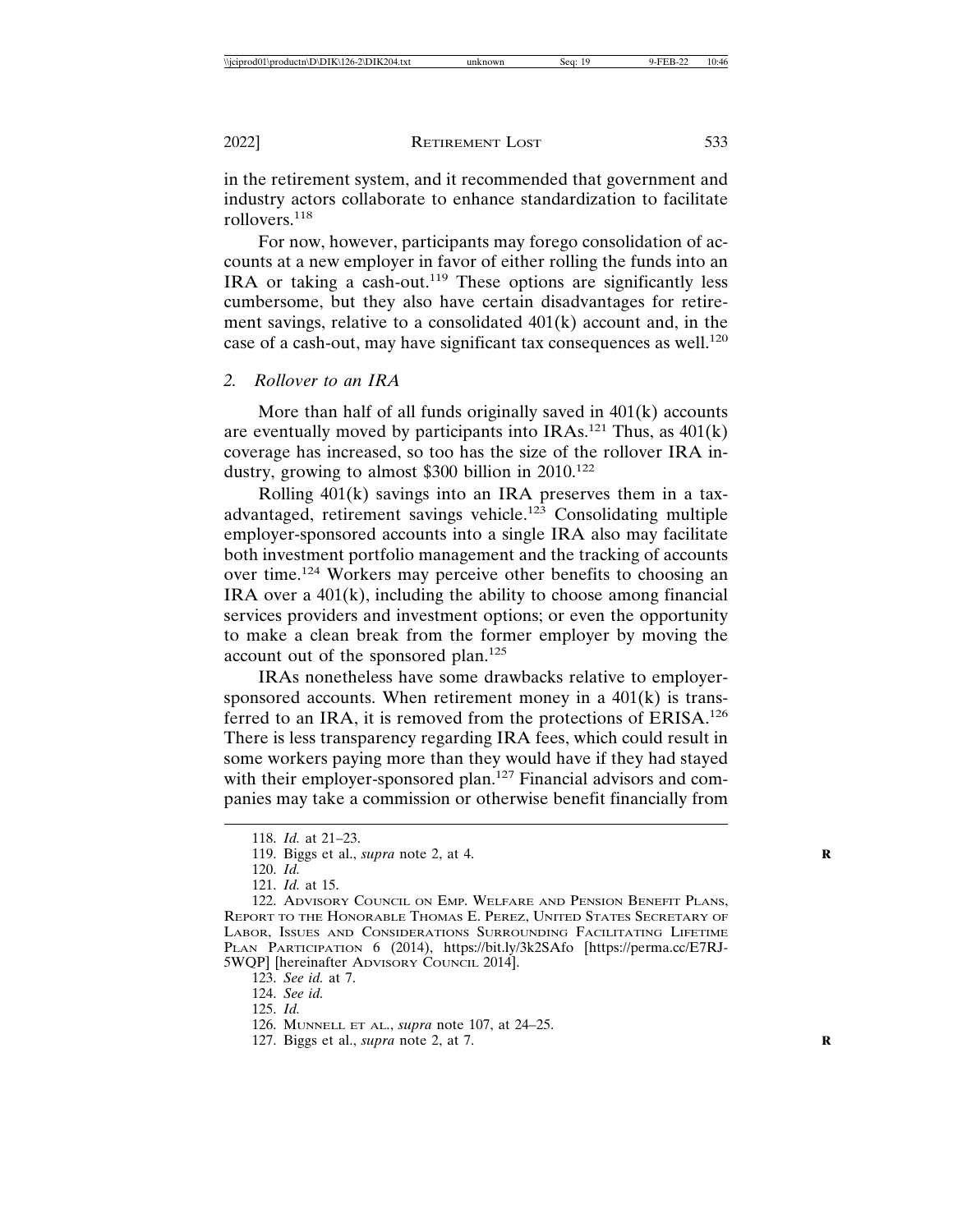a participant's rollover decision.128 Participants who are tempted to access their savings before retirement face fewer hurdles to withdrawing from an IRA, relative to a 401(k), and therefore an IRA may be more vunerable to "leakage" over time.<sup>129</sup>

#### *3. Withdraw Funds*

In 2013, approximately 43 percent of defined contribution plan participants withdrew their retirement savings entirely upon leaving their jobs.130 Taking a cash withdrawal has significant consequences for retirement savings, with an overall impact on future retirement streams estimated at 1 trillion dollars.<sup>131</sup> There are significant tax consequences as well. Once removed from a qualified vehicle, the savings no longer continue to grow tax-free until retirement. Upon withdrawal, the plan must withhold 20 percent of the balance for taxes and also may withhold a 10 percent penalty if the participant is under the minimum withdrawal age of  $\overline{59}$  and a half.<sup>132</sup>

Some participants may cash out because they need immediate access to the funds, or because they anticipate needing access before retirement.133 Others might withdraw their money because of the complexities of the retirement system, rather than because it was their first choice.<sup>134</sup> Perhaps they would have completed a direct rollover if that process were easier. Or perhaps they even attempted to complete an indirect rollover but succeeded only in obtaining the funds from their former employer's plan, without ever rolling them over into the new plan.<sup>135</sup>

A plan may cash out an account with a balance below \$1000, even in the absence of directions or consent from the participant.<sup>136</sup> The plan can make this decision any time after the employee has

131. *Id.*

<sup>128.</sup> One industry survey of plan sponsors found that 40 percent of rollovers went to IRA accounts at the plan sponsor's recordkeeper. This finding may indicate that 401(k) participants are influenced by the marketing efforts of their plan's own recordkeeper to open an IRA, possibly foregoing the process of shopping other providers for the lowest fees or best investment options. *See* ADVISORY COUNCIL 2014, *supra* note 122, at 8.

<sup>129.</sup> *See* MUNNELL ET AL., *supra* note 107, at 24–25.

<sup>130.</sup> ADVISORY COUNCIL 2014, *supra* note 122, at 6.

<sup>132.</sup> *See* 26 U.S.C. § 401(k)(13); ADVISORY COUNCIL 2014, *supra* note 122*,* at 12, 26.

<sup>133.</sup> Lower-income workers are significantly more likely to take a cash-out at separation. ADVISORY COUNCIL 2014, *supra* note 122, at 6.

<sup>134.</sup> Biggs, et al., *supra* note 2, at 4. **R**

<sup>135.</sup> *See* ADVISORY COUNCIL 2016, *supra* note 13, at 6. **R**

<sup>136.</sup> *See* 26 U.S.C. §§ 401(31)(B), 411(a)(11)(A); *see also* U.S. GOV'T AC-COUNTABILITY OFF., *supra* note 3, at 6. **R**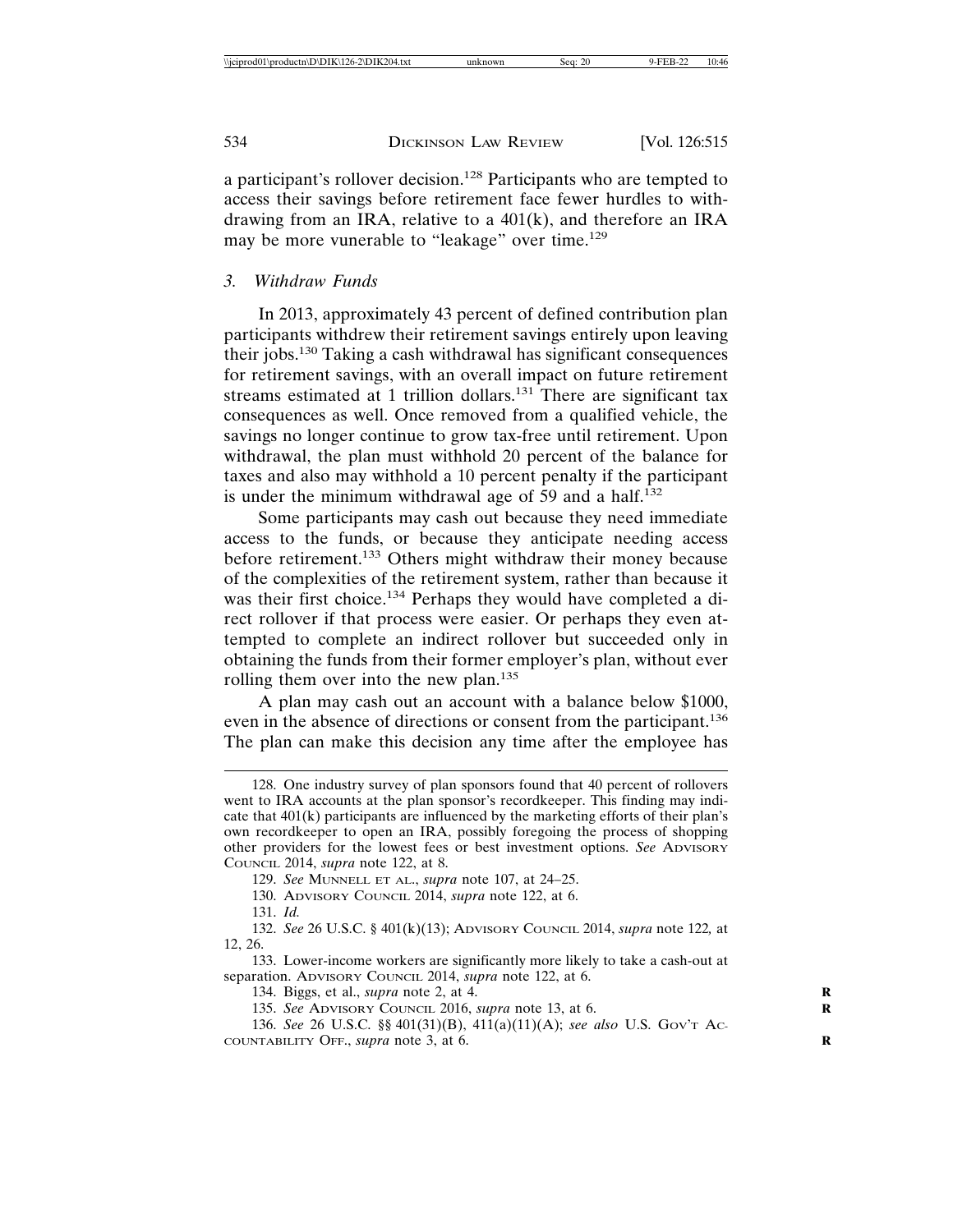left employment.<sup>137</sup> Allowing these involuntary cash-outs reduces plan costs by eliminating the need to maintain these much smaller accounts indefinitely on behalf of former employees.138 However, like voluntary cash-outs, forced cash-outs create tax liabilities and potential penalties for participants, and they remove savings from the retirement system.<sup>139</sup> There is no clear set of rules for what action a plan must take when a check goes uncashed.140 The ERISA Advisory Council has found that plans take a variety of approaches, but in many instances, plans may take no further action to locate the payees.<sup>141</sup>

#### *4. Keep Money in the Current 401(k) Plan*

Departing employees also may choose to keep their money in their existing  $401(k)$ .<sup>142</sup> From a participant's perspective, maintaining the funds in the existing  $401(k)$  is likely the simplest option, as it requires no affirmative action.143 It avoids the need to complete the paperwork to roll over the funds into a new  $401(k)$  or an IRA, as well as the need to research new investment options, fees, or investment advisor conflicts of interest.<sup>144</sup> Keeping money in the existing  $401(k)$  plan also preserves the funds in a qualified account that will continue to grow tax-free until distribution.

The apparent simplicity of keeping the money in the original  $401(k)$  account can be misleading, because the process of actually

140. *See* ADVISORY COUNCIL ON EMP. WELFARE AND PENSION BENEFIT PLANS, REPORT TO THE HONORABLE EUGENE SCALIA, UNITED STATES SECRE-TARY OF LABOR, VOLUNTARY TRANSFERS OF UNCASHED CHECKS FROM ERISA PLANS TO STATE UNCLAIMED PROPERTY PROGRAMS 14 (2019), https://bit.ly/ 3CF6ITa [https://perma.cc/W9TD-NQCP].

141. *See id.* In addition to the "do nothing" approach to uncashed checks, the ERISA Advisory Council identified two other common approaches: (1) transferring the money to either an IRA or a taxable, federally-insured individual account; or (2) forfeiting the amount to the plan, with a right of restoration.

142. ALLING ET AL., *supra* note 83, at 103 (surveying Vanguard's recordkeeping data and finding that almost all of its defined contribution plans reviewed allow employees to keep balances over \$5000 in their accounts indefinitely; 2% required terminated participants to take a full distribution at either age 65 or age 70).

143. In fact, a very high percentage of 401(k) participants move their savings into IRAs, which has been attributed to aggressive marketing by the IRA industry. *See* ADVISORY COUNCIL 2016, *supra* note 13, at 11–12. **R**

144. *See id.* at 6–8 (discussing the administrative challenges involved in rolling over funds between 401(k) plans); *see* MUNNELL ET AL., *supra* note 107, at 20 (noting that the IRA market is characterized by fewer participant protections, higher fees, and potential conflicts of interest).

<sup>137.</sup> *See* 26 U.S.C. § 401(31)(B).

<sup>138.</sup> Harthill et al., *supra* note 62, § 3.03.

<sup>139.</sup> *See* U.S. GOV'T ACCOUNTABILITY OFF., GAO 19-88, RETIREMENT AC-COUNTS: FEDERAL ACTION NEEDED TO CLARIFY TAX TREATMENT OF UN-CLAIMED  $401(\kappa)$  Savings Transferred to States 37 (2019).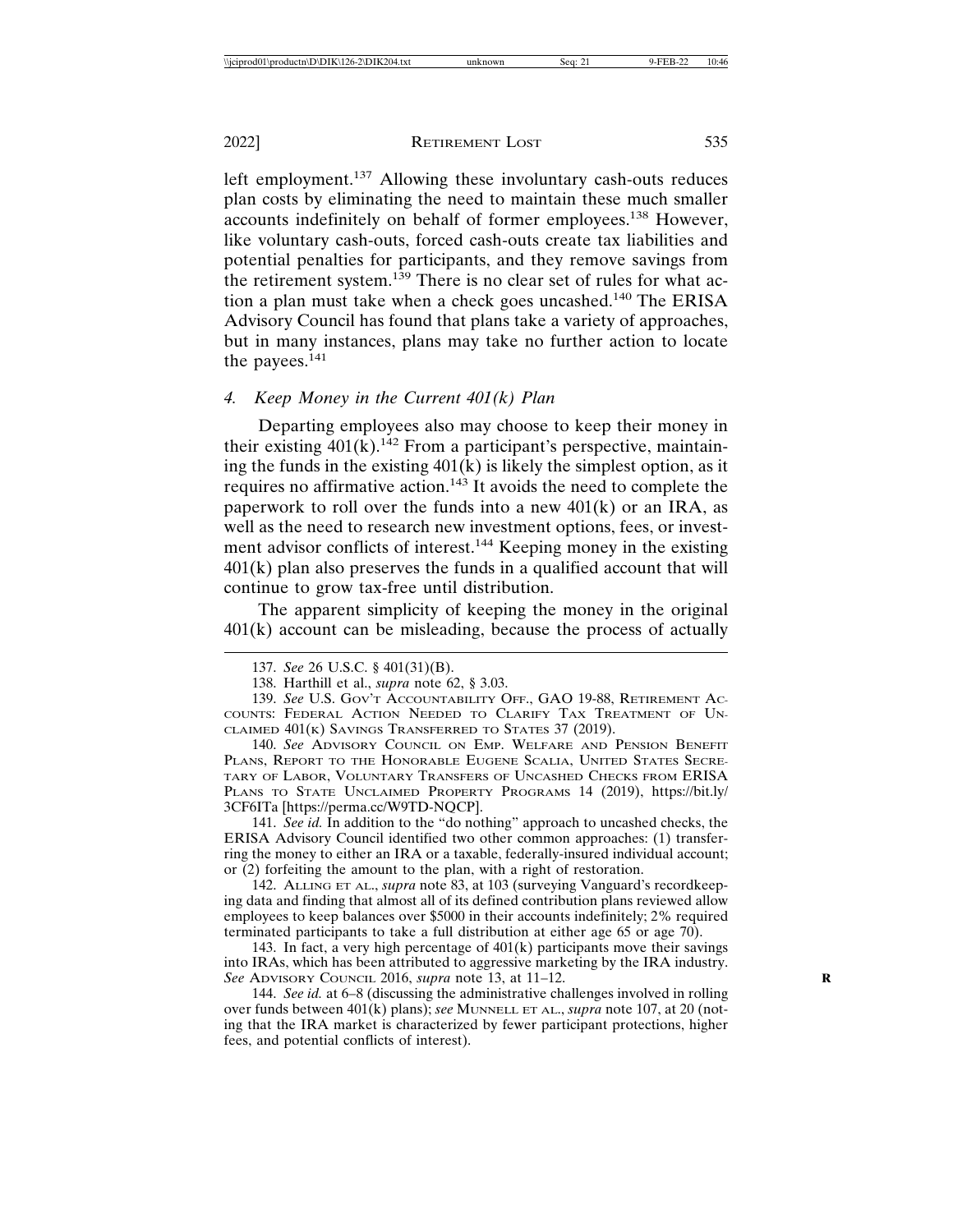accessing that money many years later may be considerably more challenging, or even impossible.<sup>145</sup> This is due in part to the common communication breakdowns between plans and participants.146 Participants may neglect to update their plans about new mailing addresses, email addresses, and telephone numbers.147 Job changes and physical moves are times of personal upheaval, and it is not at all surprising that participants may forget to update their contact information with a retirement account—particularly when they may not expect to access the money in the account for decades. Participants may mistakenly believe that their plan will come looking for them when their mail is returned as undeliverable, or when they fail to respond to voicemails, emails, or texts.

The Department of Labor issued new E-Disclosure Rules in 2019, making it easier for plans to use email or text messaging to provide participants with important plan information.148 The new rules may help plans maintain contact with participants after they move to a new mailing address, but the rules also could increase the risk that participants overlook important communications about account status, such as forced transfers.<sup>149</sup>

#### III. MISSING PARTICIPANTS AND MISSING PLANS

The end result of the breakdown in communication is that an account owner may become a "missing participant"—someone whose whereabouts are unknown to the plan.<sup>150</sup> A participant who has become separated from their benefit risks losing access to those funds permanently.

## *A. Limited Plan Search Obligations*

A 401(k) plan's obligation to search for a participant with outof-date contact information is limited and generally is not triggered unless the plan terminates or the participant reaches the age when

<sup>145.</sup> *See* U.S. GOV'T ACCOUNTABILITY OFF., *supra* note 3, at 24–25. **R**

<sup>146.</sup> EBSA BEST PRACTICES, *supra* note 105.

<sup>147.</sup> *See* U.S. GOV'T ACCOUNTABILITY OFF., *supra* note 3, at 25.

<sup>148.</sup> Default Electronic Disclosure by Employee Pension Benefit Plans Under ERISA, 85 Fed. Reg. 31,884 (July 27, 2020) (to be codified at 29 C.F.R. pts. 2520, 2560).

<sup>149.</sup> *The Labor Department's New Disclosure Rule: What Could it Mean for You?* PENSION RTS. CTR. (July 24, 2020) https://bit.ly/3AV5R7x [https://perma.cc/ 9XR3-ZLPE].

<sup>150.</sup> *See* Harthill, et al., supra note 62, § 3.02 (describing participants as missing "because the plan cannot locate them or the plan lacks critical identifying information, and the plan is therefore unable to effectively communicate with them to advise them of their retirement benefits and help them start their benefit payments").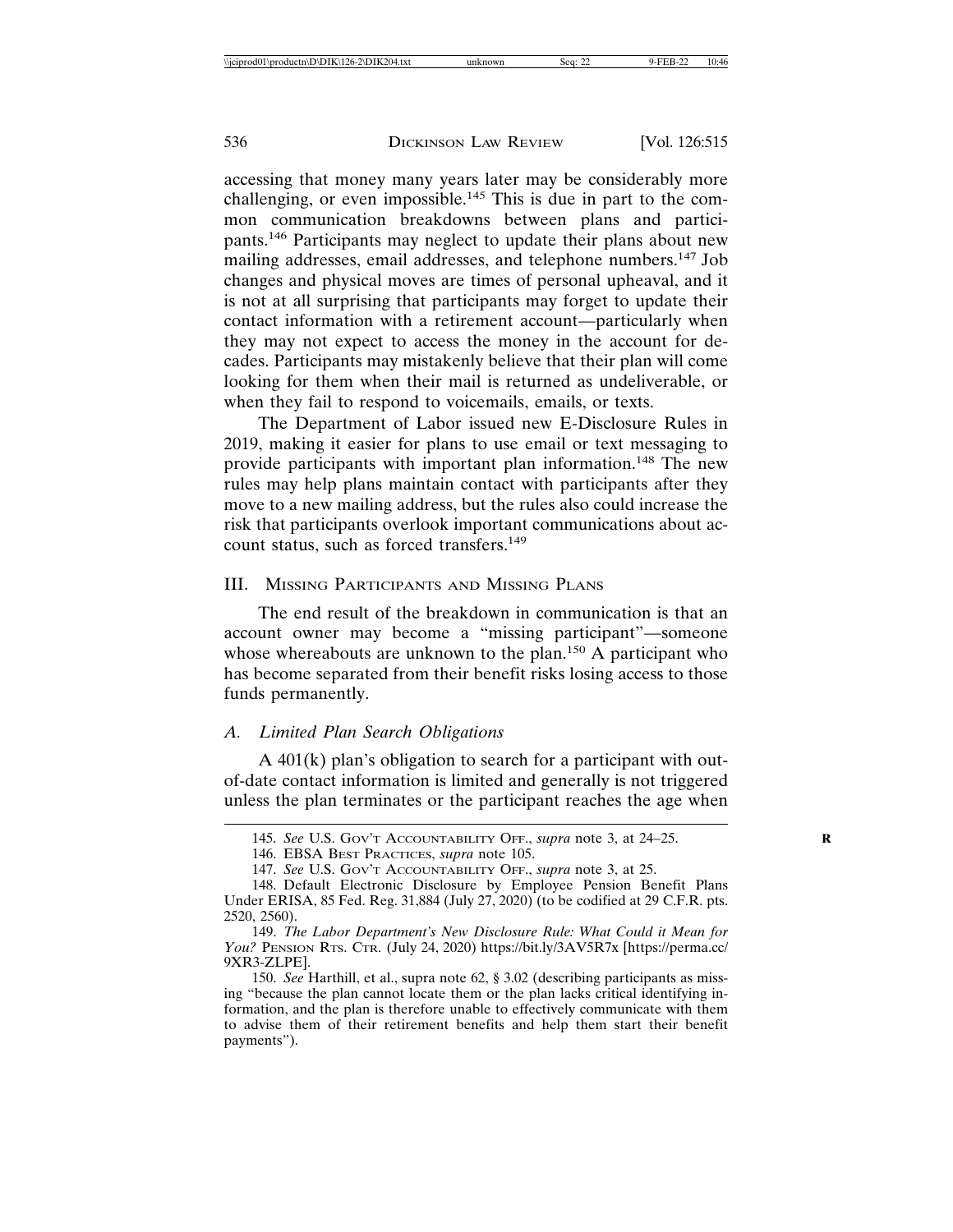required minimum distributions become due, which currently is 72.151 There is no requirement for plans to continue these efforts until they succeed in finding their missing participants.<sup>152</sup>

In January 2021, the Employee Benefits Security Administration (EBSA) issued additional guidance describing "best practices" for locating missing participants.<sup>153</sup> In this guidance, EBSA states its finding "that in the context of an acquisition, merger, or divestiture, well-run plans make missing participant searches . . . part of the collection and transfer of records."154 The guidance stops short of requiring plans to take these steps, however.<sup>155</sup> If an active plan decides to rid itself of a missing participant's account by cashing out a balance under \$1000, or force transferring an account under \$5000 to an IRA, no heightened search requirements are triggered.<sup>156</sup>

#### *B. Social Security Administration Retirement Benefit Notices*

After decades of estrangement, missing participants may be reminded about the account when they apply for social security benefits.157 At that time, the SSA will send them a form SSA 99L-C1, titled "Notice of Potential Private Retirement Benefit Information" ("SSA Private Retirement Benefit Notice" or "SSA Notice"), listing the type and amount of the benefit; as well as the name and

151. Both IRS and DOL have regulatory jurisdiction with respect to the missing participant issue. IRS examination procedures indicate that the agency expects qualified plans to perform a diligent search for missing participants when required minimum distributions become due. The procedures describe the steps required in a diligent search. *See* IRM 4.71.1.4(15) (Dec. 17, 2018), https://bit.ly/3k4ffrB [https:/ /perma.cc/MWL3-MVMW]. Guidance issued by EBSA in January 2021 sets forth that agency's non-binding guidance regarding "best practices" for searching for missing participants in defined contribution plans. *See* EBSA BEST PRACTICES, *supra* note 105. This new guidance supplements guidance previously provided with regard to terminated plans only in 2014; which, in turn, updated earlier guidance provided in 2004. *See* EMP. BENEFITS SEC. ADMIN., U.S. DEP'T OF LAB., FIELD ASSISTANCE BULLETIN NO. 2014-01: FIDUCIARY DUTIES AND MISSING PARTICI-PANTS IN TERMINATED DEFINED CONTRIBUTION PLANS (2014), https://bit.ly/ 3mFA3rc [https://perma.cc/4LNV-67Z4] [hereinafter FAB 2014-01]; EMP. BENE-FITS SEC. ADMIN., U.S. DEP'T OF LAB., FIELD ASSISTANCE BULLETIN NO. 2004-02: FIDUCIARY DUTIES AND MISSING PARTICIPANTS IN TERMINATED DEFINED CON-TRIBUTION PLANS (2004), https://bit.ly/3k6QXx0 [https://perma.cc/A594-4NVB].

152. *See* Harthill et al., *supra* note 62, at § 3.04 (recommending that enhanced DOL guidance "consider a one-time search that is more robust than the FAB 2014-01 steps at a particular point in time, such as following a transition or after a merger or acquisition of the plan sponsor").

153. EBSA BEST PRACTICES, *supra* note 105.

154. *Id.*

155. *See id.*

156. *See* U.S. GOV'T ACCOUNTABILITY OFF., *supra* note 3, at 25–26; 29 C.F.R **R** § 2550.404a-2.

157. *See id.* at 30.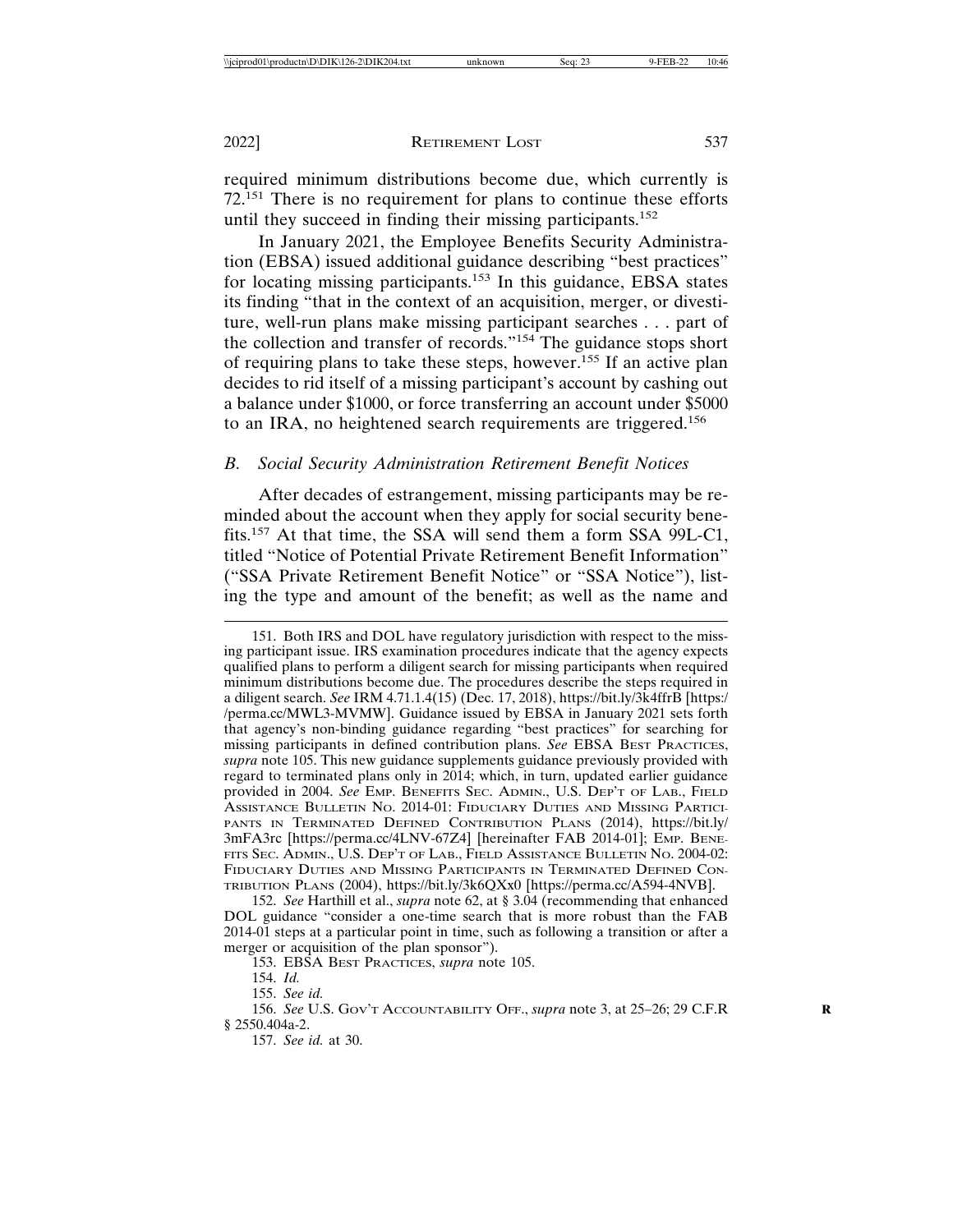Employer Identification Number of the plan, and the name and address for the plan administrator.<sup>158</sup> The SSA Notice is populated by information reported annually to the Treasury by plan sponsors regarding benefits for anyone who separated from service, who is entitled to a deferred vested benefit, and who did not receive their benefits at separation.<sup>159</sup> The Treasury Secretary transmits this information to the SSA, which then provides it to retirees.160 The information is not included in the online SSA databases that are accessible to individuals and contain information about earnings and government benefits.<sup>161</sup> Currently, the SSA's information about pensions may be obtained only by sending a written request or by waiting to obtain a form in the mail automatically at retirement.<sup>162</sup>

The information listed on the notice is usually the information provided at the time that the employee departs the company.163 If the plan or the company has been through changes since then, the original information will be out of date, as it is not updated by the SSA.164 If the employer and plan listed on the SSA Private Retirement Benefit Notice no longer exist, employees may face significant challenges in locating their accounts because there is no single or centralized repository of information about employer and plan history.

#### *C. Forced Transfers*

Forced transfers can create a new set of obstacles for missing participants. Plan sponsors use forced transfers or "automatic rollovers" to remove low-balance  $401(k)$  accounts from the plan, transferring them to IRAs instead.165 Following the passage of the Economic Growth and Tax Relief Reconciliation Act of 2001<sup>166</sup> ("EGTRRA") and DOL's subsequent issuance of safe harbor regulations, many plans added automatic rollover provisions to take ad-

<sup>158.</sup> *Id.*

<sup>159. 26</sup> U.S.C. § 6057(a).

<sup>160.</sup> *Id.* § 6057(d).

<sup>161.</sup> *See* U.S. GOV'T ACCOUNTABILITY OFF., *supra* note 3, at 30–31. **R**

<sup>162.</sup> *Id*. Few individuals avail themselves of this on-demand service, however, with the SSA reporting that it received only 760 requests in 2013. *Id*.

<sup>163. 26</sup> U.S.C. § 6057(d).

<sup>164.</sup> *See id.*

<sup>165.</sup> *See* U.S. GOV'T ACCOUNTABILITY OFF., *supra* note 3, at 1–2. **R**

<sup>166.</sup> Economic Growth and Tax Relief Reconciliation Act of 2001, Pub. L. No. 107-16, 115 Stat. 38.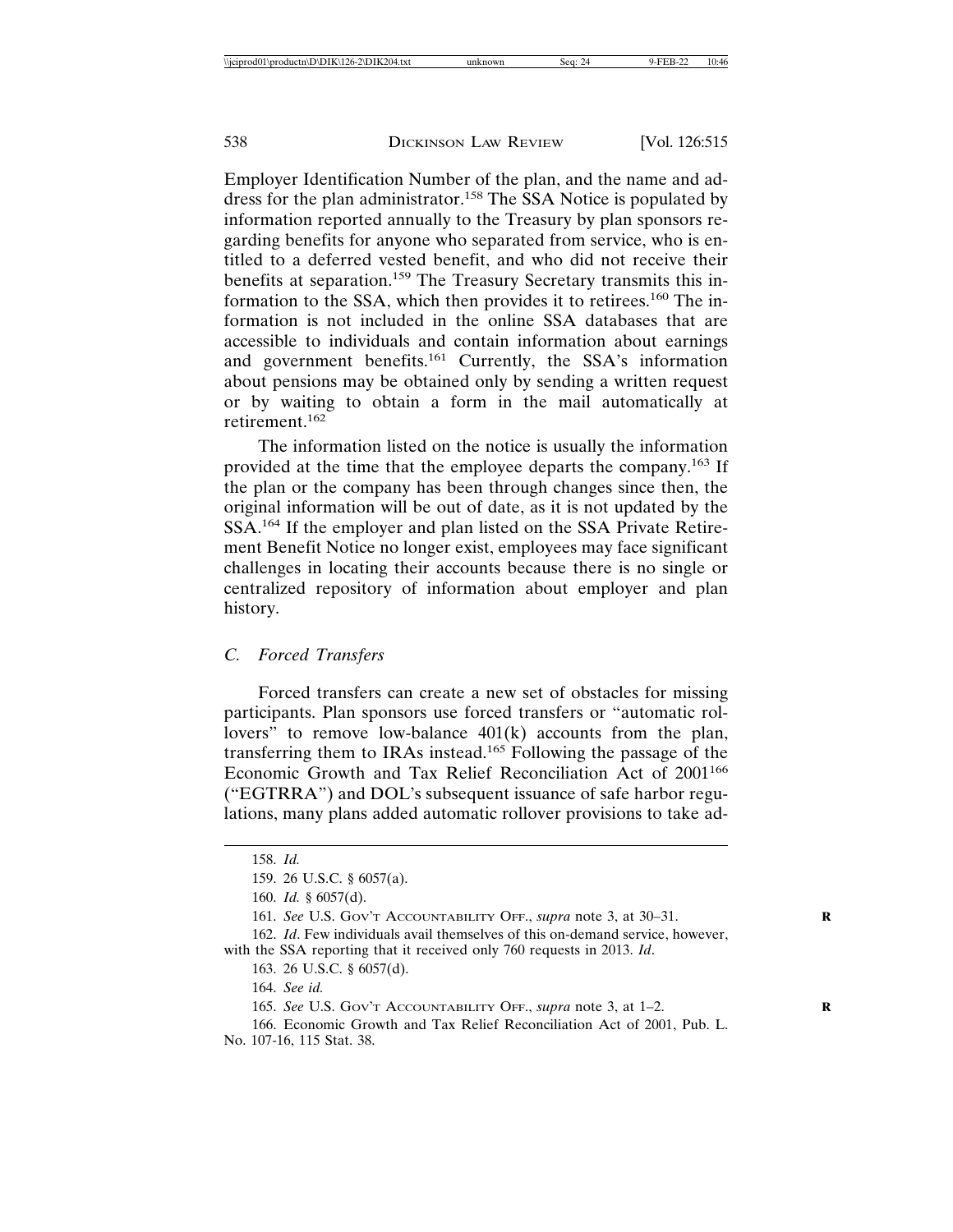vantage of the new rules. Approximately half of plan sponsors had made this change by 2012.<sup>167</sup>

Forced transfers were born as an imperfect solution to three problems: the costs to the plans of maintaining small accounts; the challenges of locating missing participants; and the desire to enhance financial durability by protecting the value of missing participants' balances.168 In practice, forced transfers have had the effect of further distancing many account holders from their savings.<sup>169</sup> For these participants, any positive impact on financial durability is offset by the negative impact on practical durability, as they may find themselves unable to locate or access their accounts.

## *1. Forced Transfers and Financial Durability*

Forced transfers were originally intended to help preserve the financial durability of 401(k) accounts. Prior to EGTRRA, if a plan was unable to contact a participant to communicate about distribution of funds in the account, the plan was permitted to involuntarily cash out balances of up to \$5000.170 This resulted in significant leakage from the retirement system, as money was removed from taxqualified accounts, with detrimental tax consequences for participants.<sup>171</sup>

Congress attempted to address this problem through language in the EGTRRA. Under these provisions and subsequent implementing regulations, qualified plans may use forced transfers to distribute balances less than \$5000, even if the plans have not been able to contact participants to obtain consent.<sup> $172$ </sup> The plan sponsor terminates its fiduciary responsibilities to the account owner with the transfer to the new IRA.173 EGTRRA also restricts cash-outs to accounts with balances less than \$1000.<sup>174</sup>

171. *See* U.S. GOV'T ACCOUNTABILITY OFF., *supra* note 3, at 4.

174. *Id.* at 4.

<sup>167.</sup> MILLENNIUM TRUST CO., AUTOMATIC ROLLOVER IRAS: FROM LEGIS-LATIVE FOOTNOTE TO FIDUCIARY BEST PRACTICE 5 (2019), https://bit.ly/ 3CFuWwC [https://perma.cc/F7FT-LE4D].

<sup>168.</sup> Harthill et al., *supra* note 62, at § 3.03; U.S. GOV'T ACCOUNTABILITY OFF., *supra* note 3, at 4–5.

<sup>169.</sup> *See generally* U.S. GOV'T ACCOUNTABILITY OFF., *supra* note 3.

<sup>170.</sup> *Id*. at 4. A plan might have accomplished a cash out by sending a check to the participant's last known address, or by transferring the money to a state unclaimed property database.

<sup>172.</sup> *Id.* at 4 (citing Economic Growth and Tax Relief Reconciliation Act of 2001, Pub. L. No. 107-16, § 657(a), 115 Stat. 38, 135–36 (codified at 26 U.S.C.  $§$  401(a)(31)(B))).

<sup>173.</sup> *See* U.S. Dep't of Lab., Emp. Benefits Sec. Admin., Advisory Opinion (Nov. 5, 2018), at 2018-01A, https://bit.ly/3m604hS [https://perma.cc/H9GE-DFAL].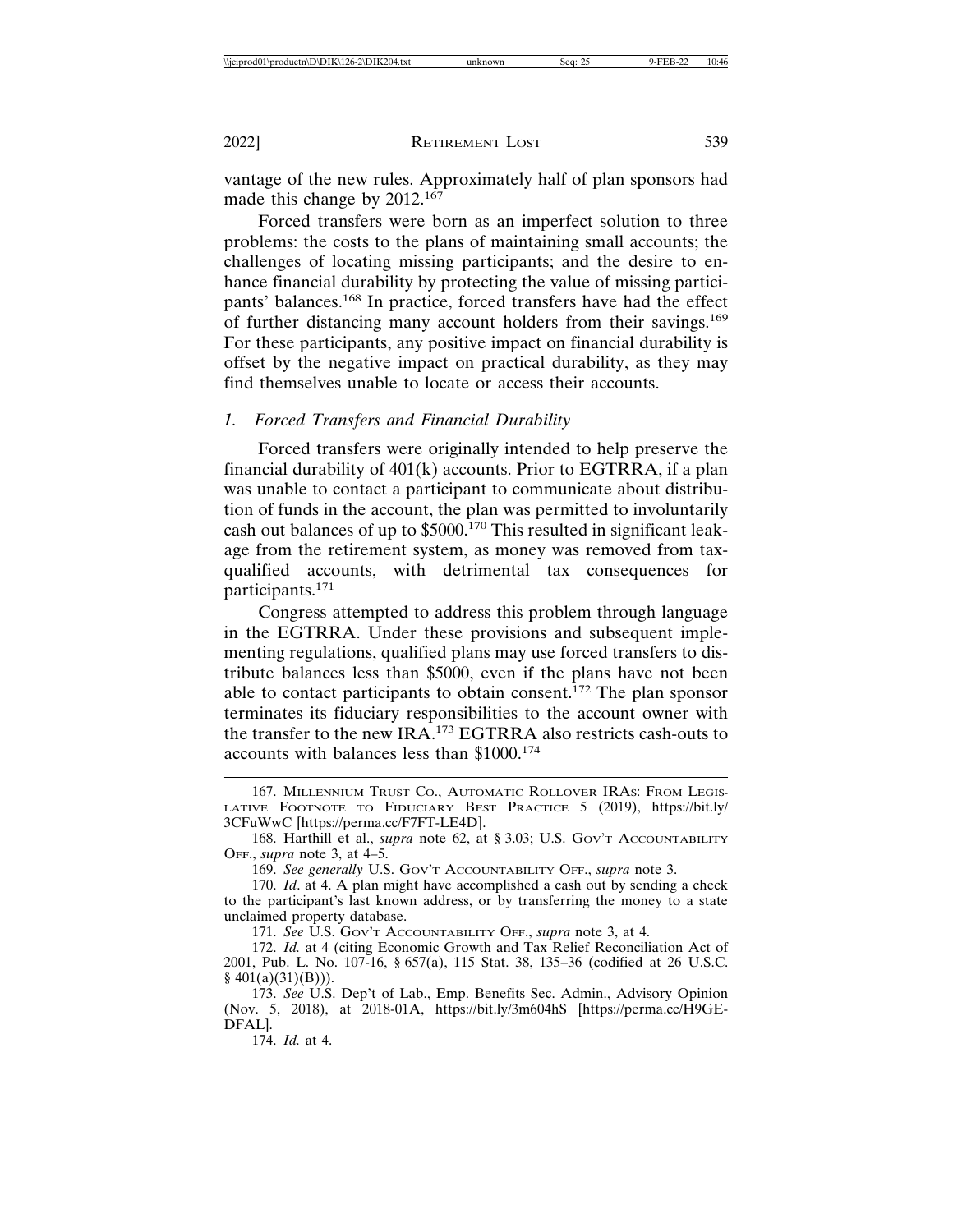Subsequent DOL regulations created a safe harbor for plan fiduciaries with respect to forced transfers, and certain other mandatory distributions.175 The regulations contain a number of requirements relating to the preservation of the value of the initial principal amount.176 They also state that the investment product selected for the forced transfer must be offered by a state or federally-regulated bank, credit union, insurance company, or investment company; and that the fees and expenses charged must not exceed those charged by the same provider for other IRA accounts.177

These requirements may help the account maintain its value until it is claimed by the participant. However, the GAO has raised concerns that these protections are, in fact, insufficient for that purpose, as conservative investments and IRA maintenance fees may significantly impact net returns over time—particularly if many years pass before the participant re-claims the account.178 Certainly, a forced-transfer account will not be invested in the manner chosen by its owner. Many participants prize the ability to manage how their 401(k) retirement savings are invested, making the loss of this control a harm unto itself.179

Lower-income workers are more likely to be impacted by forced transfers because they are more likely to have smaller accounts. A recent study examined the characteristics of households with retirement accounts worth less than \$10,000.<sup>180</sup> Not surprisingly, the study found that lower-income households with defined contribution accounts were much more likely to have accounts with balances below \$10,000.181 While the \$10,000 threshold used in this study is higher than the \$5000 ceiling for most forced transfers, these findings nonetheless provide additional evidence that forced

<sup>175. 29</sup> C.F.R. § 2550.404a-2(a)(1) (2021).

<sup>176.</sup> *Id.* § 2550.404a-2(c)(3) (2021).

<sup>177.</sup> *Id.*

<sup>178.</sup> *See* U.S. GOV'T ACCOUNTABILITY OFF., *supra* note 3, at 9–11. The GAO **R** analyzed information about default investments, fees, and returns for 19 possible products across 10 forced-transfer IRA providers. The analysis found that, for 13 of the 19 products, a \$1000 account decreased to zero within 30 years. *See id.* at 10. GAO recommended that investment options for forced-transfer IRA accounts be expanded to include target date funds, which tend to have higher returns than the current safe harbor options. *See id.* at 12–13. A recent legislative proposal would adopt this recommendation but has yet to be passed by Congress. *See* H.R. 2954, 117th Cong. § 306(b)(3) (1st Sess. 2021).

<sup>179.</sup> *See* Barbara Burica et al., *The Disappearing Defined Benefit Pension and Its Potential Impact on the Retirement Incomes of Baby Boomers*, 69 SOC. SEC. BULL. 1, 3 (2009).

<sup>180.</sup> DAVID C. JOHN ET AL., *supra* note 29, at 4. 181. *Id*.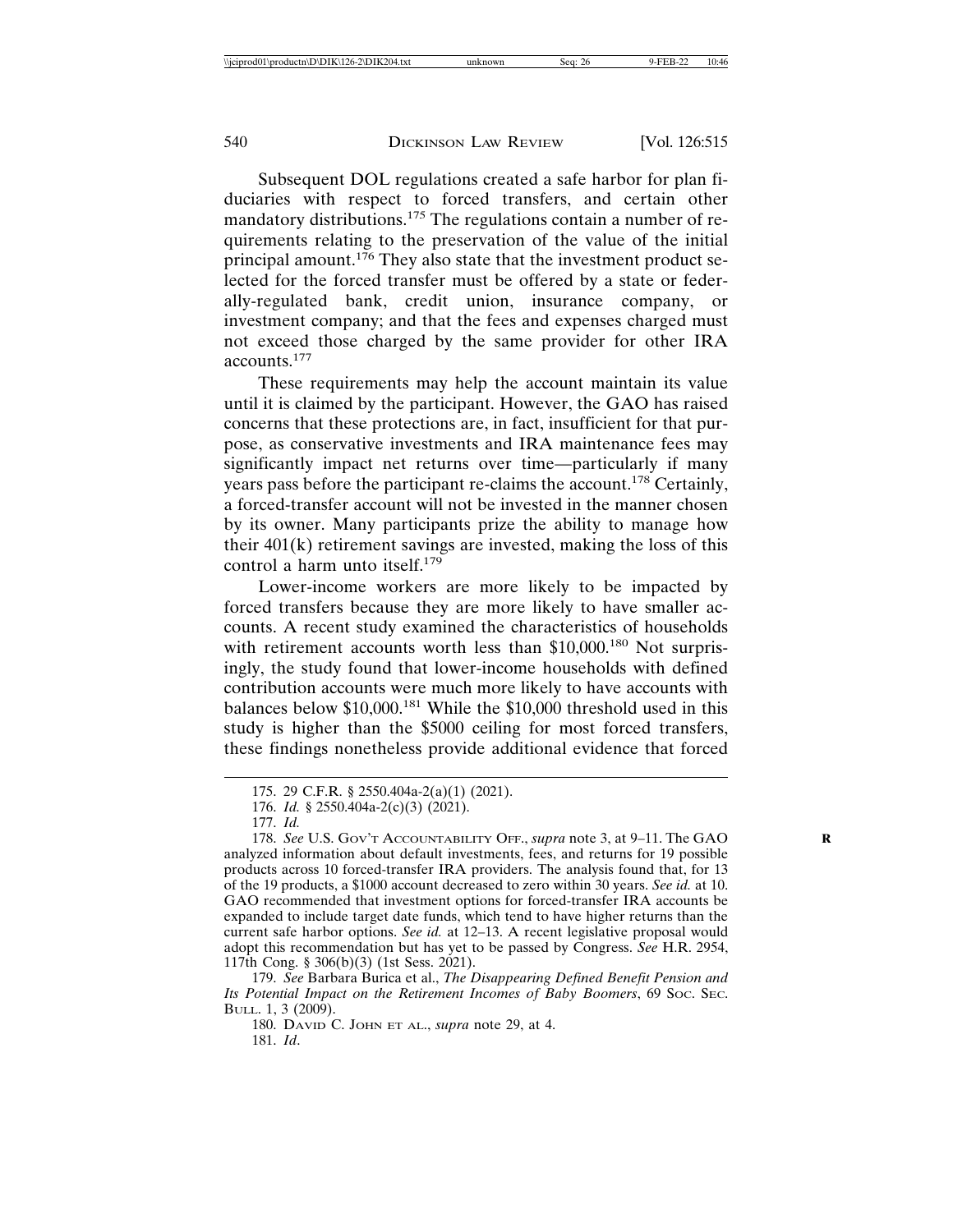transfers aggravate income inequity within the retirement system.<sup>182</sup>

## *2. Forced Transfers and Practical Durability*

The movement of money from 401(k) to IRA accounts further exacerbates an already decentralized regulatory landscape, with a predictably negative impact on the practical durability of  $401(k)s$ . It is difficult to overstate the potential for confusion when an employer-sponsored retirement account is transferred to an entirely different provider. Missing participants who have lost contact with the plan will not learn about the transfer when it occurs. By the time they contact the plan sponsor or 401(k) provider to access the account, years may have passed since the initial transfer.

Notice requirements under ERISA are largely useless for participants who are not currently in contact with the plan. Plans that force transfer accounts are required to describe the practice in the SPD or summary of material modifications.<sup>183</sup> However, participants who lost contact with a plan sponsor before the plan began forcing out accounts would never have received these notices. Even participants who do receive these disclosures are unlikely to understand how this may impact their retirement accounts in the future.184

In 2016, the ERISA Advisory Council reported that approximately 60 to 65 percent of plans had adopted safe harbor provisions allowing them to force transfer accounts to IRAs.185 Plan sponsors have financial incentives to reduce the number of small 401(k) accounts on their books by transferring them to IRA accounts. Forced transfers help  $401(k)$  plans control costs by more efficiently managing smaller accounts, and accounts belonging to missing participants in particular. Instead of maintaining these accounts within the plan, the plan identifies a new IRA provider to administer them. The ongoing costs of maintaining small accounts after employees have

183. 29 C.F.R. § 2550.404a-2(c)(4).

<sup>182.</sup> The study also looked at the distribution of smaller accounts by race and ethnicity, finding that Black and Hispanic/Latino households were more likely than white or other households to have small IRA accounts, while the distribution patterns for employer-sponsored accounts were similar across these groups. *Id*. Other researchers have identified significant racial disparities in participation, contribution rates, and withdrawals and loans from employer-sponsored accounts. *See generally Ariel/Aon Hewitt Study*, *supra* note 27*.* For an in-depth discussion of racial disparities in the U.S. retirement system and the need for further data and research, see DOROTHY A. BROWN, THE WHITENESS OF WEALTH 132–65 (2021).

<sup>184.</sup> *See* U.S. GOV'T ACCOUNTABILITY OFF., *supra* note 3, at 27 (stating that **R** workers struggle to understand complex notices about retirement accounts).

<sup>185.</sup> ADVISORY COUNCIL 2016, *supra* note 13, at 10. **R**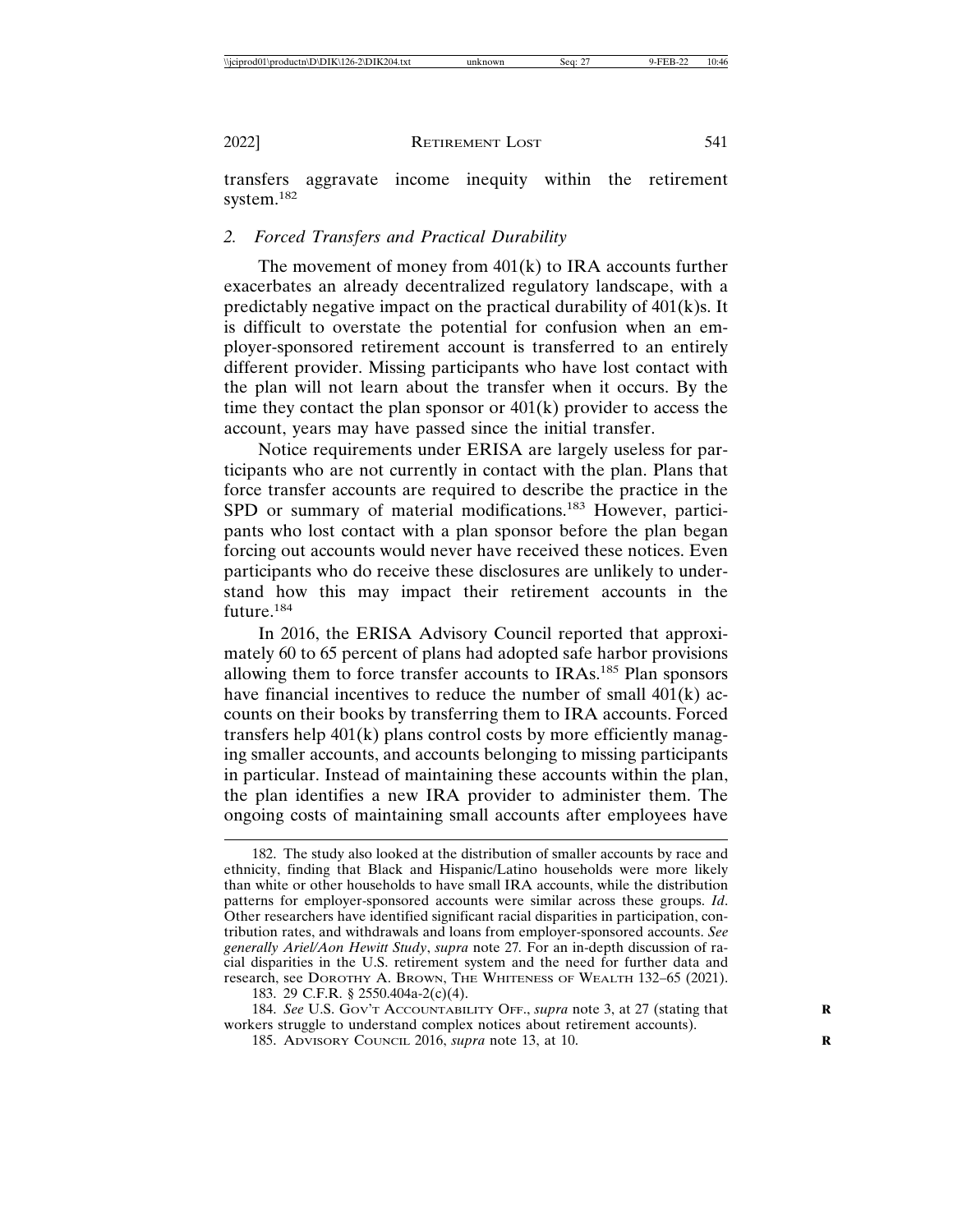departed service is an unwelcome burden for employers.186 Smaller accounts are less profitable for providers than larger accounts, while many administrative costs are the same.<sup>187</sup> Because of the challenges of maintaining contact between plans and participants particularly when account balances are low—the likelihood of losing contact increases the longer the accounts remain on the  $books.<sup>188</sup>$ 

Further administrative and compliance costs arise once participants become missing, as plans may incur search costs to try to locate them.189 In recent years, EBSA has focused substantial enforcement resources on missing participants.190 The related compliance risk may have the unintended consequence of making forced transfers an attractive option for plans with a large number of former-employee accounts under management.191 Once these accounts become IRAs, the plan fiduciaries' liability for them ends, and they no longer are subject to the numerous protections under ERISA that are enfoced by DOL.<sup>192</sup>

As sponsors amended their plans to allow forced transfers, an industry emerged around providing the new safe harbor accounts.193 After the initial entry of a few larger entities, the list of safe harbor IRA providers expanded to include a number of boutique firms as well, with a variety of charters and regulators.<sup>194</sup> While some of these entities also provide accounts that are covered

189. *See* FAB 2014-01, *supra* note 151.

190. *See* U.S. DEP'T OF LAB., COMPLIANCE ASSISTANCE RELEASE NO. 2021- 01: TERMINATED VESTED PARTICIPANTS PROJECT DEFINED BENEFIT PENSION PLANS (Jan. 12, 2021), https://bit.ly/3GPSWzt [https://perma.cc/SU3N-2CXR] [hereinafter EBSA COMPLIANCE ASSISTANCE RELEASE].

191. *See* MILLENNIUM TRUST CO., *supra* note 167, at 6–7; *see also* Harthill et al., *supra* note 62, at § 3.03.

192. 29 U.S.C. § 1104 $(c)(3)$ . The Securities and Exchange Commission and the Internal Revenue Service each play a role in regulating IRAs, but neither has been publicly active in addressing unclaimed forced-transfer IRAs.

193. *See* U.S. GOV'T ACCOUNTABILITY OFF., *supra* note 3, at 4. **R**

194. For example, providers of these accounts have included large public companies, *see, e.g.*, Principle Fin. Grp., Inc., Annual Report (Form 10-K), https:// bit.ly/3Fbnfjt [https://perma.cc/VZ8J-Z7KK], privately owned firms, *see, e.g.*, Retirement Clearinghouse, LLC, Annual Report (Form 10-K), https://bit.ly/3Fbnfjt [https://perma.cc/6UN2-K8SC], and state-chartered financial institutions, *see, e.g.*,

<sup>186.</sup> Harthill et al., *supra* note 62, at § 3.03.

<sup>187.</sup> *See* DAVID C. JOHN ET AL., *supra* note 29, at 4–5; MILLENNIUM TRUST CO., *supra* note 167, at 4.

<sup>188.</sup> *See generally* U.S. GOV'T ACCOUNTABILITY OFF., *supra* note 3, at 23–26. **R** A study of state lost property databases found that smaller benefits are generally less likely to be claimed by their owners. *See generally* CORINA MOMMAERTS & ANITA MUKHERJEE, LOST AND FOUND: CLAIMING BEHAVIOR IN ABANDONED RE-TIREMENT ACCOUNTS (2021), https://bit.ly/3A7zHNo [https://perma.cc/US2W-SNL6].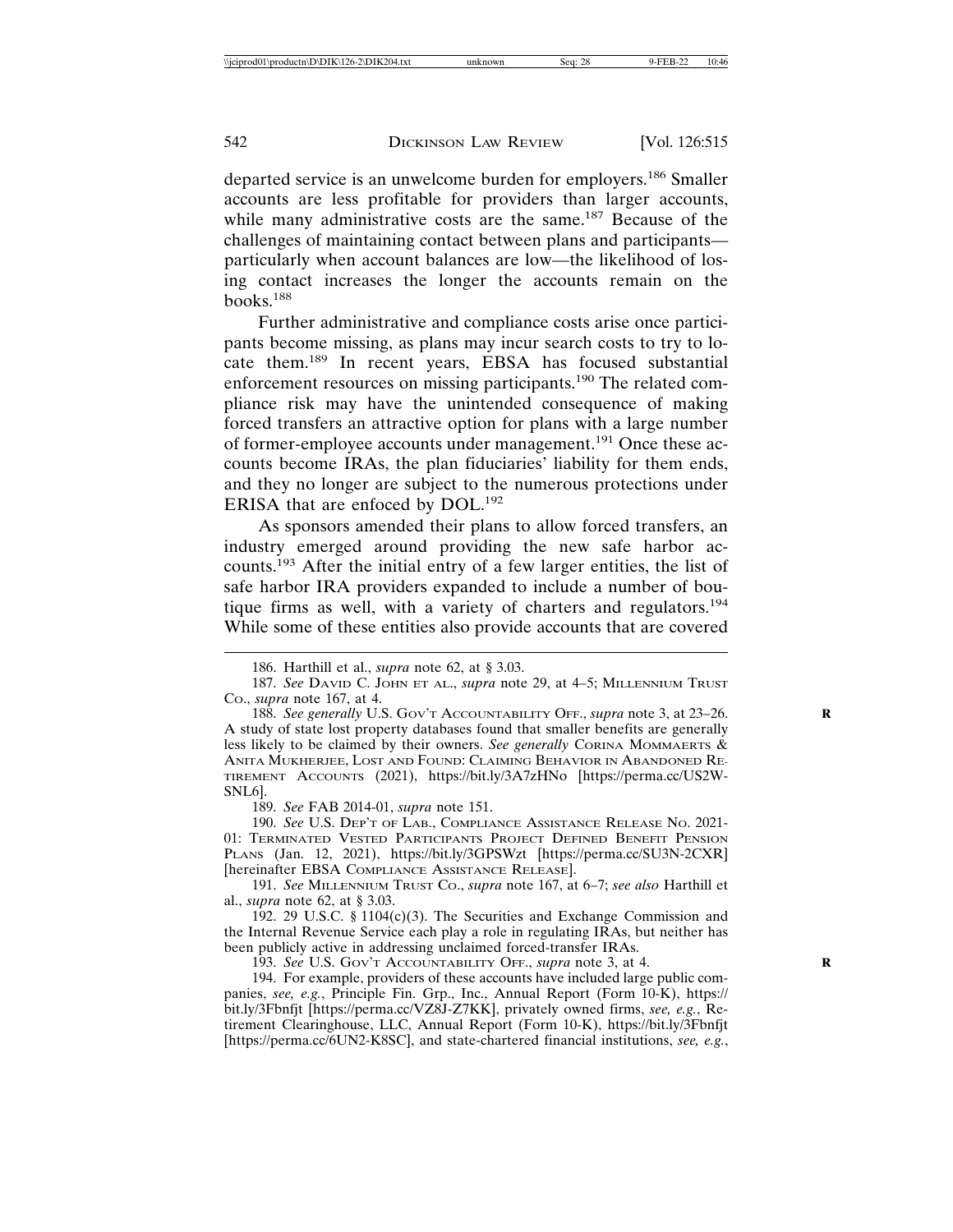by ERISA, others operate entirely outside DOL's regulatory and enforcement jurisdiction.

There are few sources of information about transferred accounts, even for a participant who is sophisticated enough to search for a forced-transfer IRA. Because there is no single, centralized database of plan information, participants bear the burden of hunting down and contacting the entities where their accounts may be located.195 Some IRA providers offer user-friendly websites with search engines and toll-free numbers available to participants searching for their missing accounts; but there is no requirement that they do so.<sup>196</sup> There is no federal or state law that explicitly requires the IRA custodians to make their records accessible to the public; nor are they required to search for missing participants.

As a result, unless a participant is able to identify someone at their former employer or provider who understands the force-transfer process, and who knows the ultimate destination of the plan's forced-out accounts, it can be exceedingly difficult to locate a forced-transfer IRA. The GAO cited one IRA provider who reported that 70 percent of force-transferred accounts it had opened in the previous 5 years remained unclaimed.<sup>197</sup>

#### *D. Shape-Shifting Sponsors and Plans*

The force transfer process described above exists within a constantly-shifting superstructure of companies, plans, and plan providers. Name changes, mergers, and acquisitions make finding a former plan highly challenging.198 When companies merge, their  $401(k)$  plans may be maintained separately, merged, or even terminated.199 When there is a spin-off of a single division or group, the  $401(k)$  accounts for the affected employees may stay with the origi-

*Auto Rollover IRAs*, GOLDSTAR TRUST CO., https://bit.ly/3yvQF9e [https:// perma.cc/K4MR-UV8Y].

<sup>195.</sup> One IRA custodian provides a database with information about many lost accounts, not just those under its custody. However, participation in their database is optional, so the information contained in the database is not comprehensive. *See About Us*, NAT'L REGISTRY OF UNCLAIMED RET. BENEFITS, https:// bit.ly/3osZ5Lu [https://perma.cc/2SUQ-RDMV] (last visited Feb. 8, 2021). The National Registry of Unclaimed Retirement Benefits is a product of Penchecks Trust. *See PenChecks Company Information*, PENCHECKS TRUST, https://bit.ly/3Fe2Udq [https://perma.cc/3X9C-SSPK] (last visited Jan. 27, 2021).

<sup>196.</sup> *See, e.g.*, Retirement Clearinghouse, *supra* note 194; *Rollover Accounts: Take Control of Your Retirement Savings*, MILLENNIUM TRUST CO., https://bit.ly/ 3DSp96R [https://perma.cc/6RN8-T24Y] (last visited Jan. 27, 2021); *PenChecks Company Information*, *supra* note 195.

<sup>197.</sup> *See* U.S. GOV'T ACCOUNTABILITY OFF., *supra* note 3, at 17. **R**

<sup>198.</sup> *Id.* at 48.

<sup>199.</sup> *See id.* at 26.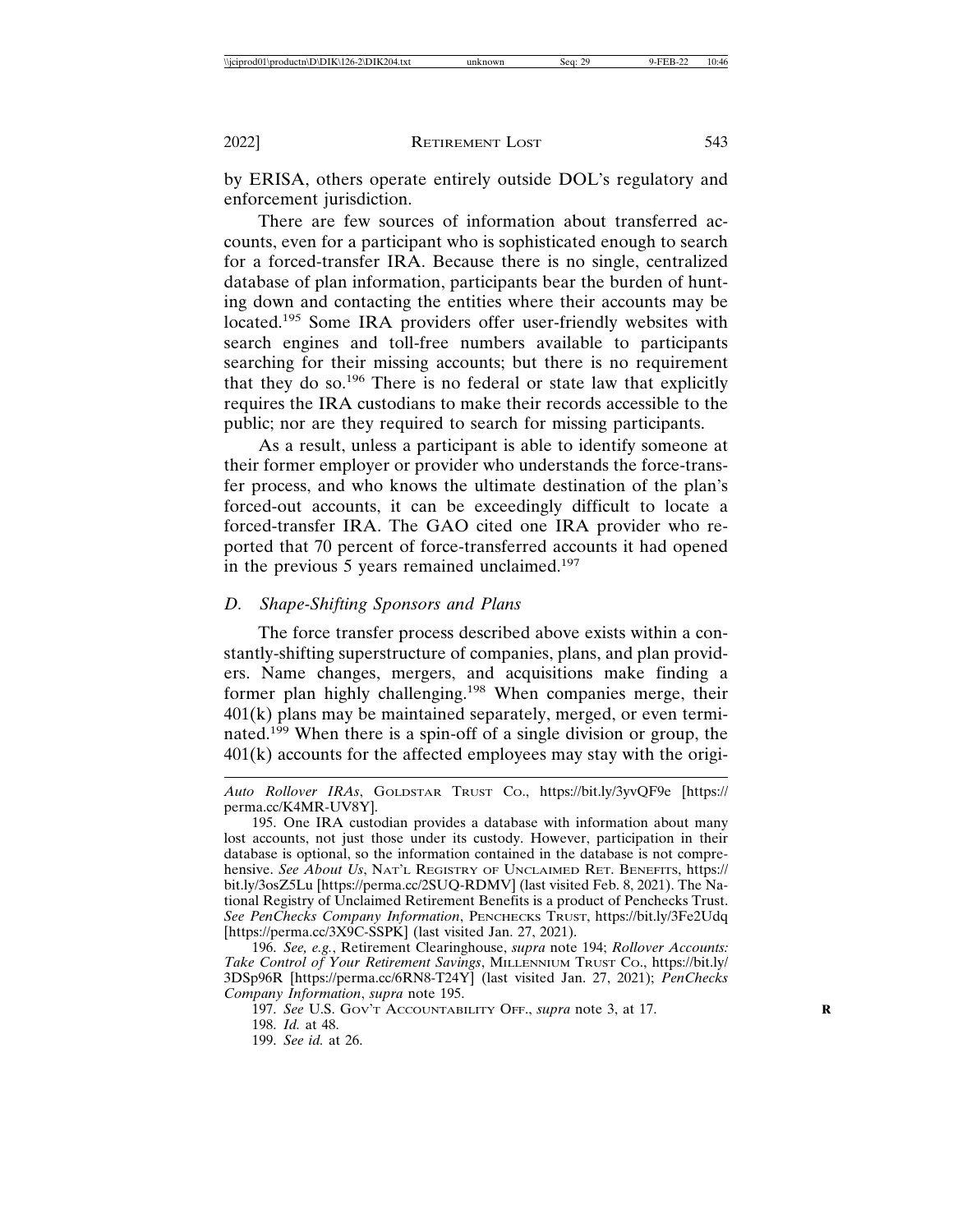nal employer, or move to the new employer.200 When multiple changes occur over many years—as has been the case in many industries since the early 1980s—the chain can become extremely challenging for a layperson to follow.<sup>201</sup>

In addition to changes in plan sponsors, the financial companies that serve as providers or recordkeepers may change as well.<sup>202</sup> Plan sponsors generally contract with third party providers to administer, provide, and service 401(k) accounts.<sup>203</sup> Depending on the arrangements, branding for these third parties may be prominent on communications with participants, who may come to associate the third party with the account.204 This can create confusion for participants who contact the large financial company that once served as the recordkeeper for their 401(k), only to find that the company no longer has a record of the account or participant.<sup>205</sup>

Employer sponsors also terminate  $401(k)$  plans.<sup>206</sup> Plan termination is subject to a set of disclosure requirements and other regulations that are intended to protect plan participants.<sup>207</sup> At termination, the plan attempts to search for missing participants, consistent with guidance issued by DOL.<sup>208</sup> If the search is unsuccessful, however, then accounts of any amount may be force transferred to an IRA.209 Alternatively, the plan may purchase an annuity with an insurance company; escheat the money to the state of last known residence or work location; or transfer to PBGC's missing-participant program.<sup>210</sup>

205. *See id.*

206. *401(k) Plan Termination*, IRS, https://bit.ly/39VcMdI [https://perma.cc/ 22GA-ECUC] (Oct. 26, 2021).

- 208. FAB 2014-01, *supra* note 151.
- 209. 26 U.S.C. § 401(31).

210. U.S. GOV'T ACCOUNTABILITY OFF., *supra* note 3, at 15–16 (citing 26 **R** U.S.C. § 4975 and 29 U.S.C. § 1108). PBGC's program was included in the Pension Protection Act of 2006, but not implemented by regulation until 2017. Under the program, if a terminating 401(k) plan cannot locate a participant after a diligent search, it may either (1) transfer the account to PBGC; or (2) notify PBGC of the names of missing participants, and what entity will be responsible for paying their benefits. *See* 29 C.F.R. § 4050.203(a), (b). The program is optional for 401(k) plans and covers only terminating plans. It does not cover force-outs from active plans that are not terminating. *See id.* pt. 4050.

<sup>200.</sup> *See id.*

<sup>201.</sup> Bruce & Turner, *supra* note 62, at 697.

<sup>202.</sup> *See* EBSA BEST PRACTICES, *supra* note 105.

<sup>203.</sup> *See id.*

<sup>204.</sup> *See id.* (recommending that plan communications to participants clearly identify the name of the original employer sponsor or plan name on the outer envelope).

<sup>207.</sup> *See, e.g.*, 29 C.F.R. § 2550.404a-3.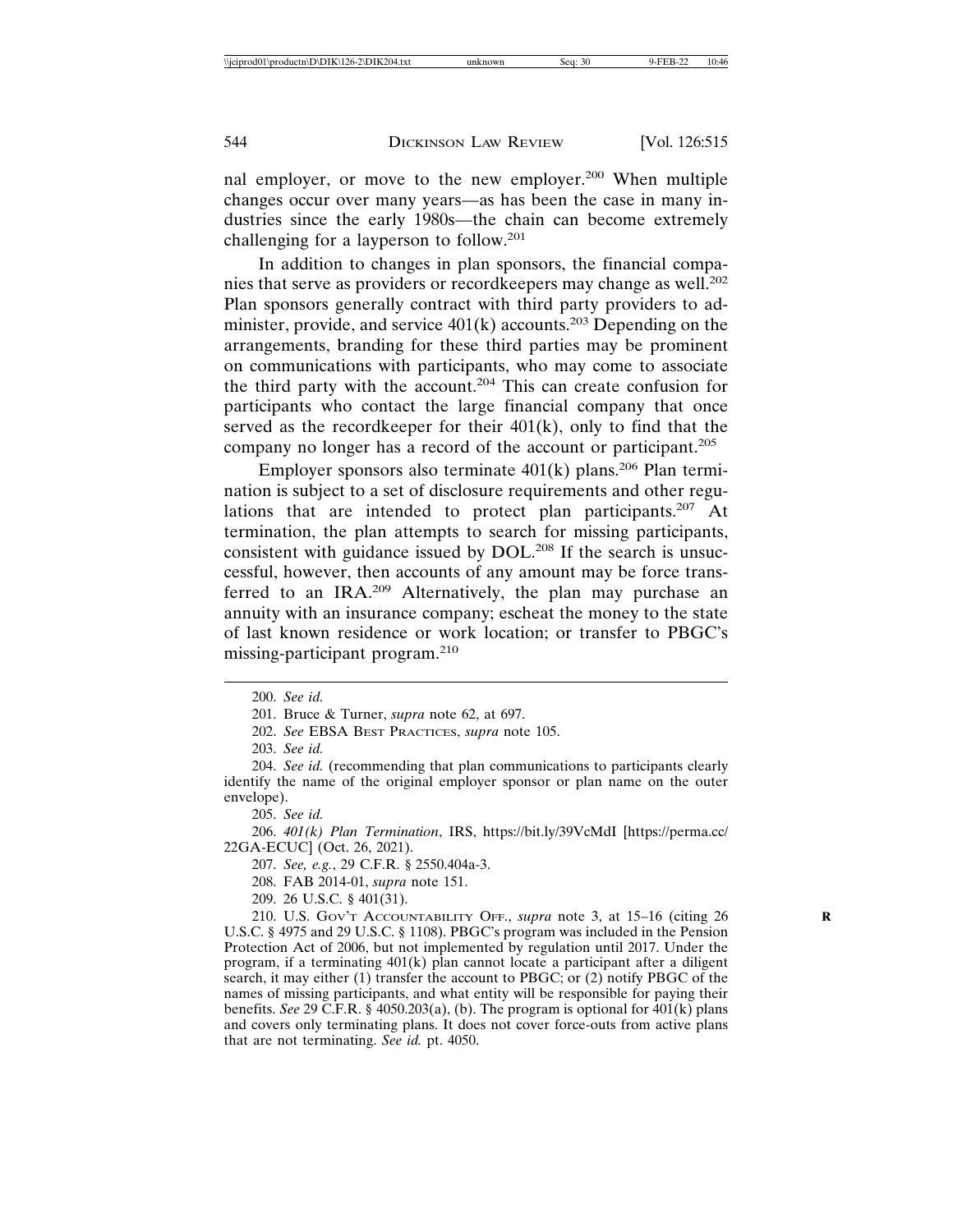In theory, participants should receive notice when these types of changes impact their retirement accounts.211 However, because contact information for former employee participants may be outdated and inaccurate, they might never learn about the changes.<sup>212</sup> Even when participant information is up-to-date, the importance of the communications may not be evident.<sup>213</sup> Or, participants may lose track of the information in a sea of retirement account notices and disclosures, a problem recognized by the GAO as contributing to participants losing track of their accounts. $214$ 

Because the retirement system is decentralized, there is no single location where lost participants can go for information about finding their account.215 Unlike other countries, the United States does not maintain a public registry of information about pension plans and accounts that tracks historic transactions to help participants in their searches.<sup>216</sup> Even government agencies that maintain detailed plan histories, such as DOL, may lack complete information needed to identify the current status of lost accounts.217 Participants can try contacting their former employer or a successor company, but personnel turnover may have attenuated or eliminated any institutional knowledge about former employees' 401(k) accounts.

## IV. A PARTICIPANT'S PERSPECTIVE ON THE LOST  $401(\text{k})$ PROBLEM

The natural result of this extraordinary complexity is that many participants lose track of their accounts, and particularly accounts with balances under \$5000.<sup>218</sup> If they fail to re-connect with their accounts when they need them, they may never be able to access the money they saved. Regardless of how well the  $401(k)$ —or the forced-transfer IRA—may perform as an investment vehicle over time, it will not serve its purpose of providing retirement support.<sup>219</sup>

<sup>211.</sup> *See, e.g.*, 26 U.S.C. § 401(31).

<sup>212.</sup> U.S. GOV'T ACCOUNTABILITY OFF., *supra* note 3, at 26–27. **R**

<sup>213.</sup> *Id.*

<sup>214.</sup> *Id.*

<sup>215.</sup> *Id.* at 49.

<sup>216.</sup> *Id.* at 35. According to the GAO's research, Australia, Belgium, Denmark, and the Netherlands all use tracking tools to assist retirees in locating their benefits. *Id.*

<sup>217.</sup> U.S. Gov't Accountability Off., *supra* note 3, at 27 ("[A]lthough 401(k) plans are required to report annually on plan design, finances, and other topics to DOL, IRS, and PBGC . . . the information reported may not always result in a clear record or trail of employer or plan changes.).

<sup>218.</sup> *See id.* at 48.

<sup>219.</sup> *See supra* Section I.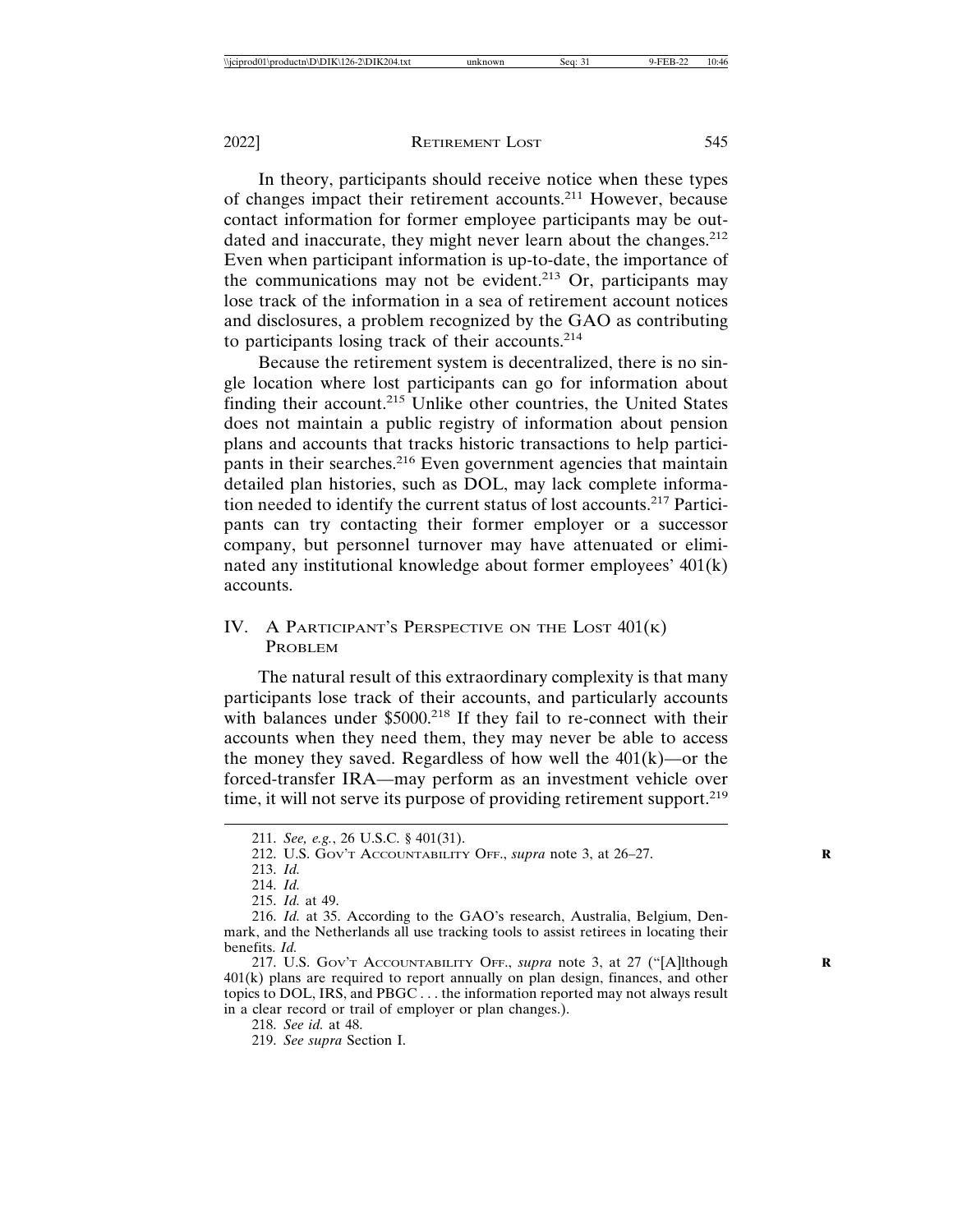This has significant financial and emotional impacts on individual account owners, and aggravates existing inequalities in the U.S. private retirement system.<sup>220</sup>

## *A. Mergers, Spin-offs, and Forced Transfers*

Consider the fictional case of Patricia Participant, who experiences a scenario that is commonplace for many American workers.221 Patricia worked for First Company in the Sales Division from 1995–2000. During this time, she contributed a small amount of each biweekly paycheck to a 401(k) account.

First Company's 401(k) Plan—"First 401(k) Plan"—is administered by American Investment Company. In 2000, First Company merges with Second Company, and also arranges to merge First 401(k) Plan into the plan sponsored by Second Company—"Second 401(k) Plan." Second Company contracts with the Boston Investment Company to administer the Second 401(k) Plan.

When Patricia hears that First Company will be merging with Second Company, she starts looking for a new job, and leaves her position just before the merger is finalized. At the time that she leaves, she has about \$4000 in her account with First 401(k) Plan. Because she is busy managing these significant life transitions, she decides to leave the 401(k) account at American Investment Company for the time being. She provides her forwarding address to First Company but does not separately communicate the new information to American Investment. Due to an administrative error, First Company never communicates the new contact information to American Investment, and Patricia stops receiving statements and other disclosures about her account. She never learns that her account with First  $401(k)$  Plan has transitioned to Second  $401(k)$  Plan, or that it is now administered by Boston Investment.

In 2002, Second Company spins off the Sales Division—where Patricia once worked—to Third Company. Second Company remains the plan sponsor for the Second 401(k) Plan. Then, in 2006, Second  $401(k)$  Plan decides to force transfer all  $401(k)$  accounts with balances between \$1000 and \$5000 to reduce costs and liability. Second Company identifies the Transfer IRA Company as a provider of forced-transfer IRA services; and the lower-balance 401(k) accounts become safe harbor IRA accounts at Transfer IRA Company. Patricia's account is among those transferred to Transfer

<sup>220.</sup> *See* Bruce & Turner, *supra* note 62, at 1.

<sup>221.</sup> The fictional example of Patricia Participant is an amalgamation of assistance requests received over the years by the Pension Action Center at the University of Massachusetts Boston, where the author serves as Director.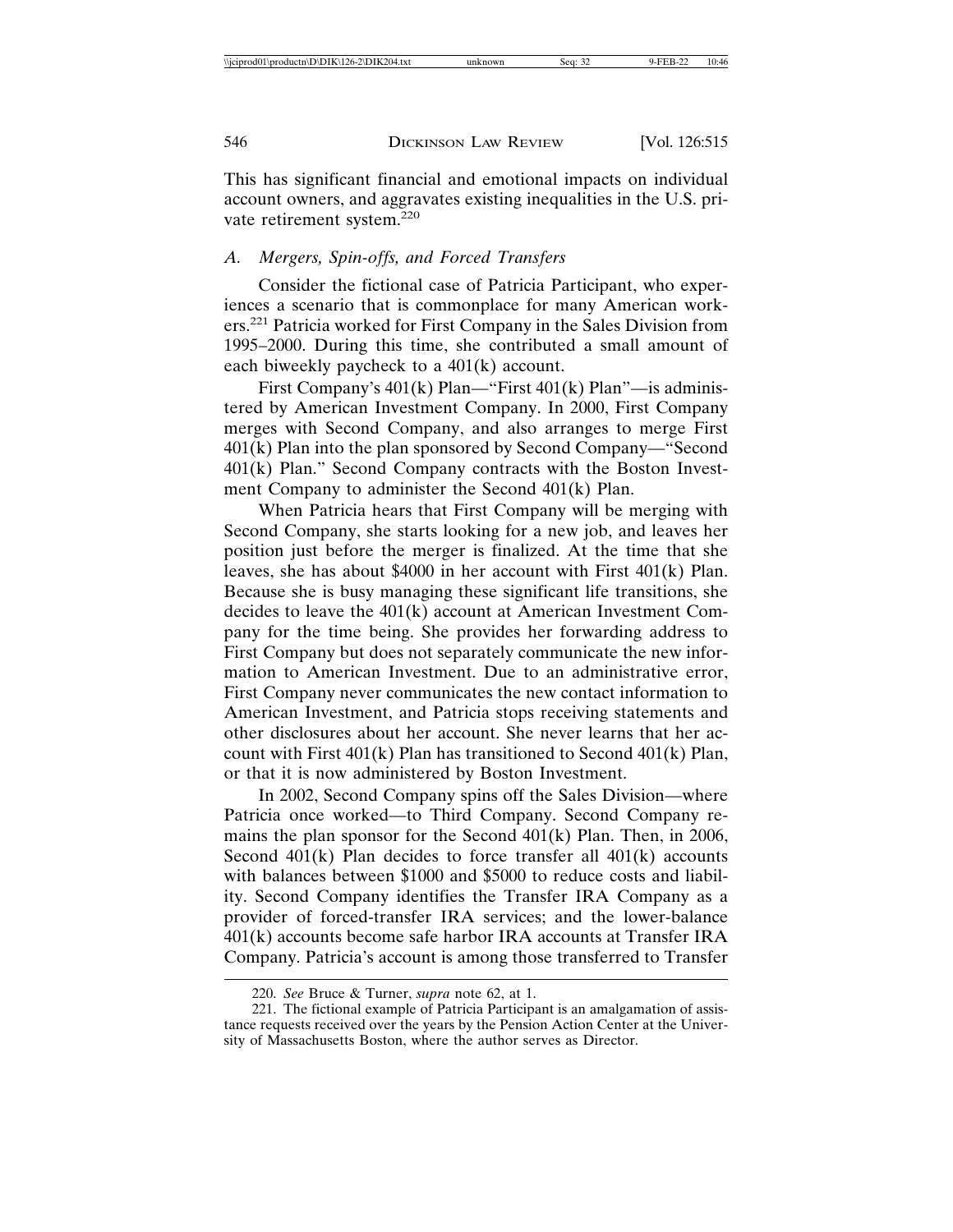IRA Company. At the same time, Second Company switches 401(k) administrators from Boston Investment to Colorado Investment.

Fast-forward to 2021, when Patricia loses her job at age 60, and decides to begin taking distributions from her retirement accounts. She recalls that she had about  $$4000$  in her  $401(k)$  20 years ago and expects that the savings will have grown considerably since that time. It has been many years since she received a statement, but she knows that American Investment Company is still a respected, existing company that manages hundreds of billions of dollars in retirement accounts.

She starts her search by calling American Investment. American Investment has no record of her in their system—perhaps, they explain, because the account dates from 20 years earlier. They suggest that she call the employer where she earned the money for more information. That is impossible, of course, because First Company merged into Second Company in 2000.

Patricia decides to call Second Company to see if they have any helpful information. Second Company looks in their system, but because she never was an employee of Second Company, there is no record of her or her account there, either. Second Company suggests that she contact the current administrator for their  $401(k)$ plan, Colorado Investment, as well as Third Company. Colorado Investment has no record of Patricia, as her account was never with Colorado. Third Company has no record of her, either—she never worked for Third Company, nor did the company ever serve as sponsor for her 401(k) plan.

If Second Company's human resources office were exceptionally knowledgeable and helpful, Patricia might learn from them that some of the company's 401(k) accounts had been moved to forcedtransfer IRAs in the past. They might even direct her to Transfer IRA Company to see whether her account exists there as an IRA. That would require, however, that someone working in human resources in 2021 has information about (1) the merger of First Company into Second Company in 2000, and the merger of the 401(k) plans; (2) the fact that the Sales Division  $401(k)$  accounts stayed with Second Company as plan sponsor, rather than transferring to Third Company at the time of the spin-off; and (3) the history of forced transfers to Transfer IRA Company. It is possible—but highly unlikely—that the person Patricia speaks with would have such detailed, historic knowledge about the company's retirement plans or would go to the lengths necessary to research such information for a former employee of a predecessor company.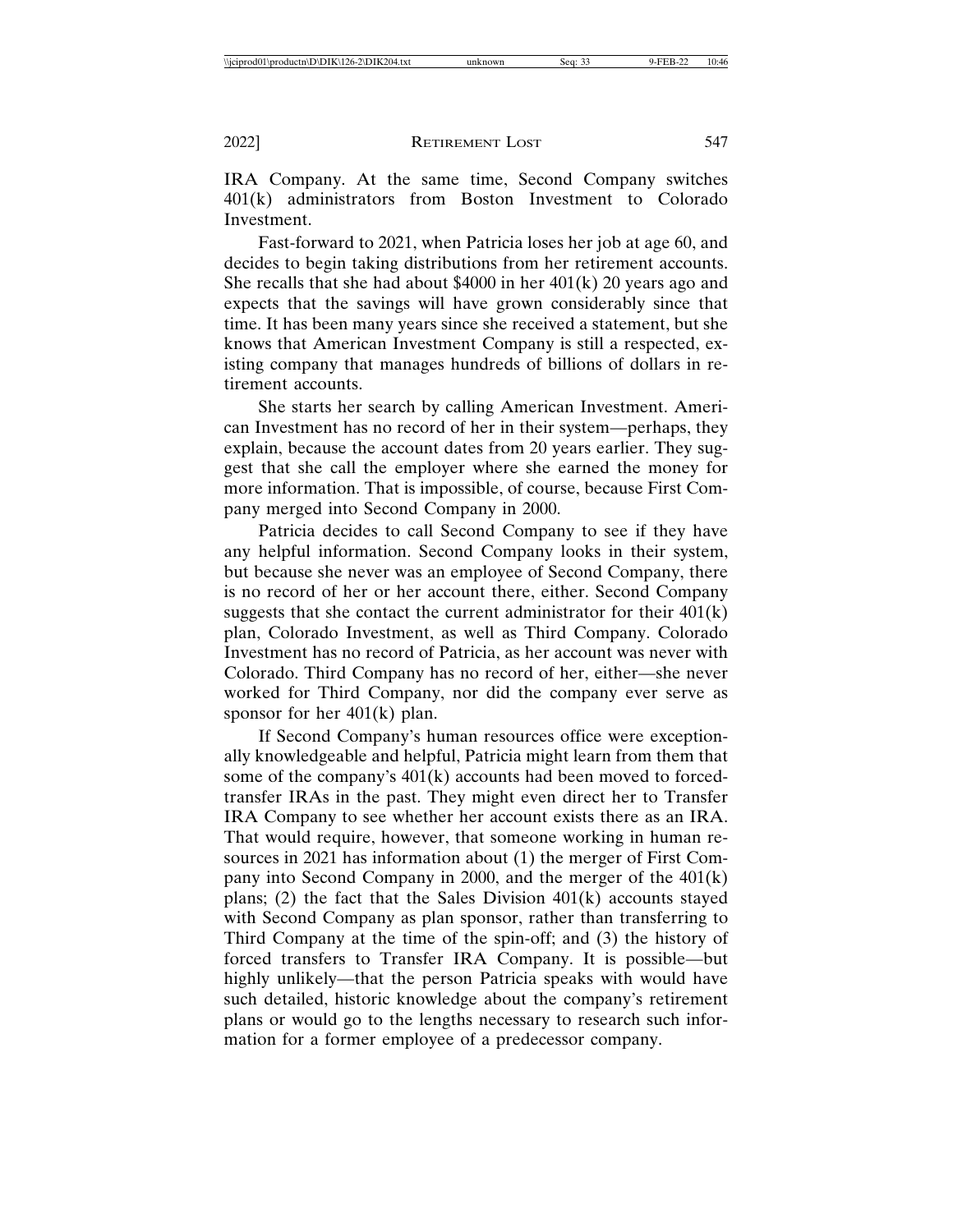There is no library or database that would help Patricia find her account at Transfer IRA Company. While she could learn about the corporate history from public or proprietary corporate databases, she would be hard-pressed to find any publicly-accessible documents that describe the history of the  $401(k)$  plan. It would be harder still for her to track down the history of her individual account. Perhaps Second Company would have information about which particular accounts were transferred, but they are not obligated to either keep that information or disclose it to Patricia.

#### *B. Assessing the Harm*

It is reasonable to estimate that tens of millions of participants are at risk of losing their 401(k) accounts, and that the amounts at risk add up to at least tens of billions of dollars, if not more.222 At the Pension Action Center, a pension counseling center that serves workers and retirees in New England and Illinois, approximately 25 percent of all plan participants who contacted the Center concerning a lost benefit in 2019 were inquiring about a defined contribution account—the remaining 75 percent were inquiring about defined benefit plans.<sup>223</sup> While this limited sample is not necessarily representative, it nonetheless evidences a sizeable problem.

Unfortunately, the lack of transparency experienced by individual 401(k) participants also hamstrings efforts to measure the amount of harm. With limited reporting requirements and government oversight, there is no comprehensive data on the number of lost 401(k) accounts, their value, or the number of participants affected. The following sections describe two recent studies that have tried to assess the scope of the potential monetary harm and analyze additional harm that may not be captured by the dollar value of the lost accounts alone.

### *1. The Number and Value of Accounts Left Behind*

One clue to the size of the problem can be found in data that pension plans report each year to federal government agencies regarding participants who depart employment and leave behind a vested balance in a retirement account.<sup>224</sup> This data is informative regarding the number and value of accounts that are vulnerable to

<sup>222.</sup> *See infra* Section IV.B.1.

<sup>223.</sup> The author reviewed Pension Action Center intake data for the year 2019 in order to compile this statistic. Documentation is on file with the author.

<sup>224.</sup> Plans are required to report this information to DOL and IRS on Form 8955-SSA. *See* IRC § 6057(a); *see also* I.R.S. Announcement 2011-21, https://bit.ly/ 3oqZVZ0 [https://perma.cc/KX7T-H234] (last visited Nov. 4, 2021).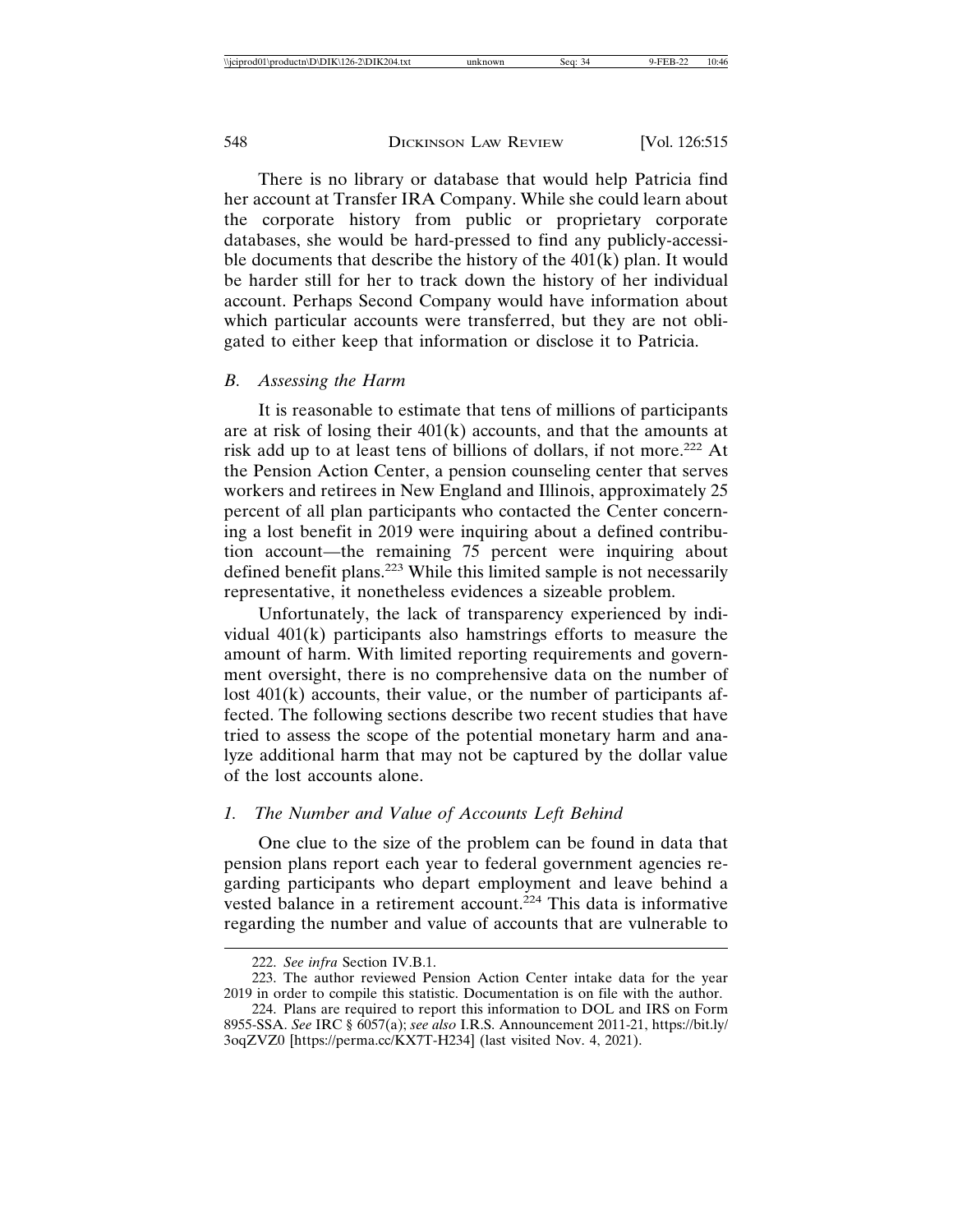becoming lost—essentially, it provides an upper bound on the accounts that actually do become lost.

The GAO reported its analysis of this data in its 2014 report on forced transfers. According to the GAO, over a 10-year period from 2004 to 2013, 25 million participants left at least 1 account behind when departing their jobs.<sup>225</sup> GAO also reported that between 2004 and 2013, more than 16 million accounts of \$5000 or less were left behind when employees departed their jobs, worth a total of \$8.5 billion.<sup>226</sup> The time period reviewed by GAO covered only a fraction of the four decades that 401(k) plans have been available, and presumably the cumulative number and value of accounts could be significantly higher.<sup>227</sup>

A more recent industry white paper found that in 2018, employer-sponsored plans reported having 21 million participants who had departed employment and left a  $401(k)$  account behind.<sup>228</sup> The paper also reported that this number was over 40 percent higher than it had been in 2013, when the total number of accounts reported as left behind was 14.8 million.<sup>229</sup> These numbers are snapshots in time that include vested balances remaining with the plan after employees depart their employment. They would not, however, include smaller accounts that had been cashed out or force transferred in the past, and therefore no longer were subject to DOL and IRS reporting requirements.

When accounts are left behind and lost, participants also lose the investment returns that would have compounded tax-free until distribution. The \$8.5 billion reported by GAO does not account for subsequent growth of these initially smaller accounts over the participants' lives.230 The Employee Benefit Research Institute (EBRI) has estimated that the overall effect from automatically transferring accounts with balances under \$5000 into another employer-sponsored account or IRA held by the account owner could be as high

<sup>225.</sup> U.S. GOV'T ACCOUNTABILITY OFF., *supra* note 3, at 23. **R**

<sup>226.</sup> *Id*. at 7 (citing data from the Social Security Administration).

<sup>227.</sup> Accounts of any size may become lost over time, although retirees may be less likely to lose track of a larger account because the potential impact on future retirement income may be more apparent than with a smaller account. *See id.* at 25. Furthermore, larger accounts can, in limited circumstances, also be force transferred, if the balance accumulated at the current employer is less than \$5000. *See id.* at 17.

<sup>228.</sup> CAPITALIZE, THE TRUE COST OF FORGOTTEN  $401(\text{k})$  Accounts 5 (2021), https://bit.ly/3im5NyZ [https://perma.cc/94ES-796T].

<sup>229.</sup> *Id.* at 5–6.

<sup>230.</sup> U.S. GOV'T ACCOUNTABILITY OFF., *supra* note 3, at 7. **R**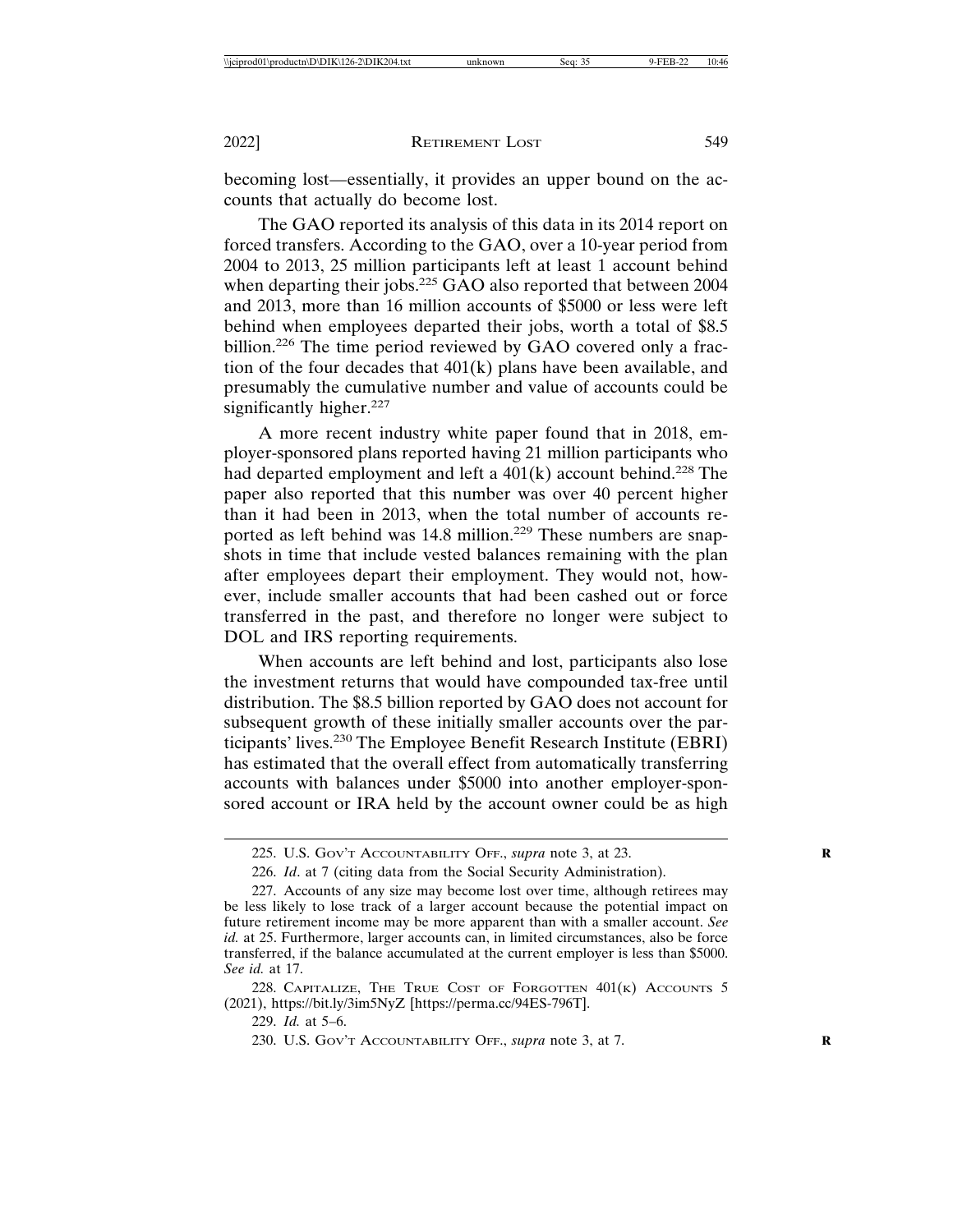as \$266 billion.231 The effect would be even greater if accounts of any size were transferred automatically.232 Because an account may be passed to a named beneficiary upon the participant's death, losses may continue to grow for additional decades.<sup>233</sup>

#### *2. Potential Harm Exceeds Accounts' Financial Value*

The dollar amounts of potential losses are staggering, but they nonetheless fail to capture the impact that losing even a small retirement account may have on financially vulnerable workers and retirees.234 Shortfalls in retirement savings are part of a larger phenomenon of low savings overall, particularly among lower-income Americans. The Consumer Financial Protection Bureau found in a recent study that fewer than half of those people surveyed reported having at least \$3000 in their household's checking and savings accounts combined.235 This number provides a useful baseline for assessing the significance of a smaller 401(k) to someone's overall financial picture. In addition, participants who have changed jobs multiple times without rolling-over or withdrawing their balances may have several smaller accounts, increasing the potential harm to each individual.<sup>236</sup>

Workers who fail to connect with their accounts before the date when they must begin their required minimum distributions face additional tax burdens. If they do not begin taking distributions when required—currently at age 72—IRS imposes a 50 percent excise tax on the amounts that were not distributed on time, unless it finds that a waiver is appropriate. $237$ 

Financial harm may be compounded by non-monetary harm, such as the time and mental effort spent tracking down an account. Losing even a small nest egg can be very distressing, given the chal-

<sup>231.</sup> JACK VANDERHEI, THE IMPACT OF AUTO PORTABILITY ON PRESERVING RETIREMENT SAVINGS CURRENTLY LOST TO 401(K) CASHOUT LEAKAGE 14-15 (2019), https://bit.ly/3kZuCm9 [https://perma.cc/DG58-MHSA]. The \$266 billion figure is based on changes that would lead to all accounts under \$5000 being transferred automatically to either IRAs or other employer-sponsored accounts. *Id*. The impact from this change would include reductions in cash-outs at job change; and therefore would overstate the effect due to reductions in lost  $401(k)$  accounts alone. *Id*.

<sup>232.</sup> *Id.*

<sup>233.</sup> Bruce & Turner, *supra* note 62, at 699.

<sup>234.</sup> *See* Munnell & Webb, *supra* note 6, at 7. **R**

<sup>235.</sup> *See* CFPB, PERCEIVED FINANCIAL PREPAREDNESS, SAVING HABITS, AND FINANCIAL SECURITY 6 (2020), https://bit.ly/3urdb0G [https://perma.cc/DV42- XDZE].

<sup>236.</sup> U.S. GOV'T ACCOUNTABILITY OFF., *supra* note 3, at 23. **R**

<sup>237. 26</sup> U.S.C. § 4974.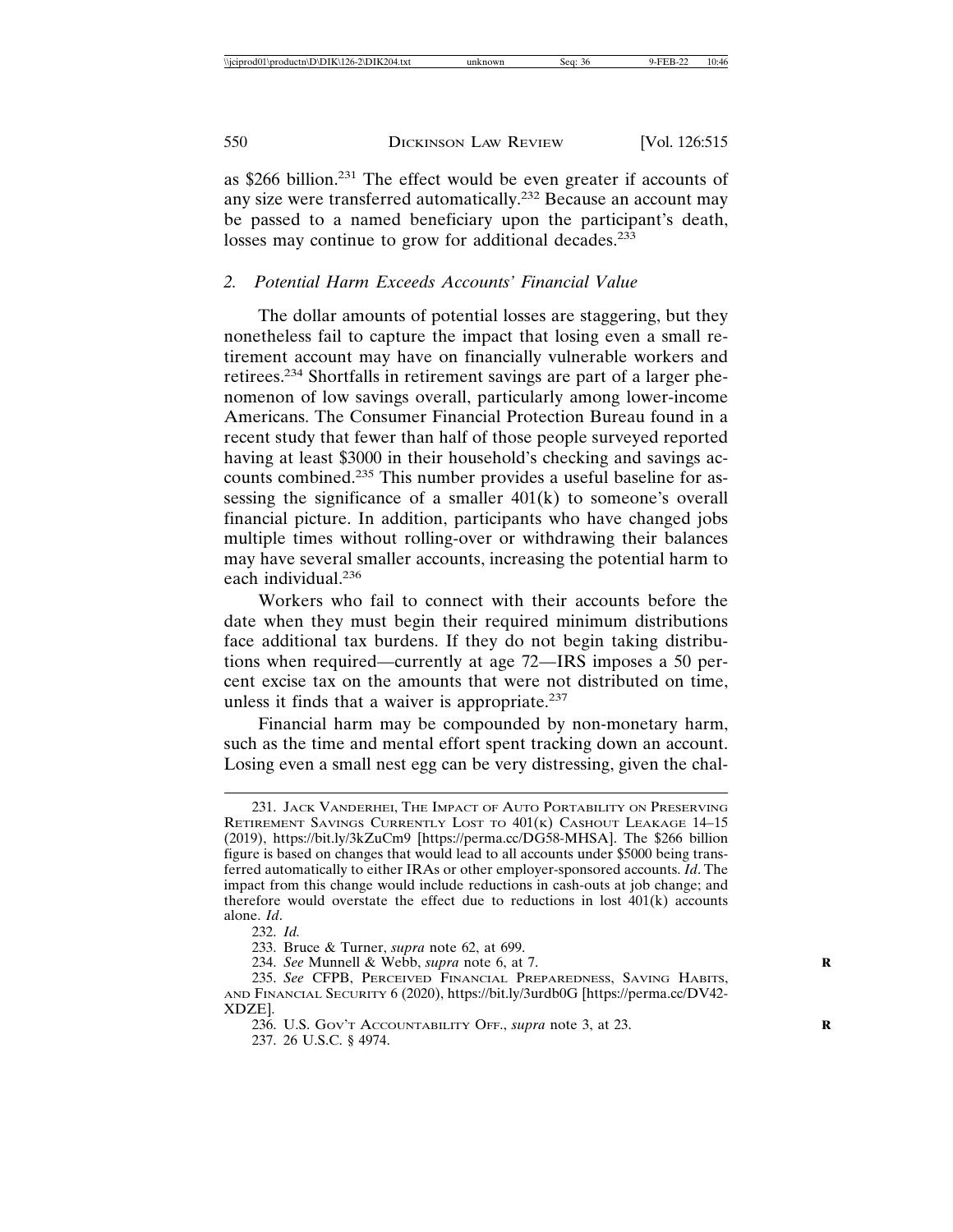lenges in restoring the savings from scratch; and could even create a sense of futility in trying to generate future savings.<sup>238</sup>

The problem causes additional, non-monetary harm by undermining the fairness and equity of the retirement system, particularly among younger and lower-wage workers. 401(k) accounts that are lost due to forced transfer will have a disproportionate impact on lower-income workers, for whom a small retirement savings account could make up a significant percentage of savings overall.<sup>239</sup> In 2019, households approaching retirement in the lowest income quintile had median retirement savings of \$32,200—an amount that could represent an initial investment of just a few thousand dollars early in someone's working career and invested in an indexed mutual fund.<sup>240</sup> For many low-income Americans, losing a  $401(k)$  account could mean getting shut out entirely from the retirement system.

#### V. PROPOSALS TO ENHANCE PRACTICAL DURABILITY

The existing retirement system does not do enough to prevent this harm. When 401(k) accounts were added to the U.S. retirement system, they joined an existing regulatory framework that had not been established to protect this type of investor-directed, portable, individual account.<sup>241</sup> Participant protections under ERISA, including fiduciary obligations, do not extend to force-transferred IRAs. Furthermore, a participant with a lost account may never even be able to identify the current custodian in order to bring a claim.<sup>242</sup>

The participant's lack of choice when participating in employer-sponsored retirement accounts makes this situation all the more troubling. The employer sponsor—not the participant selects the recordkeeper, and ultimately any safe harbor IRA custodian.243 The participant has no opportunity to identify an IRA cus-

<sup>238.</sup> *See* CFPB, *supra* note 235, at 6 (stating that people who report having less savings than they believe they need are also less likely to report a habit of savings).

<sup>239.</sup> U.S. GOV'T ACCOUNTABILITY OFF., *supra* note 3, at 11; Neil Bhutta & **R** Lisa Dettling, *Money in the Bank? Assessing Families' Liquid Savings Using the Survey of Consumer Finances,* BD. OF GOVERNORS OF THE FED. RSRV. SYS., https:/ /bit.ly/3BMKTzN [https://perma.cc/CA2N-9LQZ] (Nov. 19, 2018).

<sup>240.</sup> See MUNNELL & CHEN, *supra* note 25, at 7. The median American household approaching retirement has \$144,000 in savings in 401(k) and IRA accounts. However, the amount varies significantly by income level. For the lowest income quintile, the median balance was \$32,200. *Id.*

<sup>241.</sup> *See* Halperin, *supra* note 71, at 5.

<sup>242.</sup> *See* U.S. GOV'T ACCOUNTABILITY OFF., *supra* note 3, at 25. **R** 243. *Id.* at 5.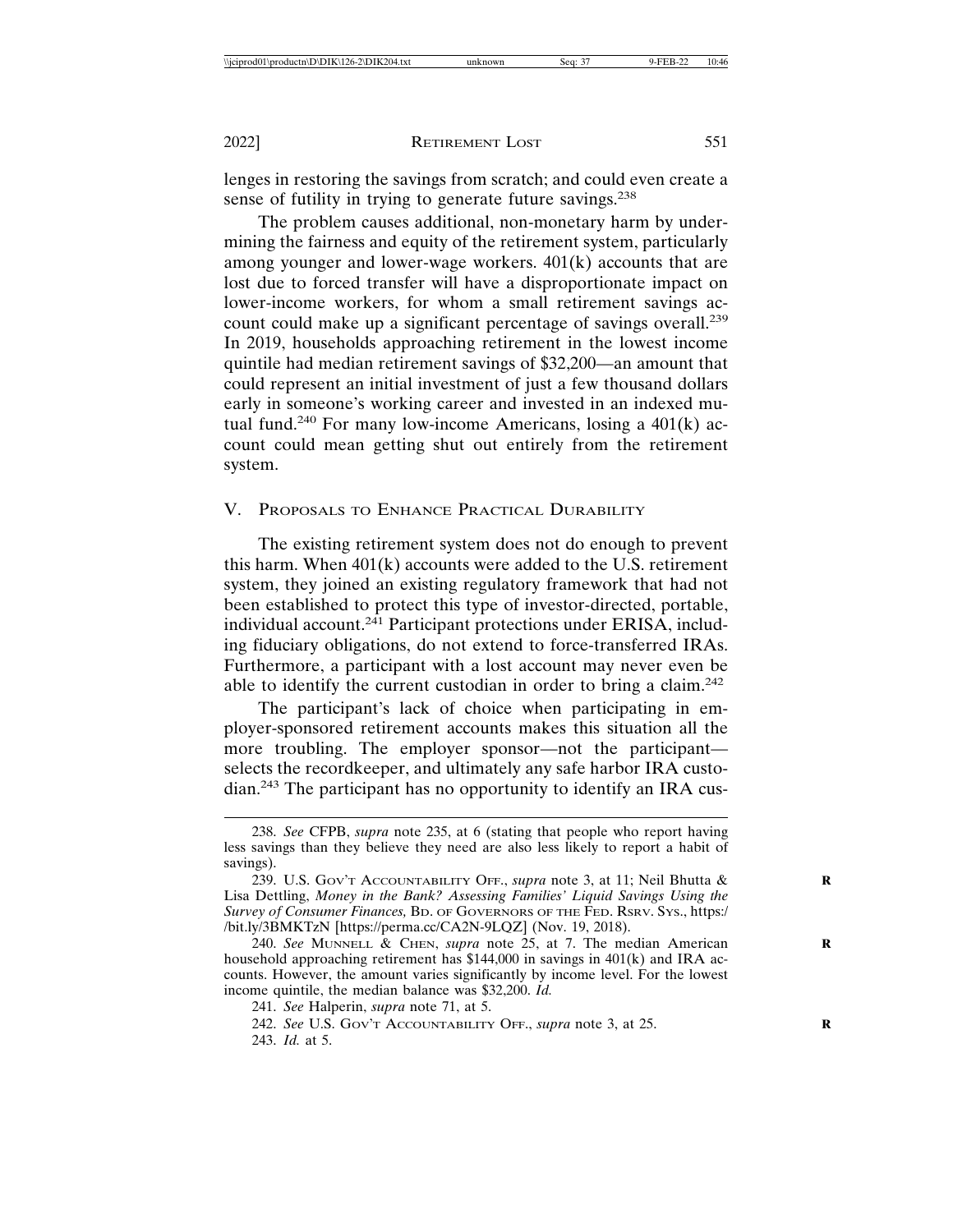todian whose practices would be most likely to find the forcetransferred IRA owners and return the missing money.<sup>244</sup>

Today's workers and retirees need new protections to enhance retirement plan durability. Recent proposals have the potential to empower participants to maintain contact with their accounts and locate them if they should become lost.<sup>245</sup>

#### *A. Facilitating Rollovers to Reduce Lost Accounts*

Facilitating employee-initiated rollovers between 401(k) plans would help reduce the number of accounts that workers must track over time.246 Standardizing rollover processes and requirements among plans would smooth the way for workers who wish to move their funds when they change jobs.<sup>247</sup> New standards could be implemented through a technology-based solution shared across  $401(k)$  providers.<sup>248</sup>

The ERISA Advisory Council has recommended that DOL and Treasury coordinate to summarize current roll-over requirements, by clarifying in particular that the receiving plan does not need to review an IRS determination letter for the sending plan in order to reasonably conclude that the funds are an eligible rollover distribution.<sup>249</sup> The Advisory Council found persistent confusion on this point, and determined that prior efforts by the IRS to clarify could be enhanced and better-communicated.<sup>250</sup>

246. *See id.* at 21 (recommending DOL issue a Request for Information "to explore how it can support the development of a process, system, platform and/or clearinghouse to facilitate acceptance and expedite processing of eligible rollovers into retirement plans").

247. *Id.*

<sup>244.</sup> *See* EBSA BEST PRACTICES, *supra* note 1055. **R**

<sup>245.</sup> The ERISA Advisory Council also has recommended enhanced investor education and enhanced disclosures regarding rollover options. *See* ADVISORY COUNCIL 2016, supra note 13, at 23, 26. Such measures could help, but represent only marginal enhancements over the status quo. *See id*. (describing current disclosures to participants via the "§ 402(f) Notice").

<sup>248.</sup> *Id*. at 12–13. Technology in place to facilitate rollovers from 401(k) to IRA accounts allows those transactions to occur in a fraction of the time that it takes to roll over funds between 401(k) plans. *Id.* at 13 (describing "middleware" solutions for rollovers to IRAs, as well as technology solutions used for other types of financial services).

<sup>249.</sup> *Id*. at 25. An IRS determination letter states that a plan is qualified under IRC § 401(a)—information that helps the receiving plan determine whether the funds are eligible for a roll-over. See INTERNAL REVENUE SERV., FAVORABLE DETERMINATION LETTER: PUBLICATION 794 1 (2016), https://bit.ly/3ELLQKJ [https://perma.cc/4KGZ-434E]. Obtaining and reviewing a determination letter can cause complications and delays in roll-over processing, however. *See* ADVISORY COUNCIL 2016, *supra* note 13, at 25. **R**

<sup>250.</sup> *Id.* at 16–17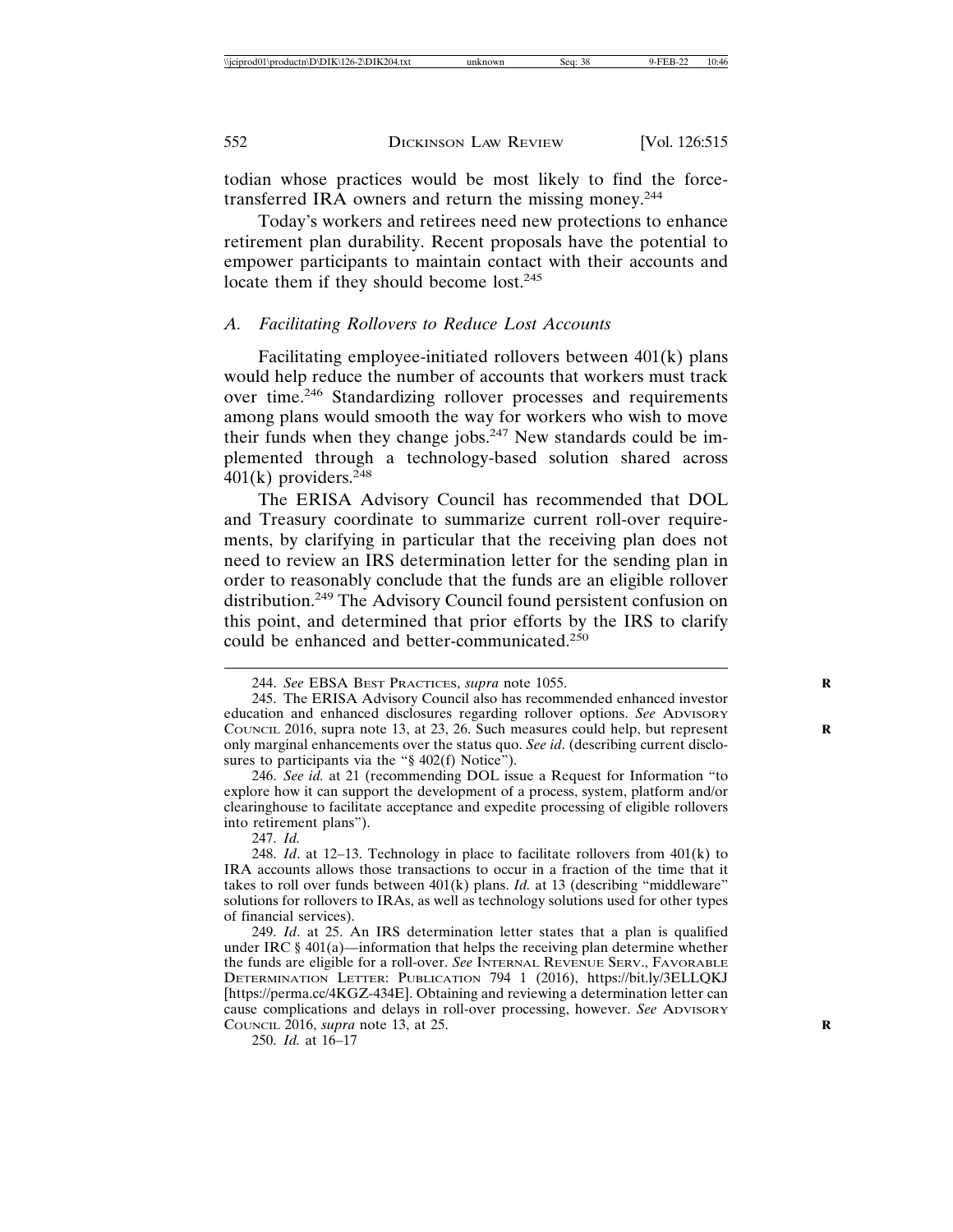The Advisory Council also considered how retirement benefit clearinghouses might facilitate  $401(k)$  rollovers.<sup>251</sup> A clearinghouse would match existing  $401(k)$  accounts with new  $401(k)$  accounts as they are opened.<sup>252</sup> Including IRAs as well as  $401(k)$  accounts in the clearinghouse would further increase the opportunities to find matches.<sup>253</sup> This approach has been tried with success in several other countries: the United Kingdom, Switzerland, and the Netherlands automatically consolidate force-transferred accounts.<sup>254</sup>

In July 2019, DOL issued an exemption to IRA custodian Retirement Clearinghouse ("RCH"), paving the way for full implementation of its proprietary clearinghouse, or "auto-portability" model.255 The RCH program uses what it calls a "locate and match technology" to periodically compare information about prior employer plan accounts, with information about newly opened 401(k) accounts.256 The program's aim is to match the former to the latter, and roll over the funds into the active account.<sup>257</sup>

Under the arrangement, plan sponsors wishing to force transfer accounts with balances below \$5000 transfer them to default IRAs provided by RCH.258 RCH then attempts to identify potential matches with new accounts, using information about new  $401(k)$  ac-

252. *Id.*

254. *See* U.S. GOV'T ACCOUNTABILITY OFF., *supra* note 3, at 35. **R**

255. Notice of Exemption Involving Retirement Clearinghouse, LLC, 84 Fed. Reg. 37,337, 37,338 (July 31, 2019). On November 5, 2018, DOL issued an Advisory Opinion finding that RCH was acting in a fiduciary capacity within the meaning of section  $4975(e)(3)$  of the Code when performing the key action in its autoportability service; namely, transferring an abandoned IRA account to the individual's new employer plan without the individual's affirmative consent. U.S. Dep't of Lab., Emp. Benefits Sec. Admin., Advisory Opinion (Nov. 5, 2018), at 2018-01A, https://bit.ly/3m604hS [https://perma.cc/H9GE-DFAL]. As a result, RCH ordinarily would be prohibited from receiving certain fees in connection with the transfer. Notice of Exemption Involving Retirement Clearinghouse, LLC, 84 Fed. Reg. 37,337, 37,345 (July 31, 2019). RCH applied for an exemption from these prohibitions, which was subsequently granted by the Department for five years. *Id.*

256. *Id.*

257. *Id.*

258. *See id.* at 37,348. DOL regulations define "Default IRA" as:

an individual retirement account that is described in Section 408(1) of the Code, and established pursuant to and in compliance with the requirements of Section  $401(a)(31)$  of the Code and regulations 29 CFR 2550.404a-2; or an individual retirement account established as a result of a plan termination under 29 CFR 2550.404a-3.

*Id.*

<sup>251.</sup> MUNNELL ET AL. *supra* note 107, at 23 (citing BIPARTISAN POL'Y COMM., SECURING OUR FINANCIAL FUTURE: REPORT OF THE COMMISSION ON RETIRE-MENT SECURITY AND PERSONAL SAVINGS 50 (2016), https://bit.ly/3GPjMbd [https:/ /perma.cc/6MHH-7J8V]).

<sup>253.</sup> *Id.*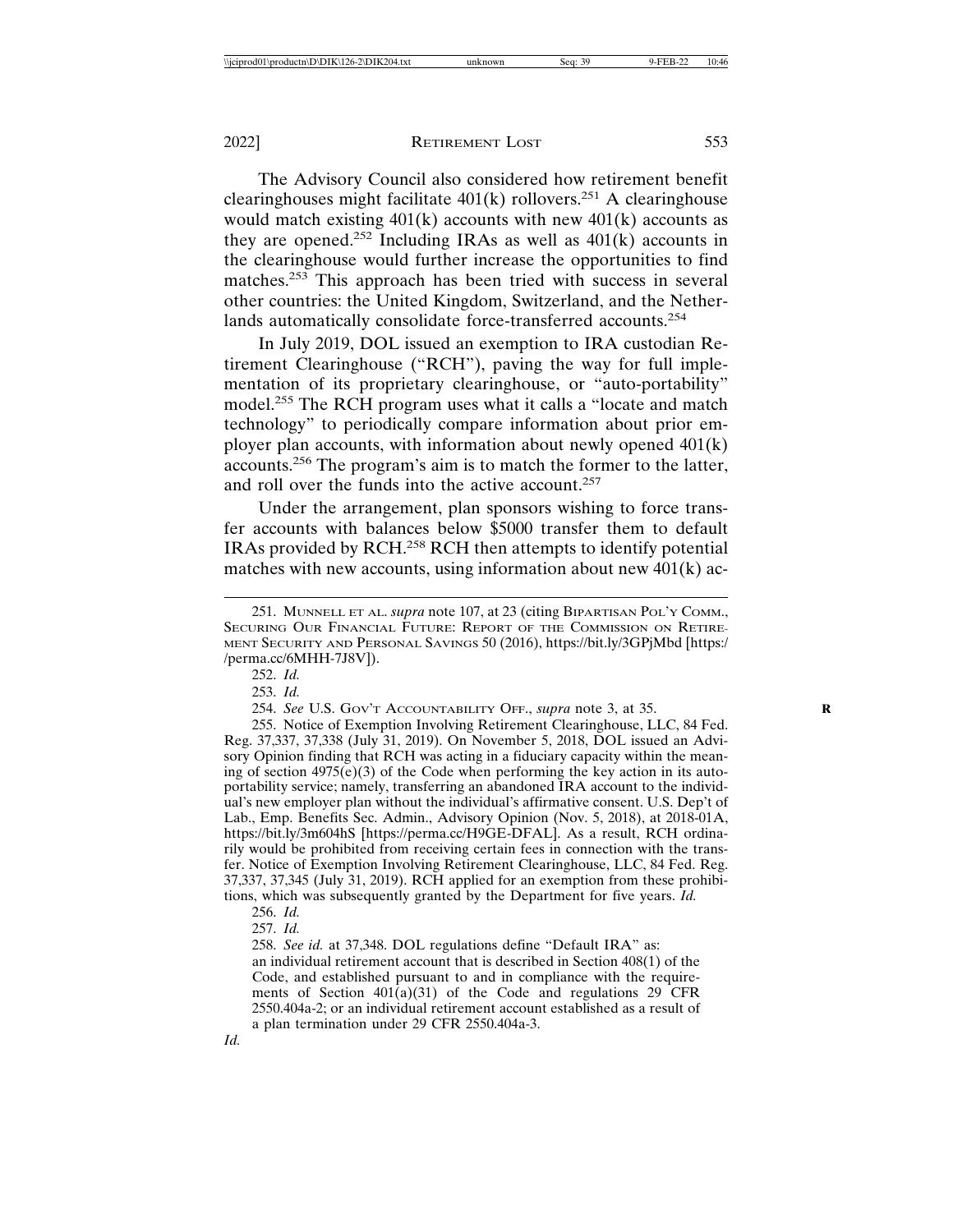counts that it receives from participating plan recordkeepers.<sup>259</sup> RCH collects a number of fees in connection with this service.<sup>260</sup> DOL's exemption prevents RCH from transferring accounts belonging to lost or missing participants; however, if RCH is able to match a missing participant account with a newly-opened 401(k) account, then the participant would no longer be missing, and the account could be included in the service.<sup>261</sup> In order to maximize success, a clearinghouse requires participation from a meaningful share of the market. As of September 2021, two recordkeepers, The Vanguard Group and Alight Solutions, have joined the program.<sup>262</sup> Vanguard and Alight were the third and fourth largest 401(k) recordkeepers by assets in 2020, respectively.<sup>263</sup>

An auto-portability model holds significant promise as a way of consolidating multiple small-plan accounts when employees move between jobs, or when their prior plans are terminated. Additional DOL action to expand the RCH-specific exemption to other providers could facilitate greater sponsor uptake. Increased competition might also decrease the fees associated with an auto-portability model. Currently, the exemption granted to RCH essentially grants a monopoly over this type of service, although DOL also restricted certain fees that RCH may charge. Data collected in connection with RCH's program could form the basis for broader regulatory action that would cover a larger segment of the market.<sup>264</sup>

## *B. Empowering with Information: Retirement Account Registry*

A centralized database with information on all qualified retirement accounts would largely solve the lost 401(k) problem. Legislation re-introduced in the U.S. House of Representatives in 2021 would create a Retirement Savings Lost and Found—a single office in PBGC where account owners could locate up-to-date contact information for their retirement plans.265 This proposal also would

<sup>259.</sup> Notice of Proposed Exemption Involving Retirement Clearinghouse, LLC, 83 Fed. Reg. 55,741, 55,742 (Nov. 7, 2018).

<sup>260.</sup> *Id.* at 55,744.

<sup>261.</sup> *Id.* at 55,743.

<sup>262.</sup> *The Retirement Clearinghouse Network Consists of Participating Recordkeepers Who Support the RCH Auto Portability Program*, RET. CLEARING-HOUSE, https://bit.ly/2ZWb8H3 [https://perma.cc/J4W3-8ZVW] (last visited Nov. 4, 2021).

<sup>263.</sup> *2020 Recordkeeping Survey, Table: Top Recordkeepers: Top 10, by Total 401(k) Assets*, PLANSPONSOR (July 15, 2020), https://bit.ly/3F8k9wI [https:// perma.cc/YW96-NY7N].

<sup>264.</sup> For a discussion of the potential benefits and challenges of a proprietary auto-portability model, see DAVID C. JOHN ET AL., *supra* note 29, at 17–18.

<sup>265.</sup> H.R. 2954, 117th Cong. § 306 (1st Sess. 2021).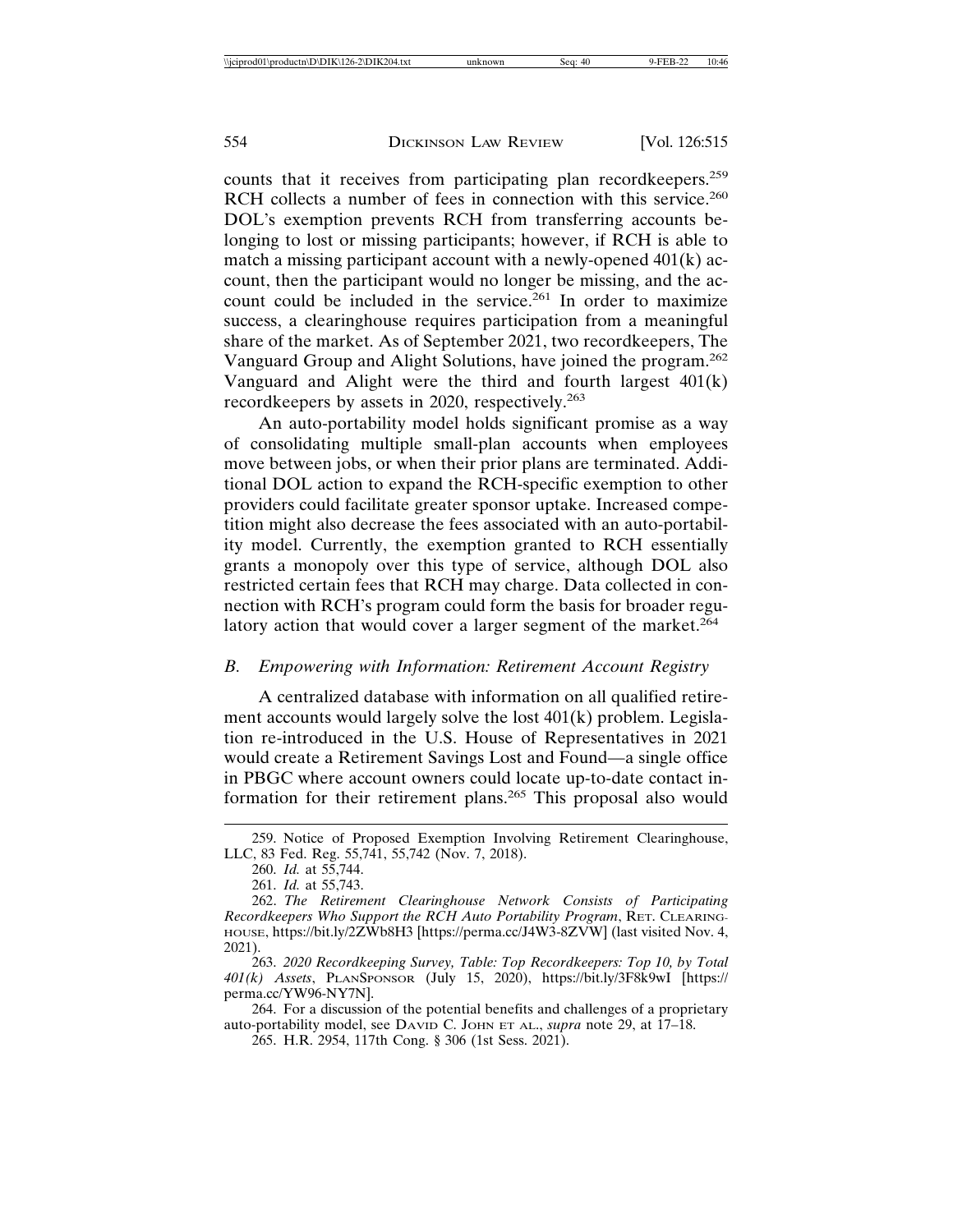require retirement plans to transfer abandoned accounts with balances below \$1000 to the Lost and Found in order to be reunited with their owners.<sup>266</sup> Coupled with enhanced reporting requirements, the proposed Lost and Found would finally create transparency for individual workers and retirees who otherwise have little hope of finding their lost accounts.

The legislation would expand current reporting requirements about individual accounts. Under the proposal, plans would report to the Lost and Found extensive and detailed information regarding deferred vested benefits that are left behind, as well as benefits that the plan distributed to employees who previously departed their jobs.<sup>267</sup>

Plans also would report information about the whereabouts of accounts that are force transferred to IRAs, including the name and address of the financial company where the new IRA is located, and the account number for the new account.268 This would be a dramatic improvement over current reporting requirements. Millions of 401(k) accounts have been transferred to IRAs without their owners' knowledge or consent; but currently, there is no historic record or database that would allow the account owners to locate these accounts after the transfer.

The Retirement Lost and Found would use this data to create an online and searchable database that will allow participants to locate current plan administrator contact information.<sup>269</sup> This information would be updated over time to reflect changes to plans due to mergers, plan consolidations, plan spin-offs, bankruptcies, plan terminations, plan name changes, or changes in plan contact information.270 This is a great improvement over the status quo, as currently plans are not obligated to update the information about deferred vested benefits that they report to IRS and DOL, and which the SSA provides to retirees on a SSA Retirement Benefit Notice. Whereas the information on the SSA Notice typically reflects the plan information that was accurate at the time that the participant left employment, the information in the Lost and Found

<sup>266.</sup> *Id.*

<sup>267.</sup> *Id.* § 306(d).

<sup>268.</sup> *Id.* The enhanced reporting requirements also would help workers with lost defined benefit plans. When a defined benefit plan is terminated, the plan sponsor may purchase one or more group annuity contracts with an insurance company to provide benefits to former participants. The legislative proposal would require plans to report to the federal government detailed information about these contracts, including the contract or certificate number. *Id.*

<sup>269.</sup> *Id.* § 306(a)(1).

<sup>270.</sup> *Id.* § 306(a)(iii).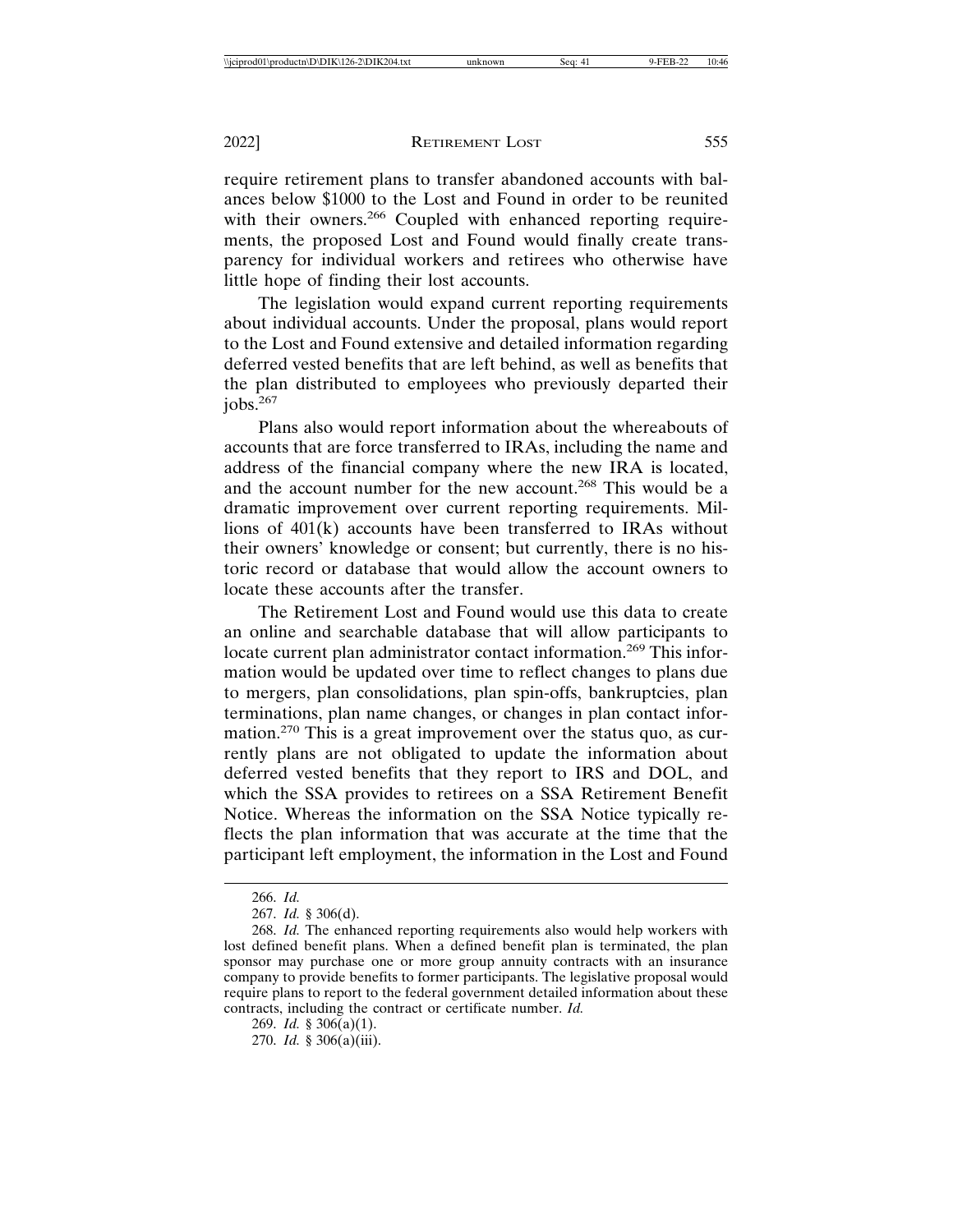would be current, and therefore significantly more useful for plan participants.<sup>271</sup>

The legislation introduced in 2021 calls for plans to transfer accounts worth under \$1000 to the Lost and Found at PBGC, rather than cashing them out, or transferring them to an IRA.272 Before making a transfer, a plan first would need to either notify the participant of their entitlement to the benefit, or attempt to pay the benefit to the participant.273 If, within six months, a participant fails make an election with respect to the benefit, or fails to accept direct payment, then the plan administrator would be required to transfer the amount in the account to the Lost and Found.<sup>274</sup>

The mandatory transfer of these amounts, and their maintenance within a fund at PBGC, would constitute a major expansion of PBGC's existing, optional missing-participant program for defined contribution accounts.275 PBGC would periodically conduct a search for the non-responsive participants whose funds have been transferred to the Lost & Found.276 This is another dramatic change from the status quo because force-transferred IRA providers are not currently obligated to search for lost account owners.277 The Lost and Found would not, however, be permitted to receive transferred accounts valued at over \$1000, leaving those account owners to their own initiative to use the information in the Lost & Found to find their accounts.<sup>278</sup>

A separate provision in the legislation would require DOL to clarify the steps that plans must take to locate missing participants, and to prevent participants from becoming missing in the first instance.<sup>279</sup> The Secretary of Labor would be required to issue a new rule to: (1) define what steps a sponsor is required to take to locate a deferred vested participant; and (2) define what ongoing practices and procedures are required to maintain updated contact information on deferred vested participants.<sup>280</sup>

The Lost & Found database would be superior to the existing SSA Notices because it would make accurate, updated retirement

278. H.R. 2954 § 306(c). The legislation also increases the maximum size of accounts subject to forced transfer to \$6000. *Id.* at § 306(c)(2)(B).

279. *Id.* at § 306(f).

280. *Id.*

<sup>271.</sup> *Id.* § 306(a).

<sup>272.</sup> H.R. 2954 § 306(b)(2).

<sup>273.</sup> *Id.* § 306(b)(2).

<sup>274.</sup> *Id.*

<sup>275.</sup> *See supra* note 210.

<sup>276.</sup> H.R. 2954 § 306(b)(1).

<sup>277.</sup> *See supra* note 194 and accompanying text.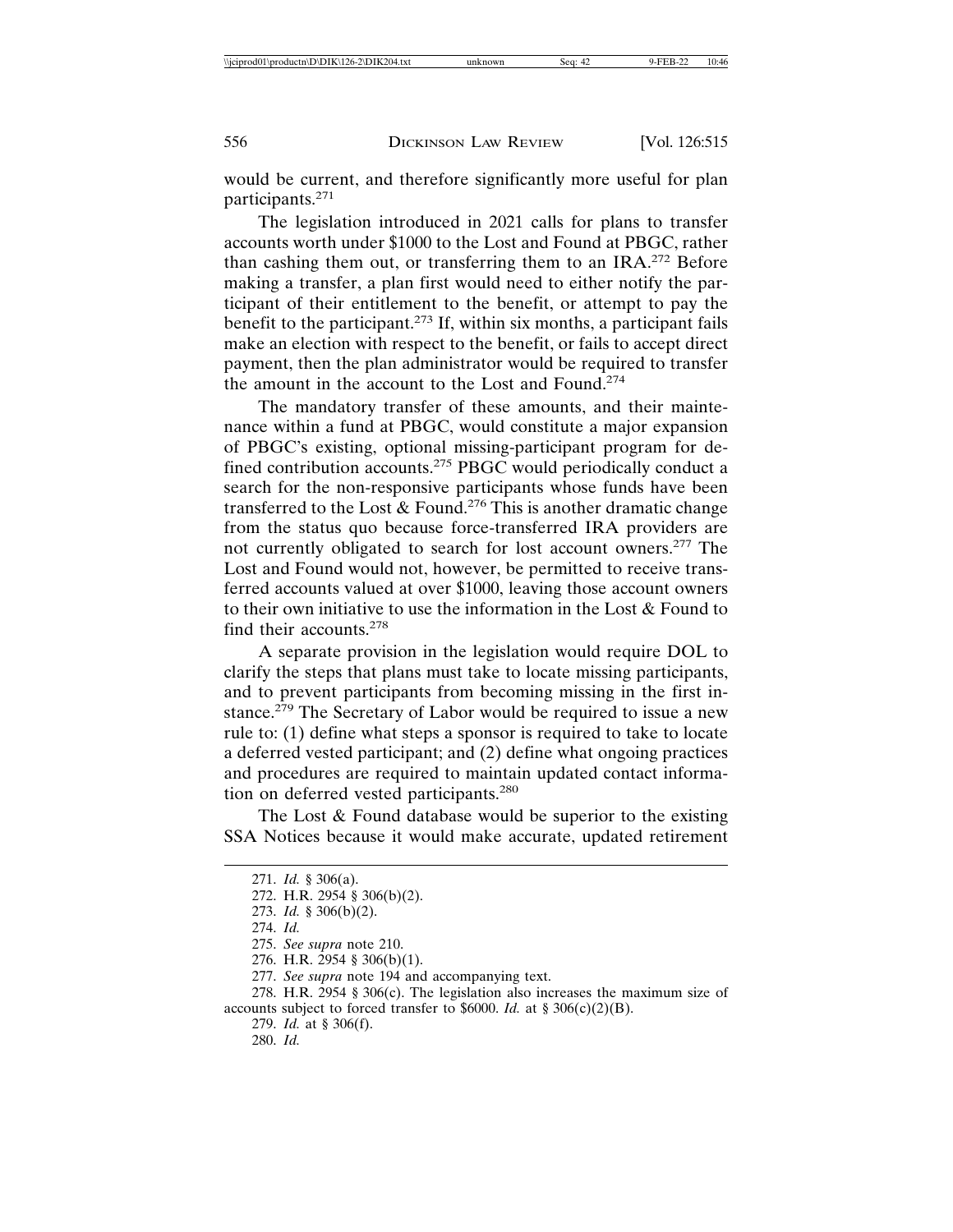information available to workers throughout their lives. Currently, workers receive a copy of the SSA Notice when they claim social security benefits.<sup>281</sup> While this timing is helpful for accessing the benefits at retirement, it does not allow workers to track the benefits earlier, when they might be easier to locate, and when there is still time for the participant to actively manage the account.<sup>282</sup> While it is possible to request a SSA Notice at an earlier date, a very small number of workers currently do so.283 Having a website with current, up-to-date information about retirement accounts, available throughout working and retirement years, would be a helpful supplement to the mailed notices that retirees currently receive.

The SECURE Act 2.0 was reported out of the House Ways and Means Committee in May 2021.284 While prior versions of the Retirement Savings Lost and Found legislation have not moved forward, the proposal continues to have broad, bipartisan support, suggesting that it might become law in the future.<sup>285</sup>

## **CONCLUSION**

Finding solutions to the lost  $401(k)$  problem is critical to the financial well-being of millions of Americans.286 Approximately 10,000 Americans will reach the age of 65 each day this year, a trend that will continue well into the 2030s.<sup>287</sup> Yet older Americans are increasingly unprepared for retirement, with over 50 percent at risk of being unable to maintain their standard of living.288 The problem is even more acute for those who lost their jobs during the pandemic, with 75 percent of households in that group unprepared for retirement.<sup>289</sup>

286. *See* EBSA COMPLIANCE ASSISTANCE RELEASE, *supra* note 190.

287. Guillaume Vandenbroucke, *How Many People Will Be Retiring in the* Years to Come? FEDERAL RESERVE BANK OF ST. LOUIS ON THE ECON. BLOG (May 30, 2019), https://bit.ly/3kUqOCs [https://perma.cc/6M5N-RWUA].

288. ALICIA MUNNELL, ANQI CHEN & WENLIANG HOU, HOW WIDESPREAD UNEMPLOYMENT MIGHT AFFECT RETIREMENT SECURITY, 1 (2020), https://bit.ly/ 3BT7RWg [https://perma.cc/6PR3-Q9MW].

289. *Id.* at 4.

<sup>281.</sup> U.S. GOV'T ACCOUNTABILITY OFF., *supra* note 3, at 30. **R**

<sup>282.</sup> *See id.* at 48.

<sup>283.</sup> *Id.* at 31.

<sup>284.</sup> *H.R. 2954–Securing a Strong Retirement Act of 2021*, CONGRESS.GOV https://bit.ly/3A5C03m (last visited Nov. 4, 2021).

<sup>285.</sup> The version of the bill that was introduced by Representative Richard Neal (D-MA) in 2020 and had 32 cosponsors, including 14 Democrats and 18 Republicans. *See* H.R. 8696*,* 116th Cong. (2020).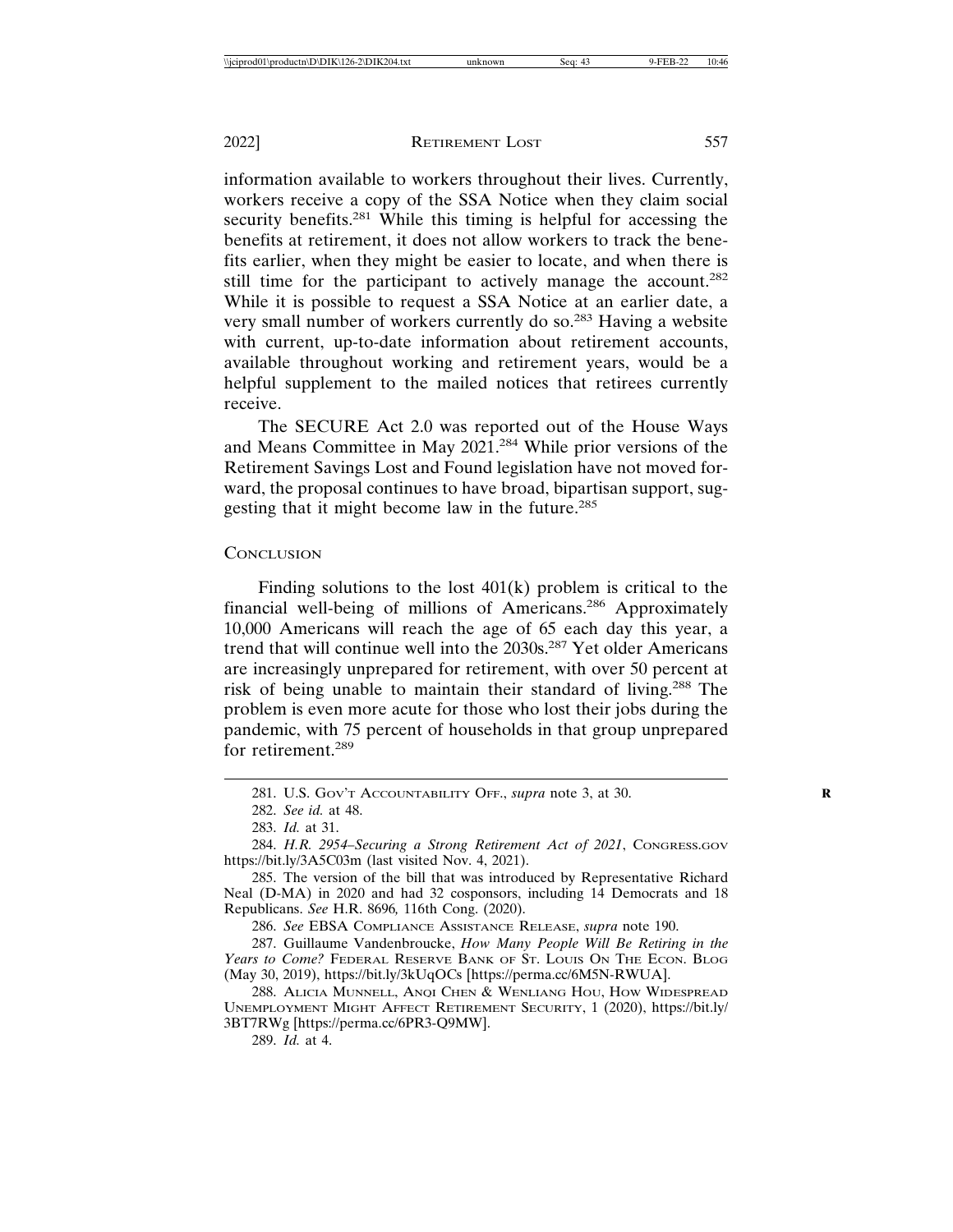The economic challenges created by COVID-19 will exacerbate the missing-participant problem as well.290 In guidance issued in January 2021, EBSA stated its "expect[ation] that the economic disruption caused by the outbreak could result in large numbers of workers losing contact with their employers and plans."<sup>291</sup> The national unemployment rate in April 2020 was 14.7 percent—the highest seen since the Great Depression.<sup>292</sup> The job losses of 2020 occurred within the chaos of a pandemic, when issues of health, safety, and care for family members created additional obstacles to completing the paperwork necessary to effectively track a retirement account.<sup>293</sup> Even displaced workers who find new employment may have left 401(k) accounts behind. Meanwhile, retirement plans have been operating under pandemic-related strain, with their staff working remotely.<sup>294</sup> While the economic circumstances created by the pandemic may pass, any errors introduced into plan data during this chaotic period will persist, and it will become harder over time for workers to re-connect with their savings.<sup>295</sup>

Addressing this problem is fundamental to the fairness of our retirement system. Workers who forego present consumption to save for retirement are justified in anticipating that the money they earned and carefully saved will be available to them when they need it in the future. A benefit that is described as a retirement product should, in fact, have the practical durability to provide support at retirement—regardless of the worker's income level or the amount of money they have been able to save. Indeed, the money is even more critical for lower-income workers whose smaller accounts are more likely to be lost through a forced transfer.<sup>296</sup> They are also less well-prepared for retirement, and a smaller account may represent a larger share of retirement savings.<sup>297</sup>

293. *See* EBSA COMPLIANCE ASSISTANCE RELEASE, *supra* note 190.

294. U.S. DEP'T OF Lab., EMP. BENEFITS SEC. ADMIN., FIELD ASSISTANCE BULLETIN NO. 2021-01: TEMPORARY ENFORCEMENT POLICY REGARDING THE PARTICIPATION OF TERMINATING DEFINED CONTRIBUTION PLANS IN THE PBGC MISSING PARTICIPANTS PROGRAM (Jan. 12, 2021), https://bit.ly/3mND08U [https:// perma.cc/4VE7-V4JB].

295. *See* U.S. GOV'T ACCOUNTABILITY OFF., *supra* note 3, at 48. **R**

296. *See id.* at 21.

297. *See generally* MUNNELL & CHEN, *supra* note 25, at 6.

<sup>290.</sup> *See* EBSA COMPLIANCE ASSISTANCE RELEASE, *supra* note 190. 291. *See id.*

<sup>292.</sup> *See* TED: The Econs. Daily, *Unemployment Rate Rises to Record High 14.7 Percent in April 2020*, U.S. BUREAU LAB. STAT. (May 13, 2020), https://bit.ly/ 2Y7hyBS [https://perma.cc/2WU5-UV26]; *see also* MUNNELL, CHEN & HOU, *supra* note 288, at 5.